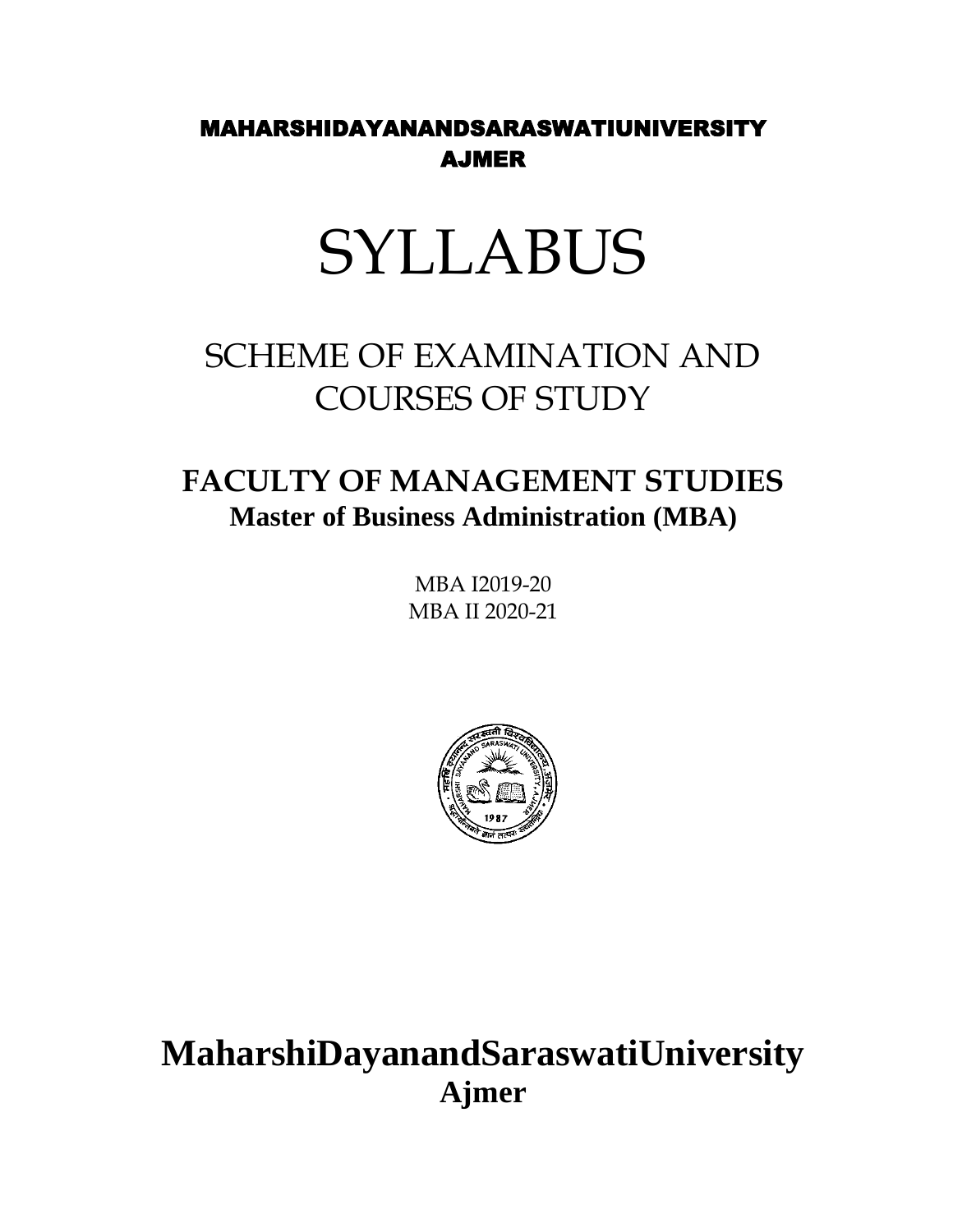#### **Master of Business Administration (MBA) ORDINANCE FOR MBA PROGRAMME Programme of Study: 2019-21**

#### **1. Objective**

MBA program of Maharshi Dayanand Saraswati University, Ajmer shall be a two year program designed to create middle level managers for the corporate. MBA graduates shall also be available for placement with small and mid - sized firms as functional experts. The MBA level education should also prepare learner to take up selfemployment in a chosen area of expertise.

#### **2. Programme**

MBA program is designed as a four semester program spread over a two year period.

#### **3. Eligibility**

- a. Candidate seeking admission to MBA program shall have passed graduation in any faculty from the any University Grants Commission (UGC) recognized University in India or abroad recognized equivalent thereto in any discipline (Science, Arts or Commerce) with at least 50% marks (45% for SC/ST/OBC) marks in aggregate
- b. Candidates who have appeared or are going to appear in graduation final year examination may apply for admission to MBA program for the coming academic session. Admission of such candidates shall remain provisional until the specified date of that year, and if s/he fails to submit her/his marks sheet showing that s/he has passed graduation examination with at least 50% marks, in aggregate, her/his admission shall stand cancelled.

#### **4. Admission**

Admission procedure to MBA program shall be determined by relevant authorities/ university.

#### **5. Course structure**

Each semester shall have seven courses. Each course would be of 35-40 hours in instructionand equal hours of self- study.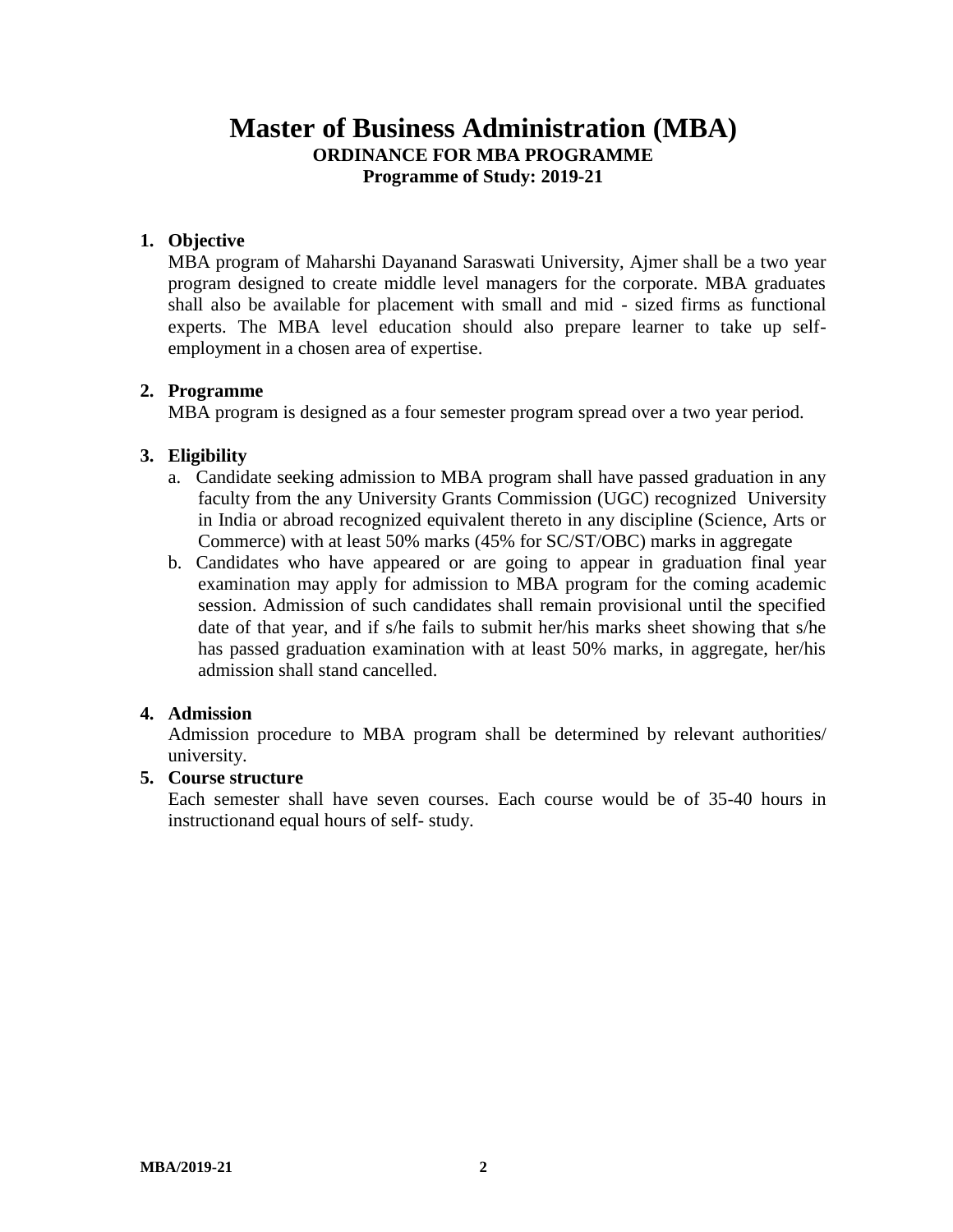|                     | Year 1                                                |                 |                 |
|---------------------|-------------------------------------------------------|-----------------|-----------------|
| <b>Semester I</b>   | <b>Papers</b>                                         | <b>Marks</b>    |                 |
|                     |                                                       | <b>External</b> | <b>Internal</b> |
| 101                 | <b>Management Concepts</b>                            | 70              | 30              |
| 102                 | <b>Accounting for Management</b>                      | 70              | 30              |
| 103                 | <b>Managerial Economics</b>                           | 70              | 30              |
| 104                 | <b>Statistics for Management</b>                      | 70              | 30              |
| 105                 | Organisation Behaviour & Managerial Skills            | 70              | 30              |
| 106                 | <b>Quantitative Techniques</b>                        | 70              | 30              |
| 107                 | <b>Computers applications for Management</b>          | 70              | 30              |
|                     | <b>Total</b>                                          |                 | 700             |
| <b>Semester II</b>  | <b>Papers</b>                                         | <b>Marks</b>    |                 |
|                     |                                                       | <b>External</b> | <b>Internal</b> |
| 201                 | <b>Marketing Management</b>                           | 70              | 30              |
| 202                 | <b>Financial Management</b>                           | 70              | 30              |
| 203                 | Human Resource Management                             | 70              | 30              |
| 204                 | Production and Operations Management                  | 70              | 30              |
| 205                 | <b>Business Environment</b>                           | 70              | 30              |
| 206                 | <b>Research Methodology for Business</b>              | 70              | 30              |
| 207                 | Viva-Voce                                             | 100             | $-$             |
|                     | <b>Total</b>                                          |                 | 700             |
|                     | Year 2                                                |                 |                 |
| <b>Semester III</b> | <b>Papers</b>                                         | <b>Marks</b>    |                 |
|                     |                                                       | <b>External</b> | <b>Internal</b> |
| 301                 | Elective 1                                            | 70              | 30              |
| 302                 | Elective 2                                            | 70              | 30              |
| 303                 | Elective 3                                            | 70              | 30              |
| 304                 | Elective 4                                            | 70              | 30              |
| 305                 | Elective 5                                            | 70              | 30              |
| 306                 | Elective 6                                            | 70              | 30              |
| 307                 | Training Project Report & Viva-Voce                   | 50              | 50              |
|                     | <b>Total</b>                                          |                 | 700             |
| <b>Semester IV</b>  | <b>Papers</b>                                         | <b>Marks</b>    |                 |
|                     |                                                       | <b>External</b> | <b>Internal</b> |
| 401                 | <b>Business Policy and Strategic Management</b>       | 70              | 30              |
| 402                 | <b>Management Information System</b>                  | 70              | 30              |
| 403                 | <b>International Business Management</b>              | 70              | 30              |
| 404                 | <b>Project Management</b>                             | 70              | 30              |
| 405                 | <b>Entrepreneurship and Small Business Management</b> | 70              | 30              |
| 406                 | Project Study                                         | 50              | 50              |
| 407                 | Viva-Voce                                             | 100             | $-$             |
|                     | <b>Total</b>                                          |                 | 700             |
|                     | <b>Grand Total</b>                                    |                 | 2800            |

### **Course structure for MBA Programme**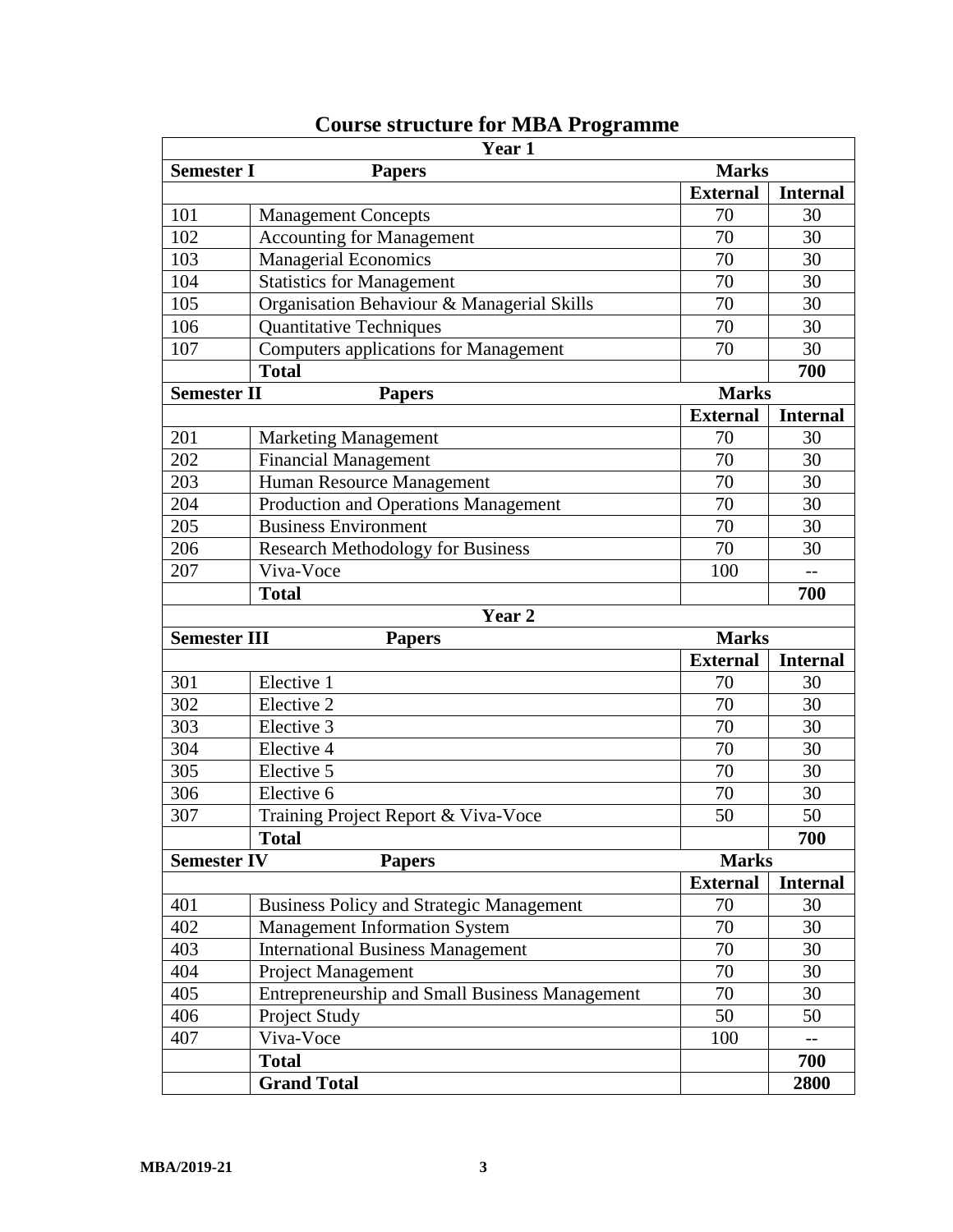#### **Master of Business AdministrationExamination (M B A Examination) (Semester Examination Scheme)**

#### **Regulation 22**

#### i. **Eligibility:**

- **a.** Candidates seeking admission to MBA programme shall have passed graduation in any faculty from any University Grants Commission (UGC) recognized University in India or abroad recognized thereto in any discipline (Science, Arts or Commerce) with atleast 50% marks (45% marks for SC/ST/OBC) in aggregate.
- **b.** Candidates who have appeared or are going to appear in graduation final year examination may also apply for admission to MBA programme for the coming academic session. Admission of such candidates shall remain provisional until the specified date of that year, and if she/he fails to submit her/his marksheet showing that she/he has passed graduation examination with atleast 50% marks, in aggregate, her/his admission shall stand cancelled.
- **c.** The final decision regarding the eligibility and/or the admission process would be as per the Rajasthan State designated body/ University.
- ii. There shall be 28 Papers (07 papers in Semester I and 07 papers in Semester II of Part I, 07 papers in Semester III and 07 papers in Semester IV of Part II).Every prescribed paper shall carry a total of 100 marks. There shall be 70 marks for term end examination and 30 marks for internal examination until and unless indicated otherwise. Courses 207, 307, 406 and 407 shall be evaluated as per scheme given in syllabus.
- iii. There shall be an examination at the end of each semester as determined by the University.
- iv. There shall be a semester-end external examination of 70 marks.This examination shall comprise of seven questions covering entire syllabus of the course. Students will have a choice of answering any 5 questions. Paper setter may choose to give a case study equivalent to two questions. In that case the student in addition to solving case study will have to answer any three from a total of five questions asked.
- v. The medium of instruction will exclusively be in English and student has to answer all the question papers in the prescribed course in English only in both internal and external examinations.
- vi. At the end of second semester, all the students will have to undergo compulsory Summer Training for a continuous period of 45 working days excluding holidays/ Sundays with an industrial, business or service organization by taking up a project.The student will undergo on the job training under the close supervision of a supervisor in the business organization. This training should help her/him develop a perspective of wholesome management of business activities. This would enable her/him to appreciate the importance of different business activities and see how different business activities are interrelated. She/He will have to submit a report on the organization she/he has undergone training and make a presentation before a panel of regular faculty members during Semester III of Part II. Training Report Evaluation shall be done as follows: 50 marks for Training Project Report to be evaluated by External Examiner and head of the Department based upon Viva-Voce, 50 marks for internal evaluation, 25 of which would be based on student presentation before the faculty members of the Department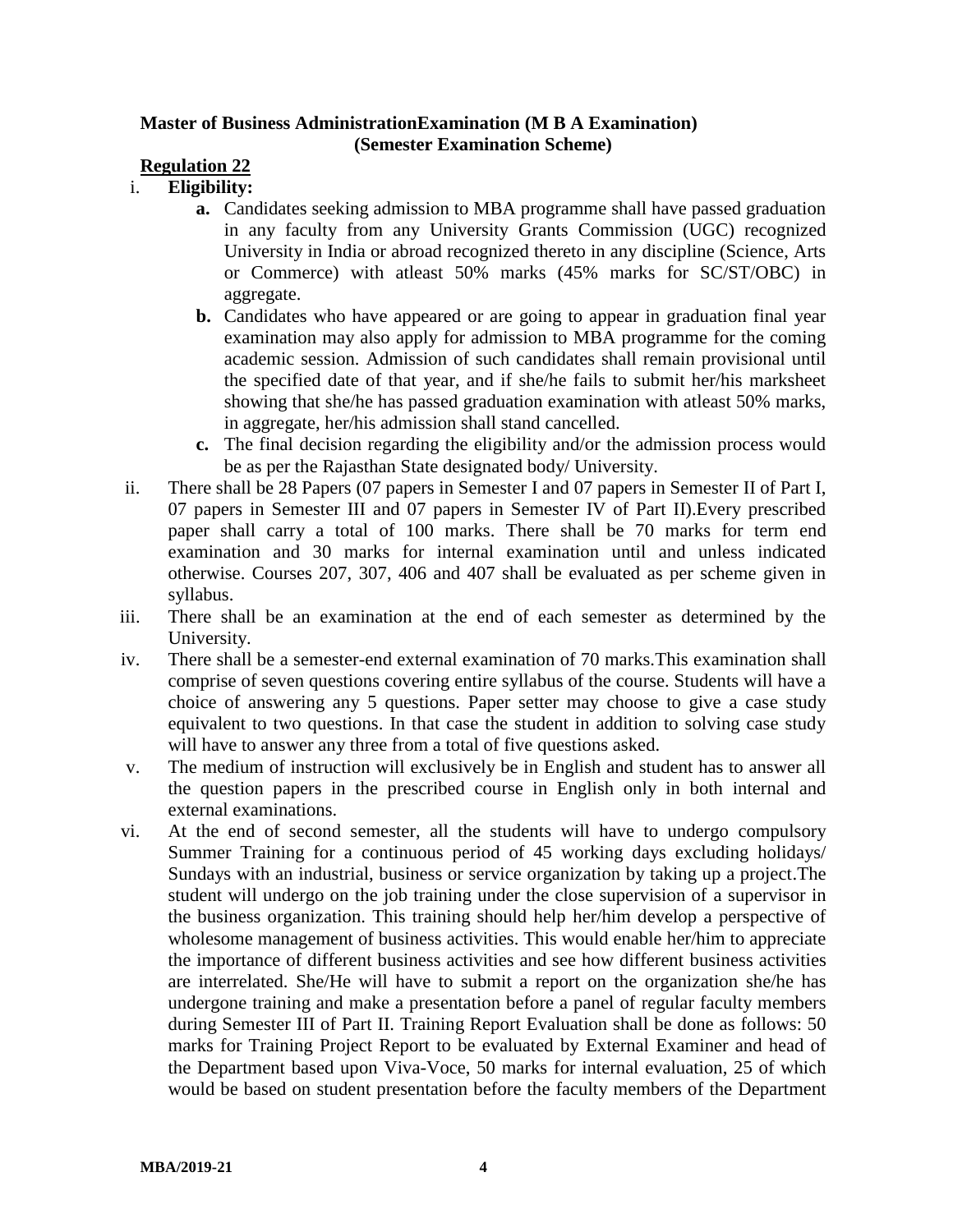and the other 25 marks on the Summer Training Project Report submitted by the student.

- vii. Project Study would be based upon a topic of relevance under the supervision of one of the designated faculty members in writing on issues related to business management. This is a full term effort and Head of the Department will allocate the students to the regular faculty available in the department. 50 marks are to be evaluated by supervisor and rest 50 marks by the external examiner and H.O.D during term end Viva-Voce.
- viii. The Viva-Voce examination will be held at end of Second Semester of Part I and also at the end of Fourth Semester of Part II. This shall be evaluated for 100 marks by a panel of one external expert, one internal expert (nominated by HOD) and the Head of the Department.
- ix. In order to pass a semester, a student shall have to score a minimum of 40% marks in each course both in internal as well as external. **A student has to appear in both external and internal examination and shall have to secure 40% marks in external and internal examination separately to pass and also a minimum of 50% marks in aggregate in remaining papers except Allowed To Keep Terms (ATKT) papers..**
- x. Internal examination shall consist of continuous evaluation. Each paper shall be evaluated on the basis of internal assessment by the concerned teacher administering feedback tests normally after 10-11 hours of teaching. Feedback tests may be a written exam, quiz, assignment, presentation and class participation, exercise, essay, personal interview, simulation etc.
- xi. To pass each semester a student will be Allowed To Keep Terms (ATKT) to next semester if she/he obtains a minimum of 50% marks in aggregate excluding ATKT papers and fails in not more than two courses. In a semester examination a student can hold at most four ATKT at any point of time. Whenever a student appears at an ATKT examination she/he will do so according to syllabus at that time and fulfills the requirements of the course enforced at that time. A student has to clear all the papers of Semester I to be eligible for appearing in IV semester of Part II.
- xii. Candidates reappearing at an examination in a subsequent year shall be examined in accordance with the scheme and syllabi in force (at the time of his admission) and shall be entitled to the award of degree of the year in which they clear the last failing/ unclear paper.
- xiii. A student shall be required to successfully complete the program within a continuous span of four years from the date of admission. During this period if there is any ATKT in any course/s, the same has to be passed with a maximum of three chances within a span of four year from the date of admission.
- xiv. A student shall be eligible for the award of Master of Business Administration (MBA) degree only if she/he fulfills the following conditions:
	- a) Passes all the four semesters as laid down in the syllabus as well as all the Viva-Voce examination and also secures minimum prescribed pass marks in the Project Study and Seminar on Training Project Report.
	- b) Fulfills all other requirements prescribed by the competent authority from time to time for satisfactory completion of each course of study in each of the two years.
	- c) Division of marks shall be awarded on the basis of aggregate marks obtained in all the papers prescribed for all the four semestersexaminations as follows: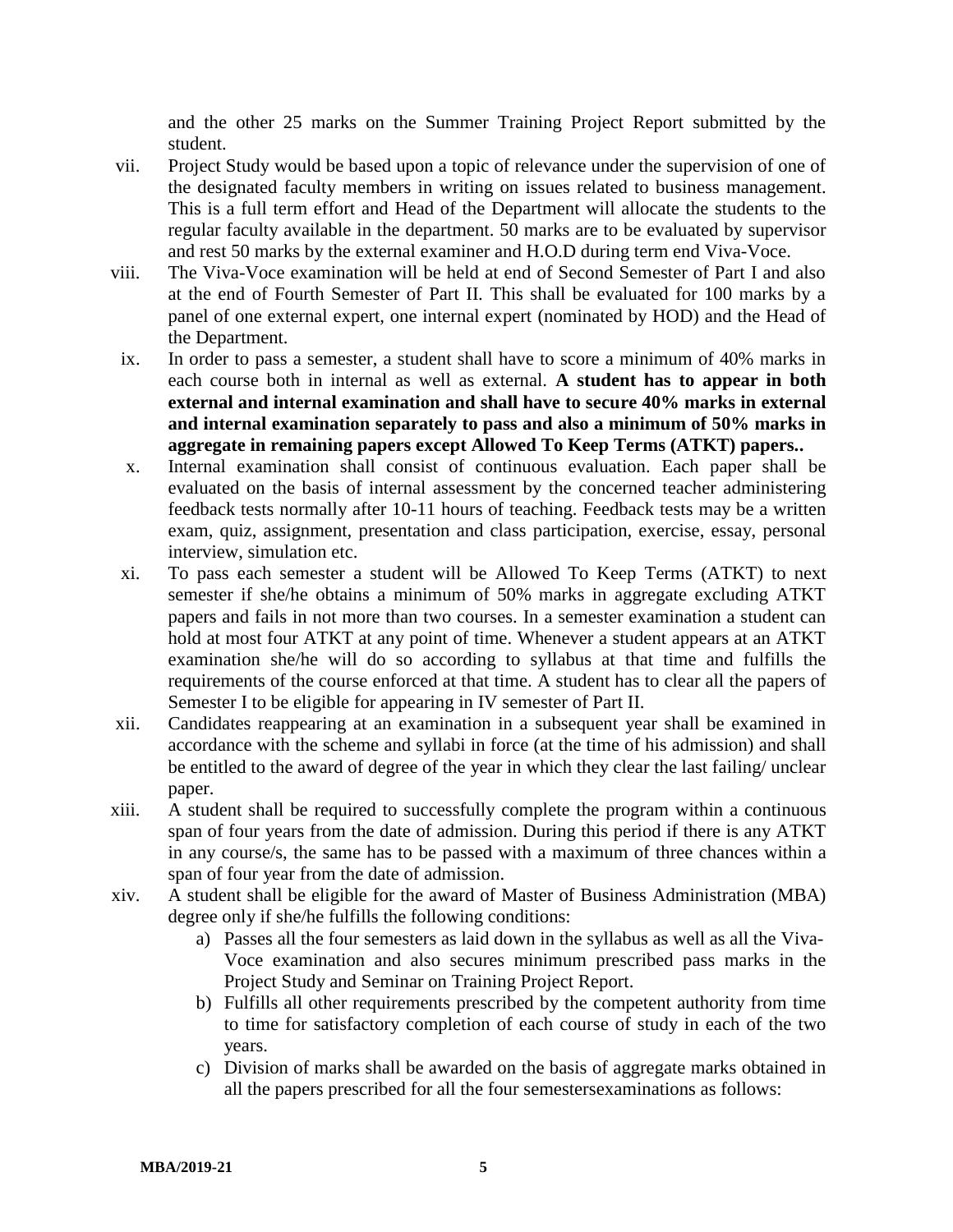| <b>Passed with I Division</b>  | Aggregate marks taken together of the Part I<br>and Part II of MBA examinations should be<br>60% and above.                 |
|--------------------------------|-----------------------------------------------------------------------------------------------------------------------------|
| <b>Passed with II Division</b> | Aggregate marks taken together of the Part<br>and Part II of MBA examinations should be<br>more than 50% and less than 60%. |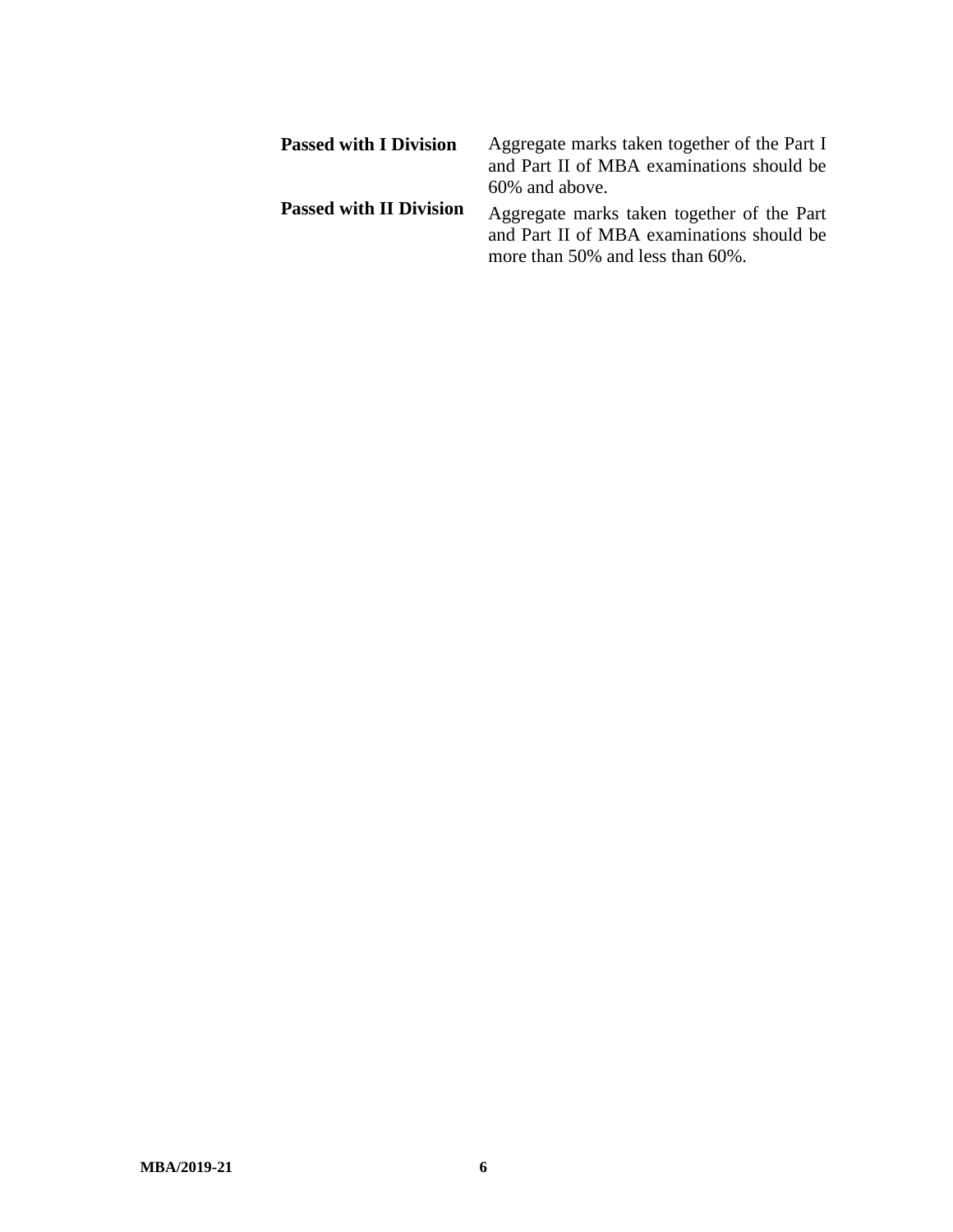#### **Programme Structure**

#### **101 Management Concepts**

| Objective             | This course will introduce the learner to the fundamentals of business<br>management.                                                           |
|-----------------------|-------------------------------------------------------------------------------------------------------------------------------------------------|
| Unit 1                | Nature, meaning and significance of management; Managerial processes,<br>functions, skills, and roles in organisation, Principles of Management |
| Unit 2                | Functions of Planning, Organising, Staffing, Directing Coordination and<br>Controlling                                                          |
| Unit 3                | Social Responsibility and Management Ethics, New Dimensions in<br>Management                                                                    |
| Suggested<br>Readings | <b>Stoner, Freeman and Gilbert Jr. . Management.</b> Prentice Hall of<br><i>India</i> , New Delhi.                                              |
|                       | Certo, Samuel (2003). Modern Management. Pearson Education, New<br>Delhi.                                                                       |

#### **102 Accounting for Management**

| Objective To familiarise learner with the principles and techniques of accounting and |
|---------------------------------------------------------------------------------------|
| using financial and accounting information for managerial decision making.            |

- Unit 1 Concepts, scope of financial and management accounting, Concepts and conventions of Accounting, Review of Double Entry System, Journal, Ledger and trial balance.
- **Unit 2** Trading, Profit and Loss Account, Balance Sheet, Adjustments on final accounts, Financial Statement Analysis: Ratio analysis, Cash flow and fund flow analysis.
- Unit 3 Marginal costing, Standard costing and variance analysis; Budgetary control.
- Suggested Readings **Maheshwari, S.N.** ,**Management Accounting and Financial Control**. *Sultan Chand and Sons*, New Delhi.

**Bhattacharya, S.K.** and **Dearden, J., Accounting for Management: Texts and Cases**. *Vikas Publishing*, New Delhi.

#### **103 Managerial Economics**

- Objective The objective of this course is to acquaint the participants with concepts and techniques used in Economics and enable them to apply this knowledge in business decision-making.
- **Unit 1** Nature of business decision-making, Introduction to Managerial Economics, Theory of Demand and supply, demand forecasting; Elasticity of Demand, Income, Supply& advertising, influencing factors.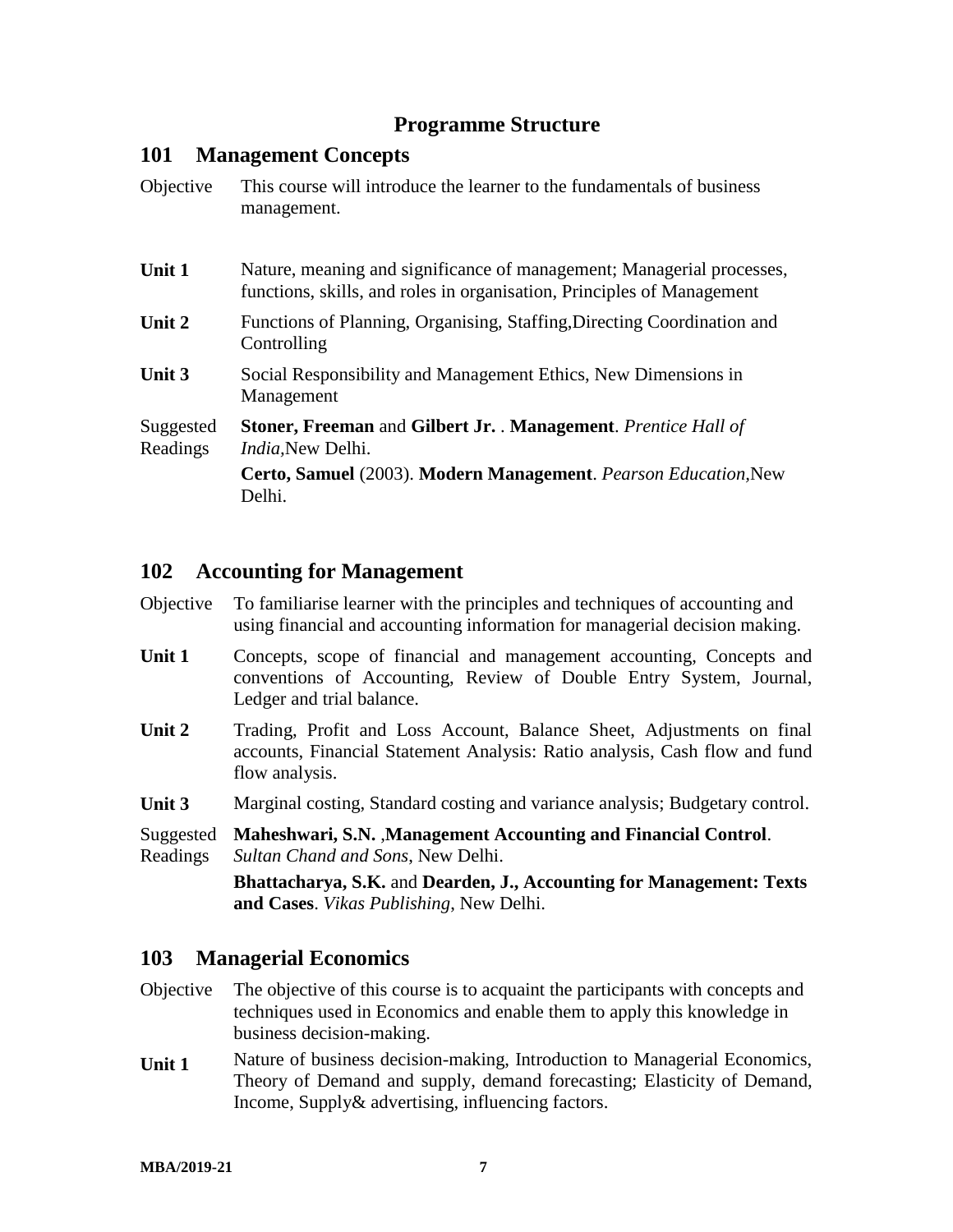| Unit 2 | Production and Cost - Returns to scale, Cost Curves, Market Structure – |  |  |  |  |
|--------|-------------------------------------------------------------------------|--|--|--|--|
|        | Perfect competition, Imperfect Competition, Monopoly, Oligopoly         |  |  |  |  |
| Unit 3 | Macro Economics - Introduction to GNP and GDP, Inflation,               |  |  |  |  |

Unemployment, Balance of Payments, Economic growth, Business Cycle and Recent Development in Economics

**Suggested** Readings **Varshney, R.L.** and **Maheshwari K.L., Managerial Economics**, *Sultan Chand and Sons*, New Delhi.

**Adhikary, M.,Business Economics**. *Excel Books*, New Delhi.

#### **104 Statistics for Management**

- Objective This course shall acquaint the students with the concepts and techniques used in Statistics and enable them to apply this knowledge in business decisionmaking.
- **Unit 1** Statistics; Characteristics, functions, limitations and scope; statistics in business management; Data collection and presentation, frequency distribution and analysis, measure of central tendency and dispersion, correlation and regression.
- **Unit 2** Basic concepts of probability and probability distribution- binomial, poison and normal; Probability and non probability sampling, sampling distribution of means and proportions, estimation.
- Unit 3 Hypothesis testing of means and proportions for large and small samples, chi square test, ANOVA.

Suggested Readings **Levin** and **Rubin**. Statistics for Management. Prentice Hall of India, New Delhi.

> **Chandan, J.S.** Statistics for Management. Vikas Publishing House, New Delhi.

**S P Gupta**, Statistics, Sultan Chand, New Delhi

#### **105 Organisation Behaviour and Managerial Skills**

- Objective This course will introduce the learner to the fundamentals of business management and nature and importance of individual and group behaviour.
- **Unit 1** Introduction to individual behaviour, learning, personality, perception; Interpersonal and group processes
- Unit 2 Group behaviour; theories of motivation and leadership; culture, organisational change and development
- **Unit 3** Effective communication skills, process of communication, barriers and gateways in communication, Individual and group communication. Oral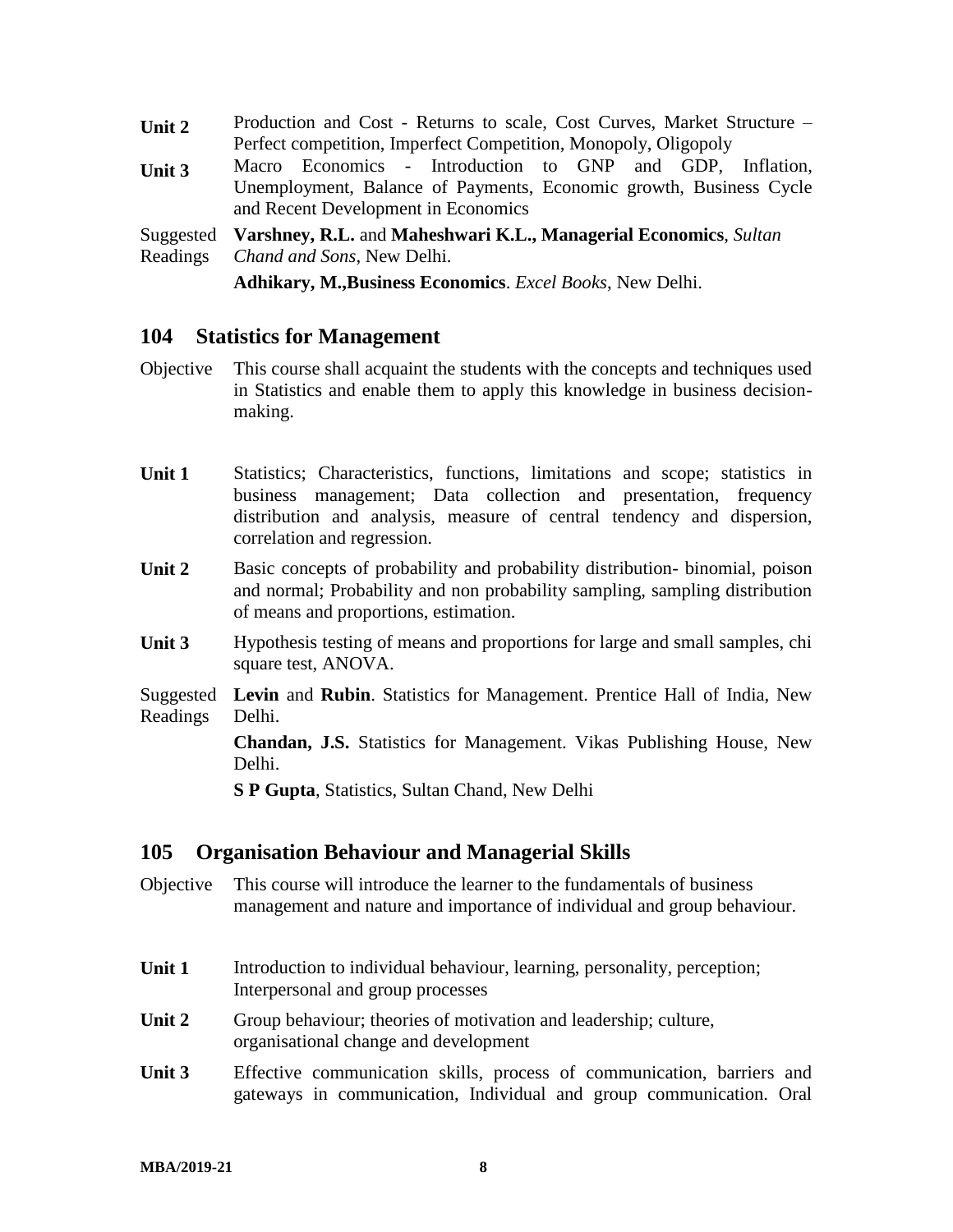communication- presentation of reports, reading skills, creativity, group discussion skills, public speaking and negotiation. Written communication.

Suggested **Luthans, F** . **Organisation Behaviour**. *Prentice Hall of India,*New Delhi.

Readings **Robbins, S.Organisational Behaviour**. *Pearson Education,*New Delhi. **Pearse, C Glenn etc. Business Communications: Principles and Applications,** P*rentice Hall of India*, New Delhi. **P D Chaturvedi and Mukesh Chaturvedi**, Business Communication,

*Pearson Education*, New Delhi

#### **106 Quantitative Techniques**

- Objective This course will introduce the learner to the fundamentals of quantitative analysis
- Unit 1 Need and importance of quantitative tools for decision making for management; Linear programming problem- graphical and simplex method, sensitivity analysis, introduction to integer and goal programming; Assignment and transportation problems.
- **Unit 2** Decision theory; Replacement Models- Individual and Group Replacement problems; Elementary Queuing Theory; Game Theory; Sequencing.
- **Unit 3** Markov Analysis; Monte Carlo simulation; Network techniques- PERT and CPM, Crashing

Suggested **Render, B.** and **Stair, R.M.**, Quantitative Analysis for Management, Readings Prentice Hall of India, New Delhi.

**Kapoor, V.K.**, Operations Research. Sultan Chand, New Delhi.

#### **107 Computers Applications for Management**

Objective This course will introduce the learner to the fundamentals of Computers.

- Unit 1 Introduction to Computers: Hardware and Software, Application of Computers in Business.
- **Unit 2** Elementary understanding Java and C++, Basic Operating Systems, LAN, WAN, Internet basics, Intranet, Multimedia, Database fundamentals: DBMS and RDBMS; Introduction to MS-Access.
- **Unit 3** MS-Word, Introduction to spreadsheet software; Creation of spreadsheet applications; Range, Formulas, Functions, Data Base Functions in spreadsheet; Graphics on Spreadsheet. Presentation Graphics - Creating a Presentation on a PC, Elementary Knowledge of Accounting Software

Suggested Readings **Burch, J.** and **Grudnitski G.** Information Systems: Theory and Practice, New York, John Wiley.

**David, V.** Foundations of Business Systems. Fort Worth, Dryden.

**Eliason, A. L.** On-line Business Computer Applications, Chicago, Science Research Associates.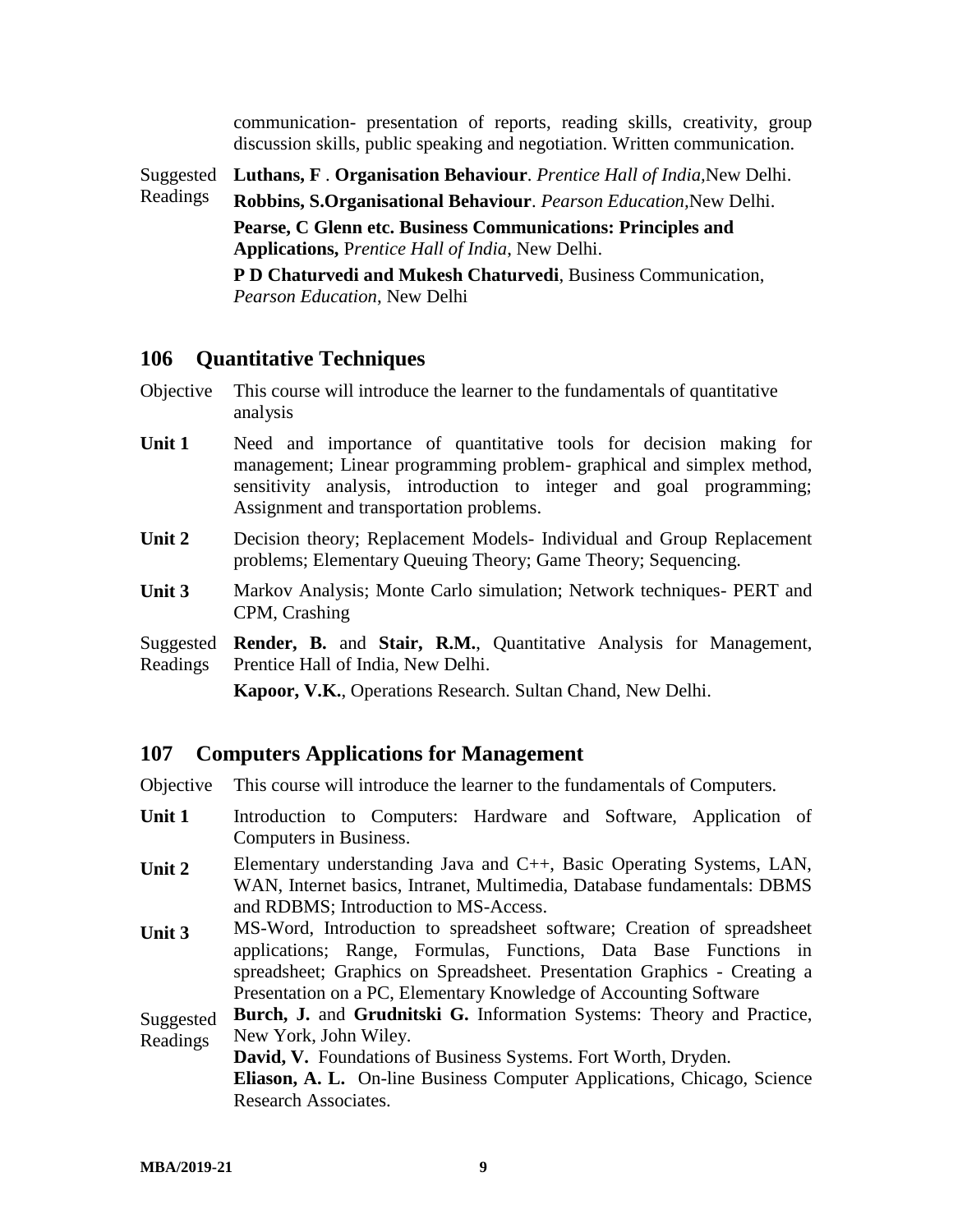**Estrada, S**. Connecting to the Internet. Sebastopol, C A, O'Reilly. PK Sinha, Computer Fundamentals,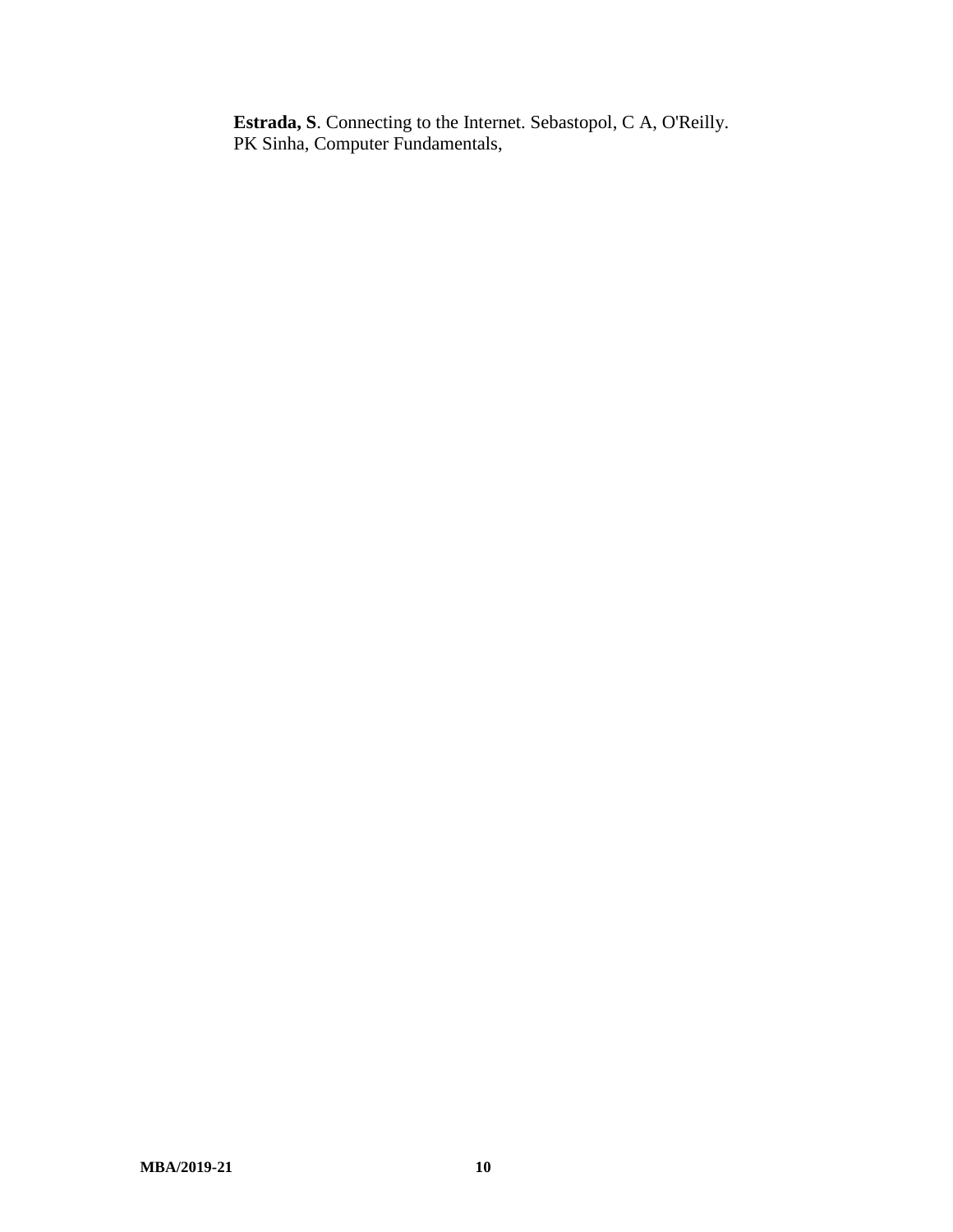#### **Semester II**

#### **201 Marketing Management**

| Objective | This course shall introduce the learner to the basic marketing concepts,<br>functions; market environment and decision variables.                                                              |
|-----------|------------------------------------------------------------------------------------------------------------------------------------------------------------------------------------------------|
| Unit 1    | Importance and concept of marketing; meaning, definition, and basic<br>concepts of marketing, concept of marketing mix, meaning and concept of<br>consumer behaviour; buying decision process. |
| Unit 2    | Market segmentation, targeting and positioning; marketing research;<br>competitive advantage and strategic positioning;                                                                        |
| Unit 3    | Product management; pricing and distribution; communication and<br>promotion; marketing of services, recent trends in marketing; green,<br>global and e-marketing etc.                         |
| Suggested | Kotler, P.Marketing Management. Prentice Hall of India, New Delhi.                                                                                                                             |
| Readings  | Ramaswamy, V.S. and Namakumari, S.Marketing Management,<br><b>Planning and Control.</b> Macmillan India Ltd., New Delhi.                                                                       |

#### **202 Financial Management**

| Objective The objective of this course is to acquaint student with the broad framework |
|----------------------------------------------------------------------------------------|
| of financial decision making in a business organisation.                               |

- **Unit 1** Financial Management: Meaning, scope and objectives, Profit Maximisation v/s Wealth Maximisation, Functions of finance Manager in an organisation, Leverages.
- **Unit 2** Capital Structure and Optimum Capital Structure, Theory of Capital Structure, Working Capital Management: Meaning, Determinants, Overview of Components of Working Capital.
- **Unit 3** Capital Budgeting: Concept, Techniques,Sources of Long term finance, Cost of Capital: Debt, Preferred Stock and Equity,Dividend Policy
- Suggested **Chandra, P.Financial Management**. *Tata McGraw Hill*, New Delhi.
- Readings **Bhattacharya**,**Financial Accounting for Business Managers**. *Prentice Hall of India*, New Delhi.

**Pandey, I.M.,Finance: A Management Guide for Managing Company Funds and Profits**. *Prentice Hall of India*, New Delhi.

#### **203 Human Resource Management**

- Objective The objective of this course is to sensitize students to the various facets of managing people and to create an understanding of various policies and practices of human resource management
- **Unit 1** Concept, meaning and importance of human resources management;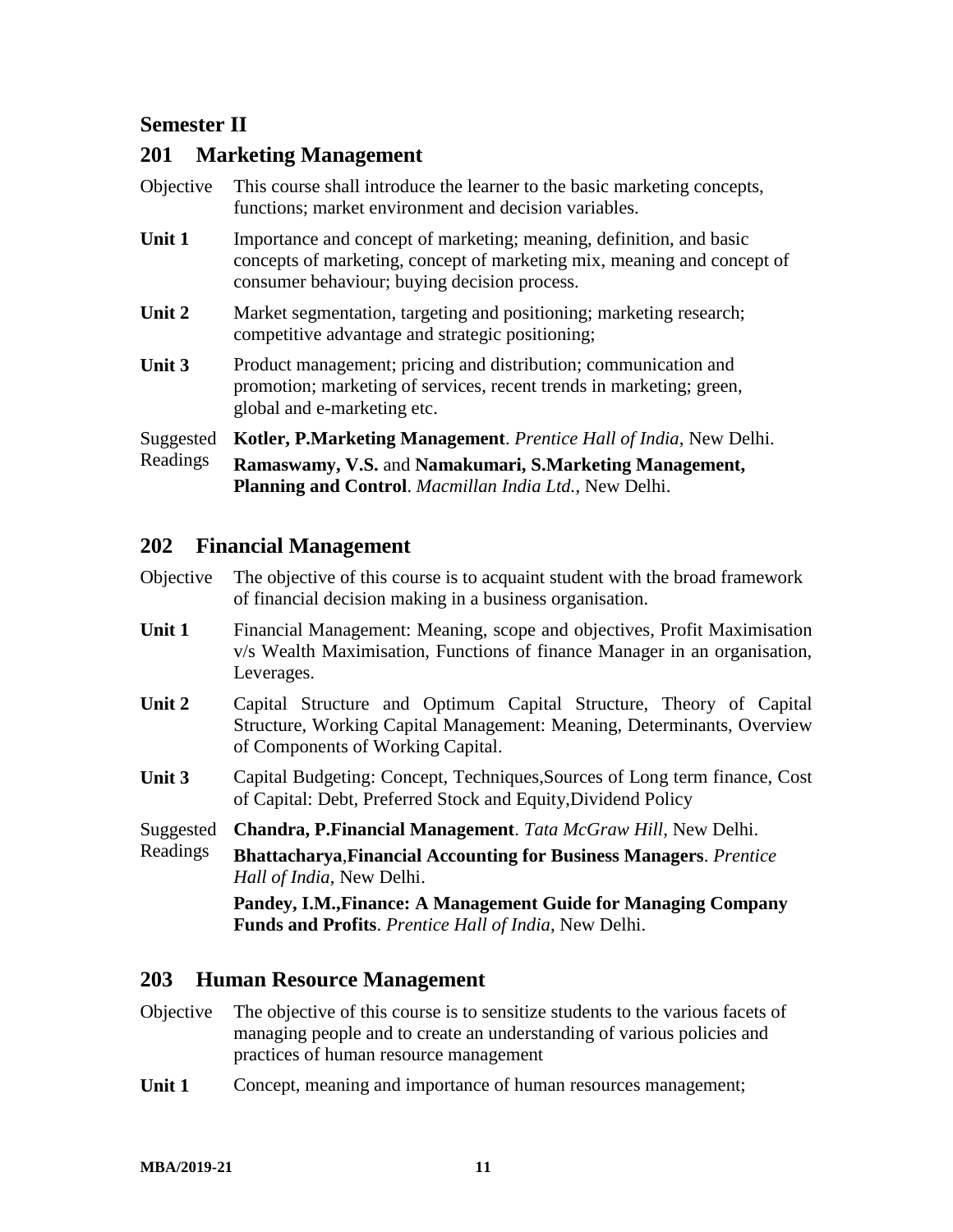Corporate objectives and human resource planning;

- Unit 2 Process of human resource planning- job analysis, job description, and specifications; recruitment and selection; induction; training and development; career planning; employee records and audits.
- **Unit 3** Principles of wage determination, salary structure; job evaluation; and performance appraisal; wage policies, monetary and non-monetary incentives and recent trends in Human Resource Management

Suggested Readings **Dressler, Human Resource Management**. *Prentice Hall of India*, New Delhi.

> **Aswathappa, K,Human resources and Personnel Management**. *Tata McGraw Hill*, New Delhi.

#### **204 Production and Operations Management**

- Objective To familiarise learner with the concept of operations management. Learner must be able to assimilate the techniques of managing operations that include production planning and control.
- Unit 1 Role of operations management in business; Operations strategy; types of production systems; plant location and layout; new product development; managing processes;
- Unit 2 Production planning and control-forecasting; routing, scheduling, expediting; aggregate planning; master scheduling, MRP; PPC in job shop, batch production, mass production and projects; Inventory control- quantity control and selective control;
- **Unit 3** Quality control; housekeeping and maintenance; work study- method study and work measurement; Contemporary issue- JIT, lean manufacturing, Concurrent, engineering, optimised production technology, etc., Recent trends and development in production and operations management.
- Suggested **Adan EE and Ebert RJ**. **Production and Operations Managemen**t. *PHI*, Readings New Delhi.

**Amarine Harold T manufacturinf Organisations and Managemen**t. *PHI*, New Jersey

**Dilworth, James B. Operations Management: Design, Planning and Control for Manufacturing & Services**. *Singapore, McGraw Hill* **Moore, FG and Hendrick, T E. Production / Operations Management**. Homewood, Illinois, Richard D. Irwin

#### **205 Business Environment**

Objective To develop the ability to analyse the competitive business environment, to understand government policies and current issues.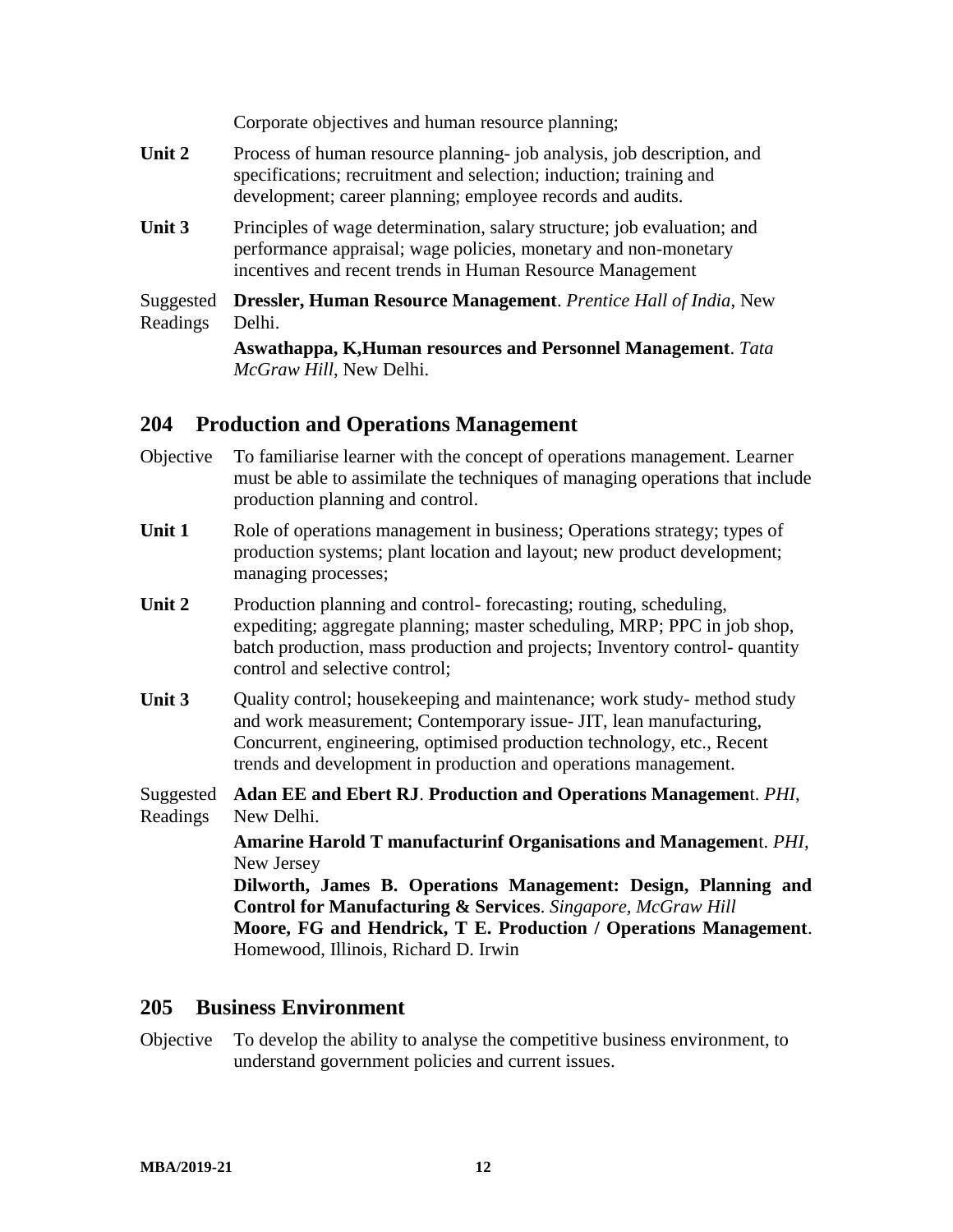- Unit 1 Nature and significance of business environment, macro environment, political- legal, economic, social, technological,Economic role of government, scanning techniques of the environment.
- **Unit 2** Business and government policies: Fiscal policy, Monetary policy, industrial policy, policy for small scale sector, NRI investment, industrial sickness
- **Unit 3** Business and Law, main provisions for Companies Act, MRTP, FEMA, Consumer Protection Act (CPA), Role and functions of SEBI, Patents & Trademarks
- Suggested Readings **Cherunilam F**. **Business and Government**. *Himalaya Publishing House,*New Delhi.

**Ashwatthappa K.** , *Himalaya Publishing House, New Delhi*

**Mishra and Puri. Business Environment**. *Himalaya Publishing House*, New Delhi.

#### **206 Research Methodology for Business**

- **Objective** The course focuses on the analysis of business problems and the use of scientific research as a problem-solving tool. This encompasses the understanding and application of appropriate research designs, research statistics, data analysis, and report writing and presentation.
- Unit 1 Business Research An overview, Research process and Types of Research, problem formulation and Statement of Research Objectives, management problem v/s. research problem, Importance of literature review. Business Research Design: Steps involved in a research design. Exploratory research: Meaning, suitability, collection. Descriptive research: Meaning, types of descriptive studies, data collection methods. Causal research: Meaning, various types of experimental designs, internal and external validity; types of errors affecting research design.
- **Unit 2** Sampling and Data Collection: Sampling and sampling distribution: Meaning, Steps in Sampling process, Types of Sampling - Probability and non probability Sampling Techniques, sample size determination. Data collection: Primary and Secondary data – Sources – advantages/disadvantages. Data collection Methods: Observations, Survey, Interview and Questionnaire design, Qualitative Techniques of data collection. Measurement & Scaling Techniques: Nominal, Ordinal, Interval and Ratio Scale, Criteria for good measurement, attitude measurement – Likert's Scale, Semantic Differential Scale, Construction of instrument – Validity and Reliability of instrument.
- **Unit 3** Data analysis: Data Preparation editing Coding –Data entry Validity of data – Qualitative vs Quantitative data analyses, Hypothesis testing: ANOVA, Nonparametric tests- chi square test, sign test, run test, Mann-Whitney U Test, Kruskal-Wallis H test. Report Design : Research report – Different types – Contents of report – need of executive summary –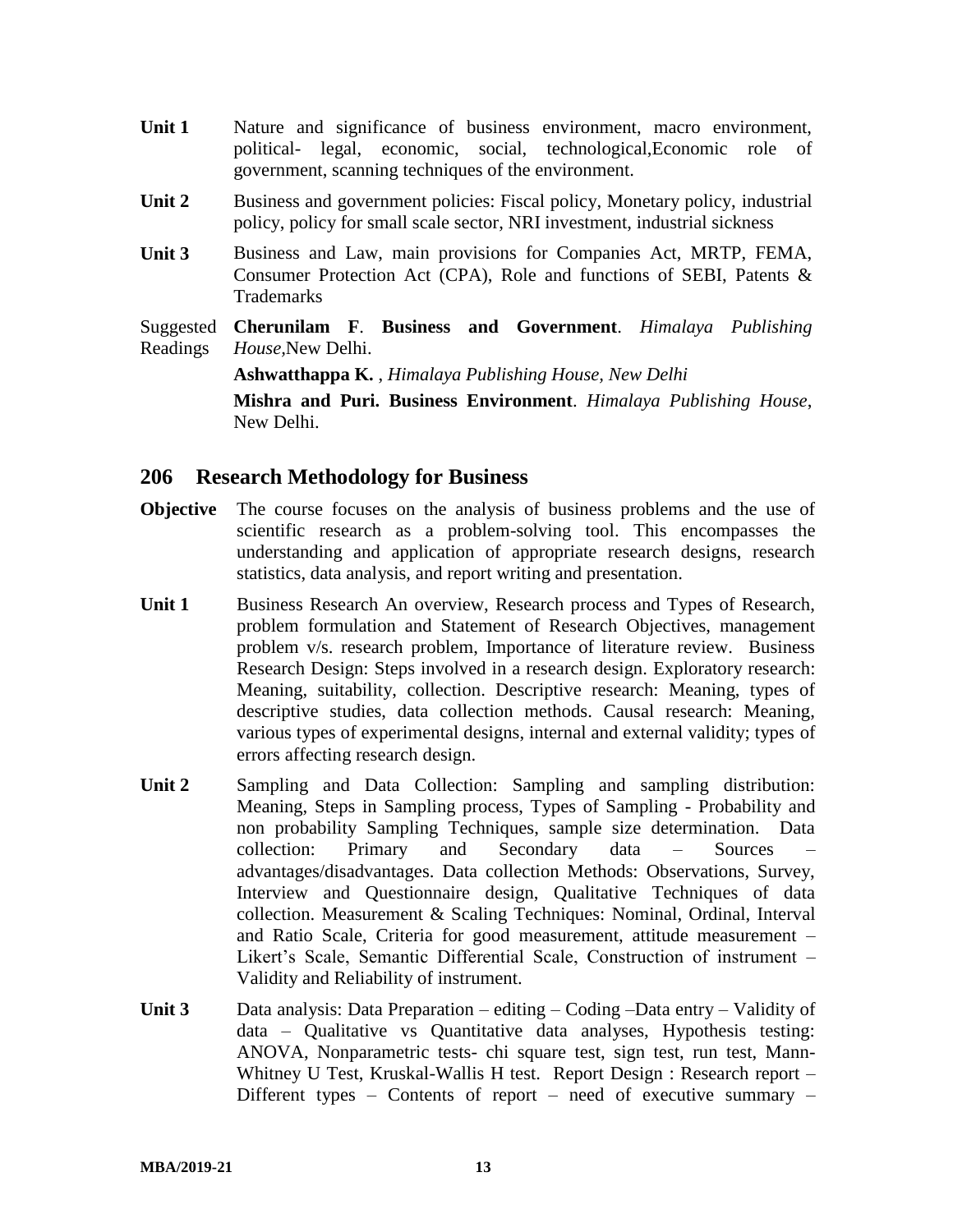chapterization – contents of chapter – report writing – the role of audience – readability – comprehension – tone – final proof – report format – title of the report – ethics in research.

**Suggested**  Schindler and Cooper, Business Research methods, TMH, New Delhi

**Readings** CR Kothari, Research Methodology,

> Remenyi, Williams, Money and Swartz, Doing Research in Business and Managemnt, , Sage Publications , New Delhi

> K R Sharma, Business Research methods, National Publishing House, New Delhi

#### **207 Viva-Voce**

For the term end viva-voce candidate shall be evaluated for 100 marks by a panel of external expert, an internal expert and the head of the concerned department/ institute.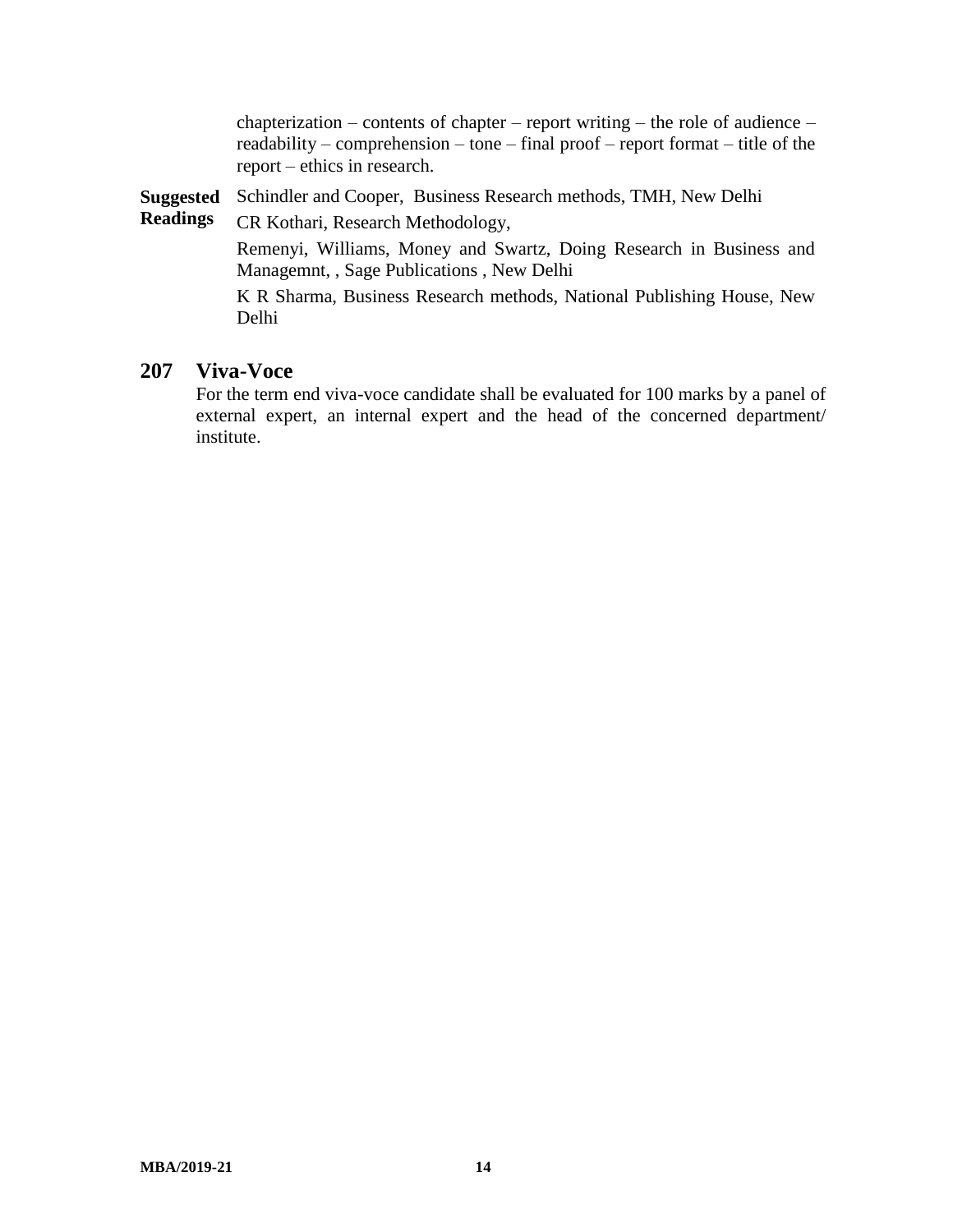### **Semester III Marketing Electives**

#### **301M Brand Management**

- Objective The objective of this course is to impart in-depth knowledge to the students regarding the theory and practice of Brand Management. The objective of this course is to impart in-depth knowledge to the students regarding the theory and practice of Brand Management.
- **Unit 1** Understanding Brands Brand Hierarchy, Brand Personality, Brand Image, Brand Identity, Brand Positioning; Brand Equity;
- **Unit 2** Value addition from Branding Brand-customer Relationships, Brand Loyalty and Customer Loyalty; Managing Brands; Brand Creation, Brand Extensions, Brand-product Relationships, Brand Portfolio;
- **Unit 3** Brand Assessment through Research Brand Identity, Position, Image, Personality Assessment and Change; Brand Revitalization; Financial Aspects of Brands; Branding in Different Sectors: Customer, Industrial, Retail and Service

Suggested **Aaker, David, A. Managing Brand Equity**. *New York*, Free Press.

Readings **Kapferer, J N. Strategic Brand Management**. *New York*, Free Press. **Murphy, John A. Brand Strategy. Cambridge**, *The Director Books*. **Steward, P. Building Brands Directly. London,***MacMillan*. **Upshaw, LyhhB.Building Board Identity:A Strategy for success in a hostile market place**. *New York, John Wiley*. **Subroto SenguptaBrand Positioning**, *Tata McGraw Hill,*New Delhi

#### **302M Sales and Distribution Management**

- Objective The purpose of this paper is to acquaint the student with the concepts which are helpful in developing a sound sales and distribution policy and in organising and managing sales force and marketing channels
- **Unit 1** Nature and Scope of Sales Management; Setting and Formulating Personal Selling Objectives; Recruiting and Selecting Sales Personnel; Developing and Conducting Sales Training Programmes; Designing and Administering Compensation Plans;
- **Unit 2** Supervision of Salesmen; Motivating Sales Personnel; Sales Meetings and Sales Contests; Designing Territories and Allocating Sales Efforts; Objectives and Quotas for Sales Personnel; Developing and Managing Sales Evaluation Programme; Sales Cost and Cost Analysis.
- **Unit 3** An Overview of Marketing Channels, their Structure, Functions and Relationships; Channel Intermediaries - Wholesaling and Retailing; Logistics of Distribution; Channel Planning, Organisational Patterns in Marketing Channels; Managing Marketing Channels; Marketing Channel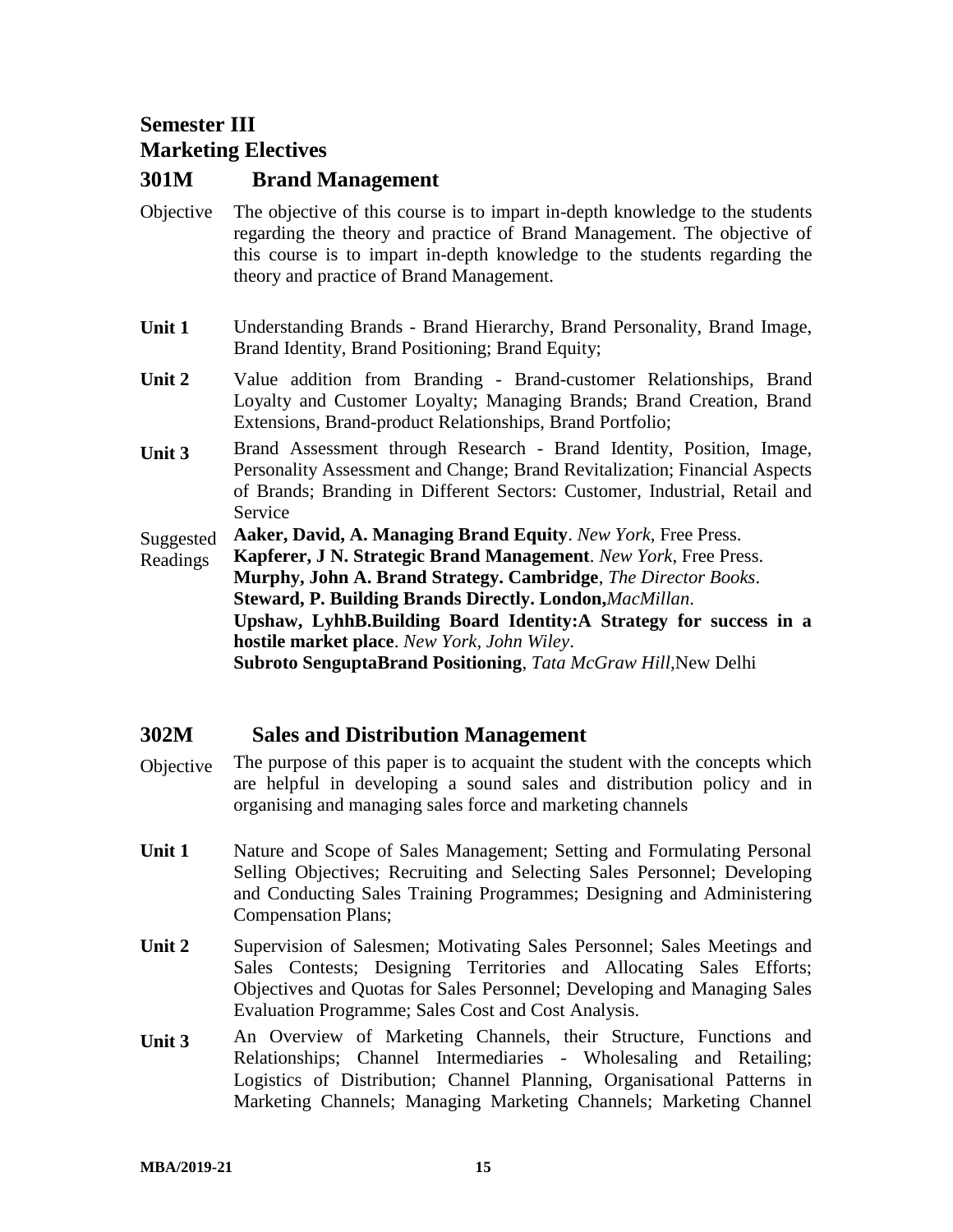|           | Policies and Legal Issues; Information System and Channel Management;     |
|-----------|---------------------------------------------------------------------------|
|           | Assessing Performance of Marketing Channels; International Marketing      |
|           | Channels.                                                                 |
| Suggested | <b>Anderson, R. Professional Sales Management., Englewood Cliffs, New</b> |
| Readings  | Jersey, Prentice Hall Inc.                                                |
|           | <b>Anderson, R. Professional Personal Selling.</b> Englewood Cliffs, New  |
|           | Jersey, Prentice Hall Inc.                                                |
|           | <b>Buskirk, R H and Stanton, W J. Management of Sales Force. Homewood</b> |
|           | Illinois, Richard D. Irwin.                                               |
|           | Dalrymple, D J. Sales Management: Concepts and Cases. New York,           |
|           | John Wiley.                                                               |
|           | <b>Johnson, E M etc. Sales Management: Concepts, Practices and Cases.</b> |
|           | New York, McGraw Hill.                                                    |
|           | Stanton, William J etc. Management of a Sales Force. Chicago, Irwin.      |
|           | Cundiff, Stiil, R R and Govoni. Sales Management, Englewood Cliffs,       |
|           | New Jersey, Prentice Hall Inc.                                            |

#### **303M Global Marketing Management**

- Objective The basic objective of this course is to acquaint the students with environmental, procedural, institutional and decisional aspects of international marketing.
- Unit 1 The globalization imperative, global marketing environment economic, financial, cultural, political and legal environment
- Unit 2 Development of competitive marketing strategy global marketing research, global segmentation & positioning, global marketing strategies, identification of markets, global market entry strategies, global sourcing strategies
- **Unit 3** Global Product Policy, International Product Life Cycle, global promotion strategy, global Pricing Strategy and Distribution Strategy; various Forms of International Business
- Suggested **International Marketing Srinivasan** *PHI,* New Delhi
- Readings **International Marketing, Fayerweather** *PHI,* New Delhi
	- **International Marketing: Analysis & Strategy, Onkvisit & Shaw** *PHI,* New Delhi

**Bhattacharya, B. Export Marketing: Strategies for Success.**, *Global Business Press*, New Delhi

#### **304M Marketing of Services**

The purpose of this paper is to acquaint the student with the concepts which are helpful in organizing and managing service firms.

Unit 1 Nature of service economy; characteristics of services; classification of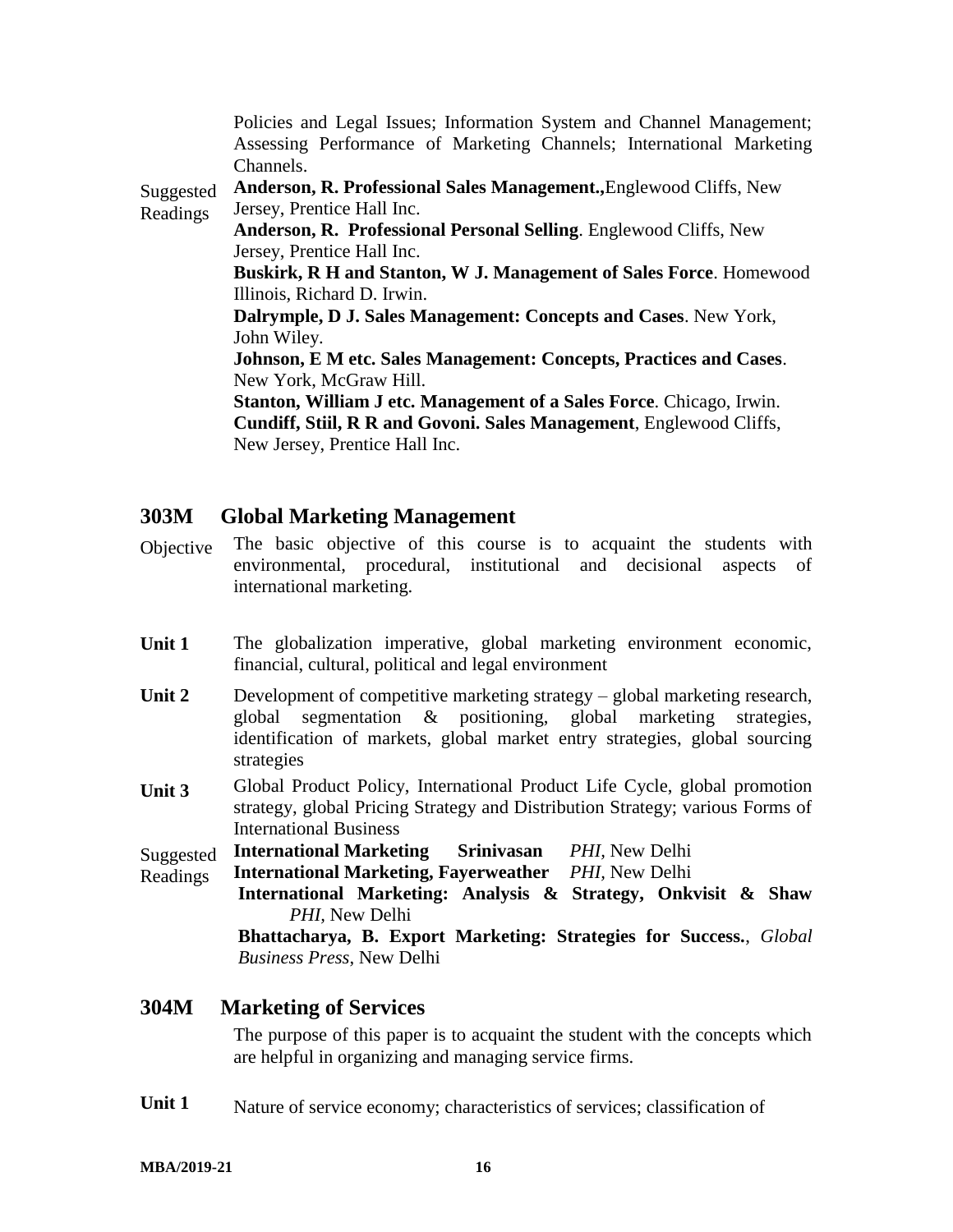services; service quality; consumer behaviour; segmentation and targeting in services marketing.

- **Unit 2** Services marketing triangle; implications for marketing mix; marketing mix for services- product, place, price, promotion, people, process and physical evidence.
- Unit 3 Strategic options for services- marketing strategies; globalization of services, small services; Introduction to CRM and e-CRM.

Suggested Readings **Balaji, B.: Services Marketing and Management**. *S.Chand and Company Ltd.*, New Delhi **Zeithaml, Valarie A. and Bitner Mary Jo: Services Marketing.***Irwin/McGraw-Hill, NY* **Lovelock, Christopher: Services Marketing**,*Prentice Hall Inc., NJ* **Kurtz, David L. and Clow, Kenneth E.: Services Marketing**. *John Wiley & Sons, NY* **Payne, Adrian: Essential of Service Marketing**, *Prentice Hall, NJ*

#### **305 M CONSUMER BEHAVIOR**

- **Unit 1** Studying consumer behavior, Environmental influence on consumer behaviour i.e. Culture, subculture, social class, social group, family, Personal influence
- **Unit 2** Individual determinants of consumer behaviour Personality and self concept, motivation and involvement, attitudes, Consumer motives
- **Unit 3** Consumer satisfaction concept, consumer delight, Consumer objections, Consumer decision-making process, Consumer behaviour and marketing strategy, Consumerism
- **Suggested David Louden & Della Bitta**, Consumer Behaviour

#### **Readings**

#### **306 M RETAIL MARKETING**

- **Unit 1** Retailing Definition Significance and Importance Indian Vs. Global scenario - Types of Retailing Store Retailing - Non-store Retailing - Types of retailers, Retail location - Factors affecting retail location decision - Site selection - Factors affecting site selection - Steps in selecting site - Location based retail strategies; store design - Store layout - Types of layouts - Factors affecting store layout - Retailing image mix - Store Facade
- **Unit 2** Store administration Floor space management Space mix Managing store inventories and displays - Customer service - CRM in retailing - Cashiering process - Managing in-store promotions and events; Merchandising - Introduction and definition - Steps in merchandise planning - Merchandise hierarchy - Buying process - Category management manufacturer's brands Vs. private label brands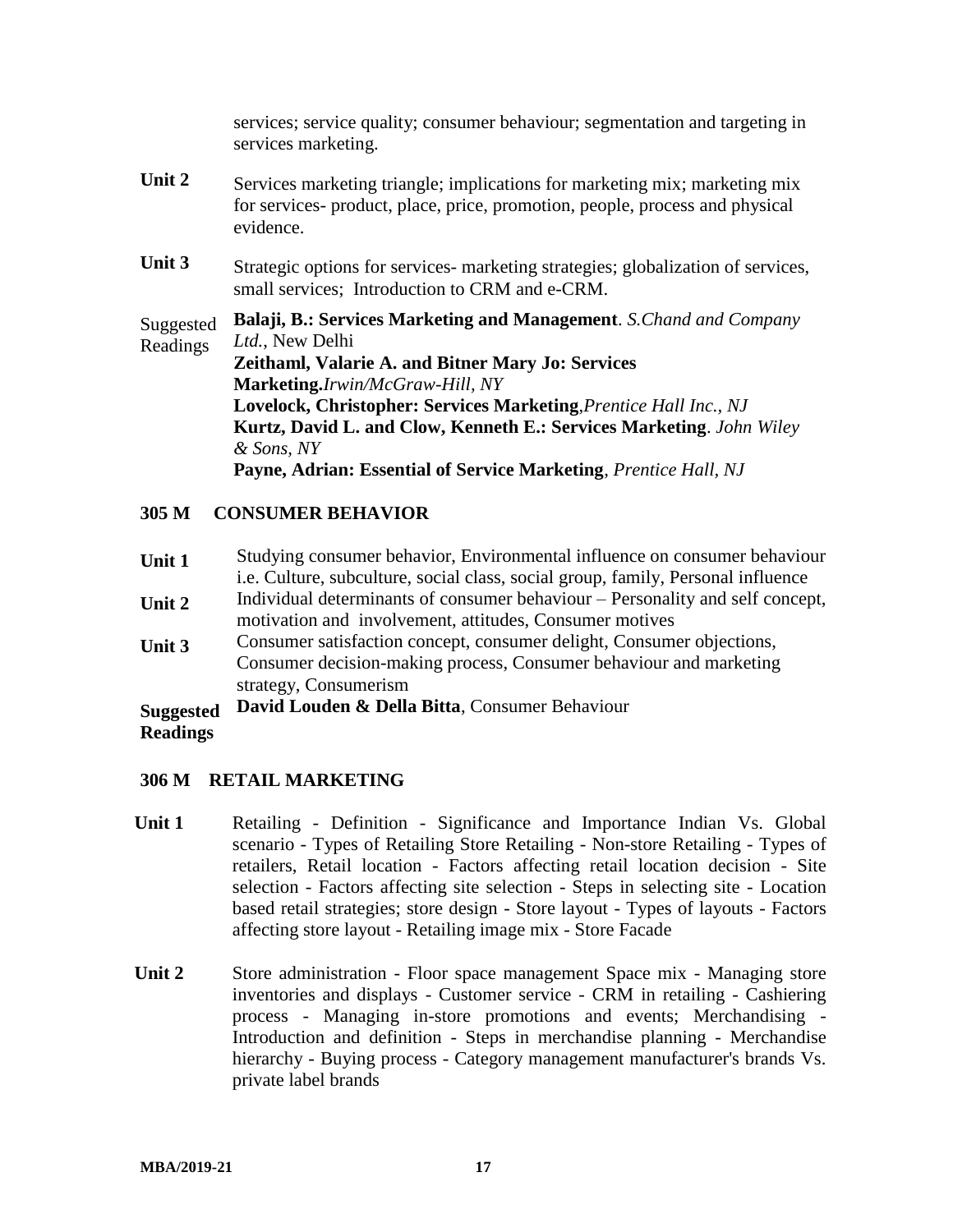**Unit 3** Retail supply chain management - Definition Integrated supply chain planning - Vendor Development - Quick Response Inventory Planning - Floor Ready Merchandise - Electronic data exchanges and bar coding - Managing reverse logistics, Retail communication - Merchandise based - Store based - Service based - Steps in planning - Retail communication mix - Sales promotion - Advertising Public relations - Personal selling; New trends in retailing - Franchising in retailing Role of IT in retailing **Suggested Readings** Retail Management - Gibson Vedamani Retailing Management - Levy & Weitz Retail Marketing Management - David Gilbert Retailing Management - Swapna Pradhan Retail Management - Ron Hasty & James Reardon The Art of Retailing - A.J.Lamba Retail Marketing Management - Swapna Pradhan Retailing Management - W.Steward have Retailing Management - Analysis, Planning & Control - David Walters

#### **307 M MARKETING RESEARCH**

- Unit 1 Introduction to Market Research Types of Research Basic & Applied, Nature, Scope, Objectives, Importance & Limitations of Market Research; Sources and collection of Marketing Data. Secondary data - Advantages & Limitations, Sources - Govt. & Non Govt. Primary Data - Advantages & Limitations, Sources, Methods of Collection Primary Data - Observation, Mail, Personal Interview, Telephonic Interview, Internet Interviewing. Market Research Techniques. National readership survey, Retail Store Audit, Consumer Panels, Test Marketing, Research in Advertising Decisions, Marketing Audit, Data Base Marketing, Focus Group Interviews.
- **Unit 2** Sampling, Questionnaire & Scaling Techniques. Probability and Non Probability Sampling, Sampling methods, Sample Design. Questionnaire design and drafting. Scaling techniques like Nominal, Ordinal, Interval, Ratio, Perceptual Map, Semantic Differential, Likert, Rating & Ranking Scales. Setting up & Implementation of Marketing Research Project. Steps in formulating Market Research Projects, One project for consumer durables and one for non durables to be discussed.
- **Unit 3** Illustrations/cases to be discussed for following topics of above mentioned chapters. Data collection methods, test marketing, focus group interviews, internet interviewing, sample design, questionnaire construction, scaling techniques. Application of Marketing Research. Product Research, Price Research, Market Segment Research, Promotion Research, Consumer Behavior Research, Distribution Research.

**Suggested**  Marketing Research by Ramanuj Majumdar

**Readings** Marketing Research by Mishra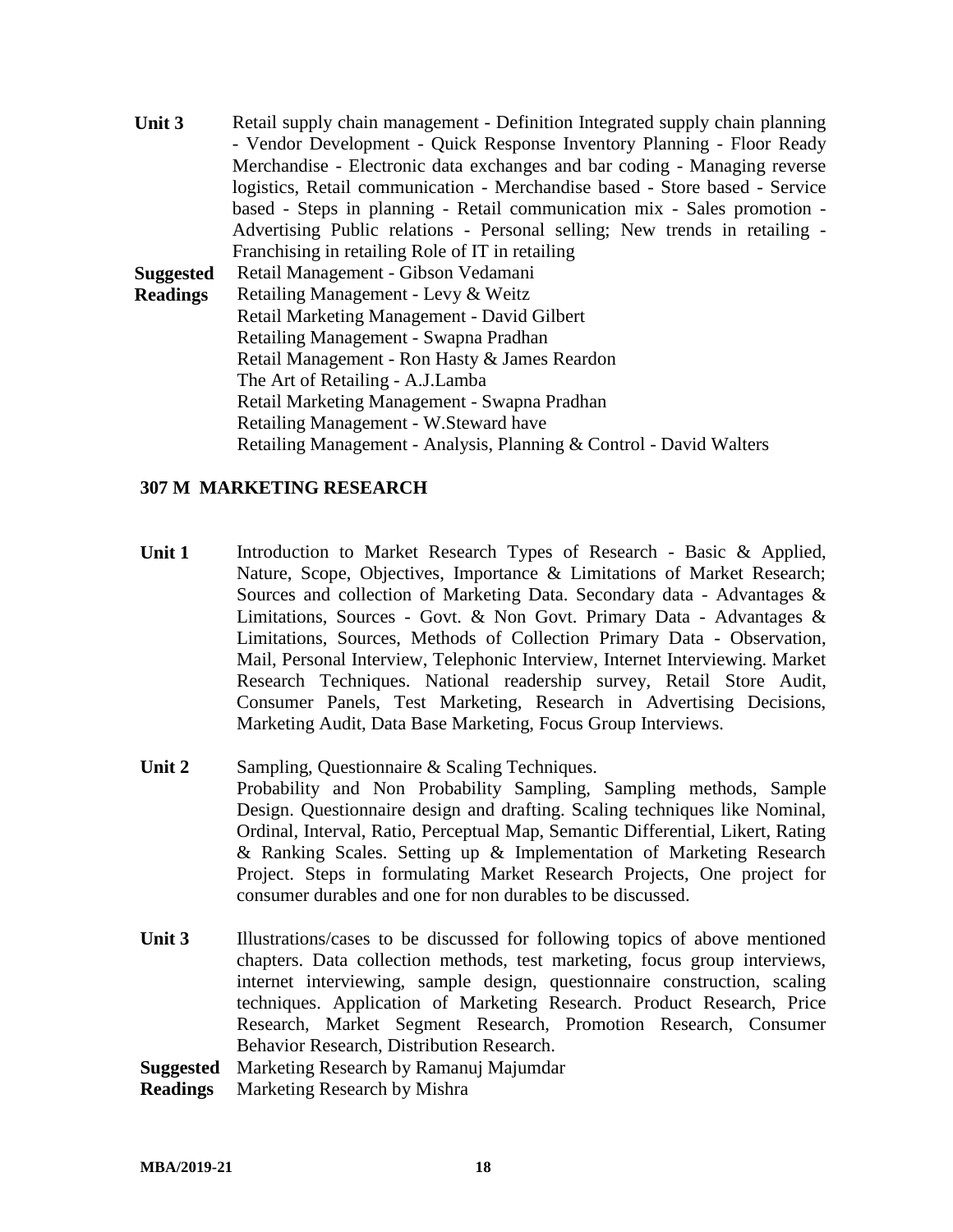Marketing Research by MV Kulkarni Marketing Research by DM Sarawte. Research for Marketing Decisions by Paul Green, Donald Tull. Marketing Research-Rajendra Nargundkar (Tata McGraw Hill)

#### **308 M RELATIONSHIP MARKETING**

- **Unit 1** Conceptual foundation of Relationship Marketing, evolution of relationship marketing, its significance in Indian context; Relationship marketing of Services V s. Relationship marketing in Consumer markets
- **Unit 2** Buyer seller relationships, Relationship marketing in Mass markets, relationship marketing and marketing strategy; Relationship marketing and distribution channels.
- Unit 3 Role of Information Technology in building, maintaining and enhancing relationships; Customer profitability design and analysis
- **Suggested** Jagdish Sheth,Atul Parvatiyar, Handbook of Relationship Marketing
- **Readings** Richard Batterley , Leading Through Relationship Marketing S. Shajahan, Relationship Marketing Jagdish Seth, Atul Parvatiyar, G. Shainesh, Customer Relationship Management

#### **309 M INTEGRATED MARKETING COMMUNICATION**

- Unit 1 Integrated marketing communication components, plan, and value of understanding promotional p, in the context of marketing mix (4P's); The communication process Understanding the consumer, Consumer segmentation. Demographic/ psychographics segmentation, SEC classification; Promotion opportunity analysis - Market analysis and segmentation, setting up communication objectives and budget
- **Unit 2** Campaign Management advertising positioning statement; Advertising design, appeals, message, strategy and its execution framework, DAGMAR.; Media types and media selection, Media buying, space & time marketing, reach and frequency; Ethics and social responsibility in marketing communication.
- Unit 3 Trade promotion and Consumer promotion Types, Planning for sales promotion programme. - Push & pull strategies; Database and direct marketing programs, Internet marketing - E-com and its incentive; Evaluating marketing communication programs Message evaluation, reorganization test etc. Public Relations and sponsorship programs - PR department and its functions, integrating PR with IMC process.

**Suggested**  Integrated Advertising, Promotions and Marketing Communication by

**Readings** Kenneth down & Donald Bach PHI Promotions and Integrated Marketing Communications by Richard Semantic, TL Advertising and Promotions by Belch and Belch, Tata McGraw Hill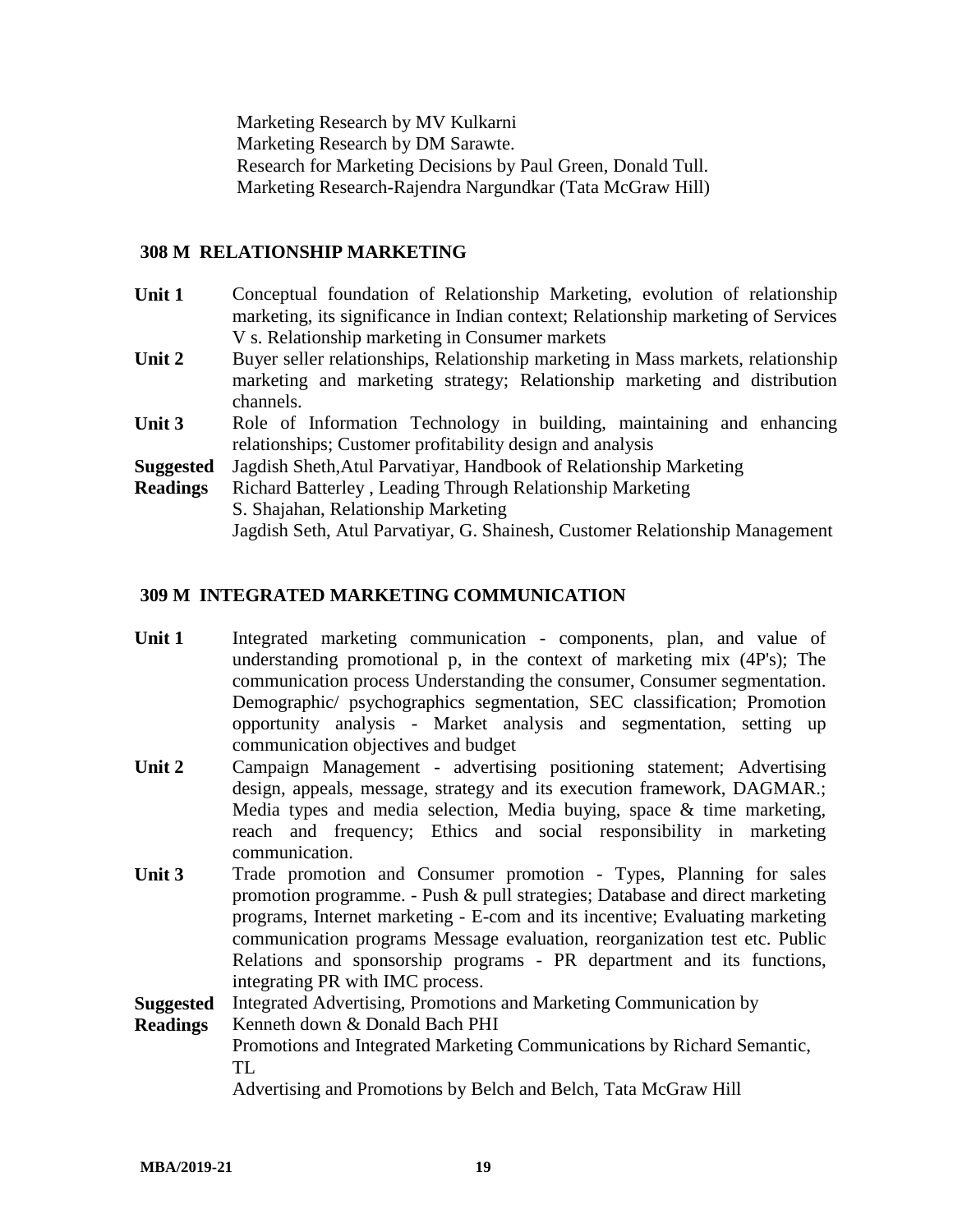Otto Kllipner's Advertising procedure -- The Prentice Hall Advertising, sales and promotion mgt - Himalayan publishing house Advertising - frank Jerkins - Prentice Hall Advertising and Promotion - An Integrated Marketing communications Perspective Tate McGraw Hill. Contemporary advertising = William Fares- Irwin / McGraw hill series. Advertising Management - Rajiv Batra, John G Myers, David Aaker David Ogilvy, Ogilvy on advertising

#### **310 M DIRECT MARKETING**

- Unit 1 Role and significance of corporate communications in Industry today Specific requirements and skills for a corp. com professional Role of corporate communications towards IMC Integrated Marketing Communications; In house communication - House journals - Design and Conceptualization, Customer Newsletter - Design and Conceptualization Reference Manuals, Sales promotion Brochures - Design and conceptualization, Customer Presentations - Design and Conceptualization
- **Unit 2** Exhibitions Planning and conceptualization. Themes and design, Layouts and execution, Stall construction and Management, Feedback and analysis; Corporate Presentations **-** Audio and video Techniques to make effective presentations, Body language and voice modulation
- **Unit 3** Public Relations Press Releases Drafting and releasing, Media selection and placements, Media tracking, Practical session on how a PR company functions Story angles, How to organize a press conference, Direct marketing - Direct Response - Direct mail Relearning.

**Suggested**  Integrated Advertising, Promotions and Marketing Communication by

**Readings** Kenneth clown & Donald Bach PHI.

> Promotions and Integrated Marketing communications by Richard Semantic, TL.

Advertising and Promotions by Belch and Belch, Tata McGraw Hill

Otto Clapper's Advertising Procedure - The prentice hall

Advertising, Sales and Promotion Management- Himalayan publishing house Advertising - Frank Jerkins - Prentice Hall

Successful direct Marketing methods-Bob Stone and Ron jacobs.

#### **311 M INDUSTRIAL MARKETING**

- Unit 1 The Industrial Marketing System Participants, Channels, Nature of Industrial Marketing - Industrial Marketing Vs. Consumer Marketing - Economics of Industrial demand ~ The Resellers' market, Understanding Industrial Market - Organizational Customers, Buyers' strengths, Negotiation Skills, Government Agencies
- **Unit 2** Classifying Industrial Products Nature of Industrial buying Interpersonal dynamics of Industrial buying; Strategic Planning Process in Industrial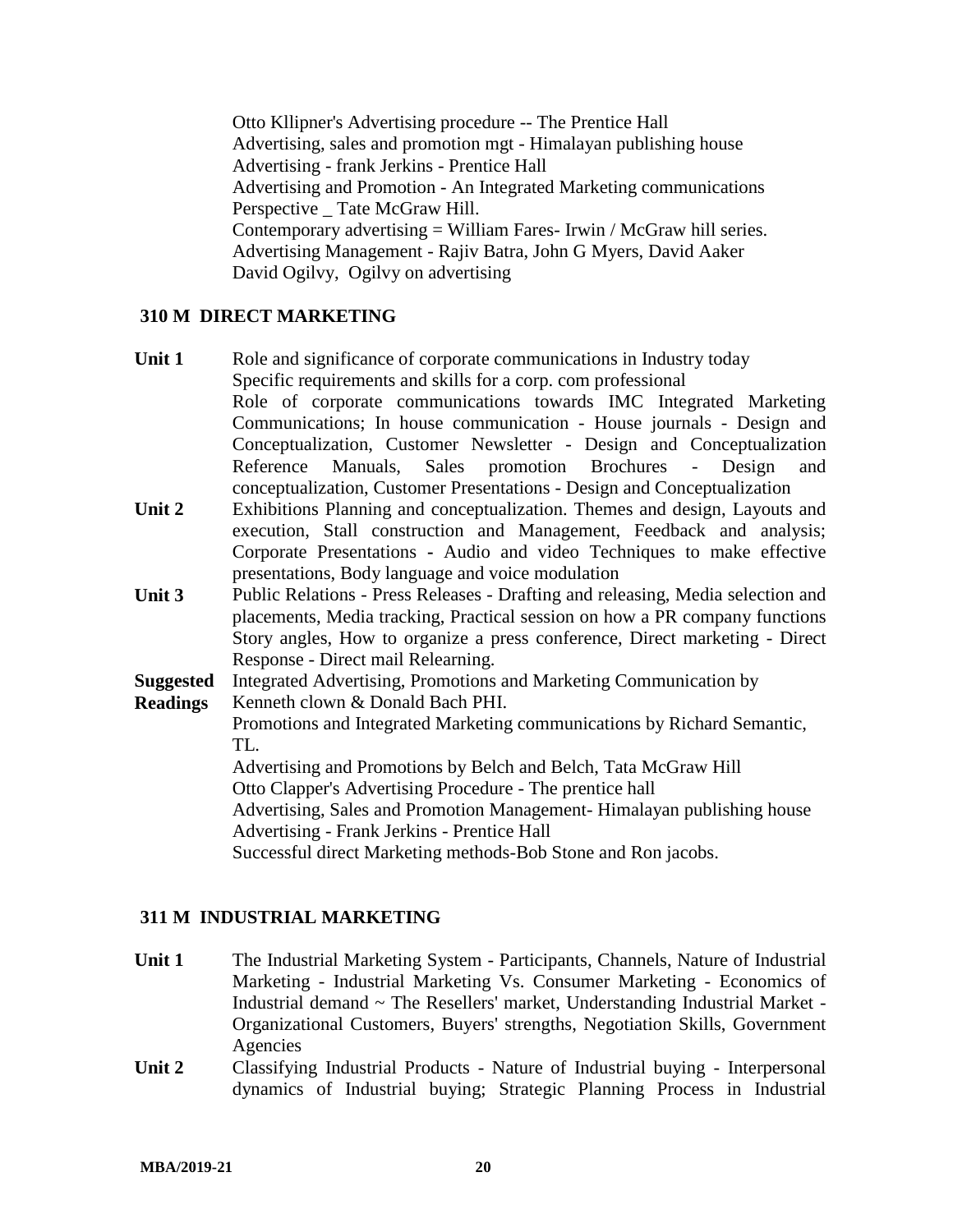|                  | Marketing Segmenting, targeting and positioning industrial products            |
|------------------|--------------------------------------------------------------------------------|
| Unit 3           | Channel Structure for Industrial Products - Formulating channel strategy -     |
|                  | Channel Logistics; Price determinants for industrial products - Price Decision |
|                  | Analysis; Industrial Marketing in the international environment                |
| <b>Suggested</b> | Industrial Marketing - Hill, Alexander, Cross                                  |
| <b>Readings</b>  | Industrial Marketing - Analysis, Planning and Control - Reeder, Brierty,       |
|                  | Reeder                                                                         |
|                  | Industrial Marketing – Hawaldar                                                |

#### **312 M ONLINE -MARKETING**

| Unit 1                | Marketing on the net: conceptual foundation of net marketing, market<br>opportunity, managing in the e commerce world. Business models B2B,<br>B <sub>2</sub> C, and C <sub>2</sub> C. |
|-----------------------|----------------------------------------------------------------------------------------------------------------------------------------------------------------------------------------|
| Unit 2                | Understanding internet consumer: B2C internet marketing; shopping agents<br>and consumer behaviour, internet marketing communication; B2B internet<br>marketing                        |
| Unit 3                | Customer relationship development, Developing and managing effective<br>websites, Customer service and support in web space.                                                           |
| Suggested<br>Readings | <b>Chaston, E Marketing Strategy, TMI</b><br><b>Paul S Richardson, Internet Marketing, TMI</b><br><b>Mary Lou Roberts, Internet Marketing, TMI</b>                                     |
|                       | <b>Thomas Eisenmann</b> , Internet Business Models, TMI                                                                                                                                |

#### **Finance Electives**

#### **301 F Investment and Portfolio Management**

- **Objective** The objective of this course is to impart knowledge to students regarding the theory and practice of Security Analysis and Investment Decision Making Process.
- **Unit 1** Investment: Meaning, Principles and Avenues, Operations of Indian Stock Market; New Issue Market; Valuation Theories of Fixed and Variable Income Securities.
- **Unit 2** Stock Market Analysis Fundamental and Technical Approach, Efficient Market Theory; Recent Developments in the Indian Stock Market.
- **Unit 3** Portfolio Management: Meaning, Importance, Markowitz Theory, Capital Asset Pricing Model, Arbitrage Pricing Theory, constructing efficient frontier and optimum portfolio.
- Suggested **Amling, Frederic. Investment. Englewood Cliffs**, *Prentice Hall Inc*., New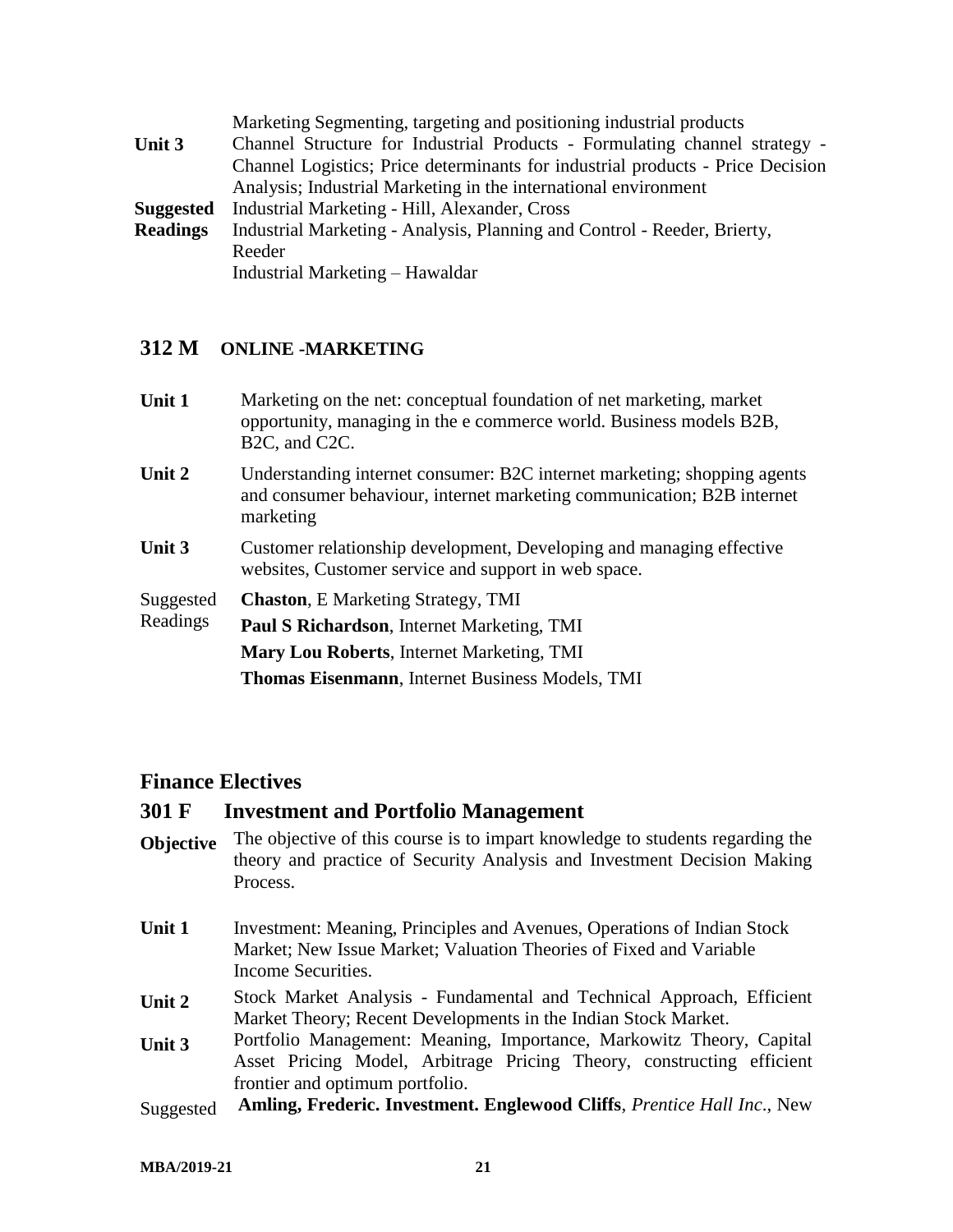Readings Jersey

**Bhalla, V K. Investment Management: Security Analysis and Portfolio Management.,***S. Chand*, New Delhi **Fischer, Donald E. and Jordan, Ronald J. Security Analysis and Portfolio Management**. *Prentice Hall of India*, New Delhi

#### **302 F Management Control Systems**

**Objective** The main objective of the course is to appraise the students the about the concept of management control system as well as its role in efficient management of public system

> **Unit - I:** The conceptual foundations of control systems Meaning, Nature and purpose of control systems – The new paradigms of Management Control Systems, four elements of control, organizational structure, organizational goals, organizational climate, strategic planning – Balancing the four levers of control, balancing the tensions in control systems, six sources of tensions in control systems, opportunities and limitations of the span of control, mutual supportive management systems.

> **Unit - II**: The traditional instruments of control in organizations External audit, internal controls, internal audit, role of financial controllers, multiple roles of an auditor, management control process, budgetary control, flexible budget, zero base budget, performance budgeting, master budget, analysis of variance, accounting aspect of control, management audit, marketing and distribution control, different types of audit.

> **Unit - III**: The concept of responsibility centre, management control structure, responsibility accounting, cost centre, profit centre, investment centre, ABC costing, , CVP analysis, process control, The new dimensions of control with strategies Behavioral aspect of management control, motivations, morale, participative management, learning curves, HR accounting, knowledge management control, balanced score cards. References

> Sekhar.R.C., MANAGEMENT CONTROL SYSTEMS., Tata McGraw Hill Pub.Co., Delhi

> Shanmugavel., MANAGEMENT CONTROL SYSTEMS., Margham Publications Chennai

> Robert N. Anthony & Vijay Govindarajan, MANAGEMENT CONTROL SYSTEMS, Tata McGraw Hill Publishing Company Ltd. New Delhi.

> Saxena V.K and Vashist C.D., MANAGEMENT ACCOUNTING DECISION MAKING., Sultan Chand & Sons

#### **303 F Management of Financial Institutions**

- Objective The main objective of this course is to help students to learn the various financial services and their role in the overall financial system.
- **Unit 1** Financial Institution: Meaning, Nature, Role of Financial Institutions, Types of Financial Institution: Kinds of Money Market and Capital Market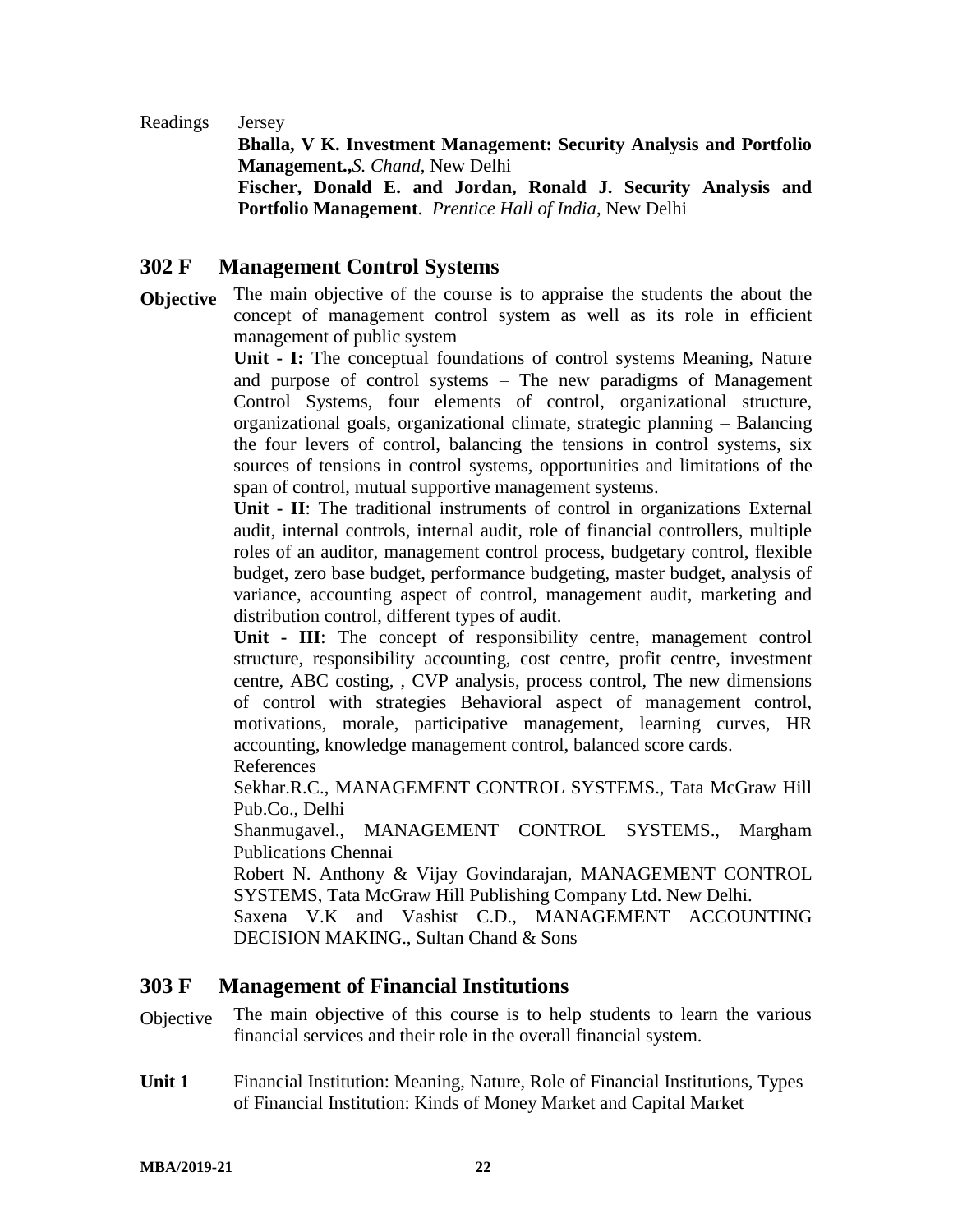Institutions, Challenges before Financial Institution in India. **Unit 2** Management of Commercial Banks in India: Overview of Commercial banks in India, Corporate Governance in banks, Liquidity Management, Management of Deposits, Management of Loans and Asset-Liability

Management in Commercial Banks, Non Performing Assets in Banks.

**Unit 3** Management of Development Banks & Investment Institutions: Overview of Development Banks and Investment Institutions in India, Resource Planning, Resource Mobilisation and Project Evaluation by Development Banks in India.

Suggested **Bhalla, V K. Management of Financial Services**. *Anmol,* New Delhi.

Readings **Bhalla, V K And Dilbag, Singh. International Financial Centres**. *Anmol,* New Delhi.

> **Ennew,C, Trevor Watkins & Mike Wright: Marketing of Financial Services**, *Heinemann Professional* Pub.

#### **304 F Financial Decisions Analysis**

Objective The basic objective of this course is to impart an intensive knowledge about the use of managerial techniques in specified financial decision making areas.

| Unit 1 | Basic Concepts in Decision Making: Product Costing, behaviour             |
|--------|---------------------------------------------------------------------------|
|        | characteristics of costs, Forecasting using Historical data, Least square |
|        | method of Regression Analysis, Predictive quality of Regression line,     |
|        | Relevant cost concept in Decision making: Qualitative factors in Decision |
|        | Making, Relevancy of Information.                                         |
|        |                                                                           |

- **Unit 2** Operation Research in Decision Making: Linear Programming, Sensitivity Analysis, Queing Theory, Decision Tree Analysis, Simulation Technique, Replacement Decisions,
- **Unit 3** Capital Expenditure Decision Under Conditions of Risk and Uncertainty; Cost-volume-profit Analysis under Conditions of Uncertainty; Leasing Vs. Borrowing Decisions, Mergers and Acquisitions, Takeover code.

**Suggested Bhalla, V K. Financial Management and Policy.**  $2^{nd}$  ed., New Delhi,

Readings Anmol, Delhi.

**Bierman, Harold. Lease Vs. Buy Decision**. Englewood Cliffs, New Jersey, Prentice Hall Inc.

**Fogler H and Ganpathy Financial Econometrics**. Englewood Cliffs, New Jersey, Prentice Hall Inc.

**Levy, H and Sarnat H. Capital Investment and Financial Decision**. Englewood Cliffs, New Jersey, Prentice Hall Inc.

**Van Horne, James C. Financial Management and Policy**. Englewood Cliffs, New Jersey, Prentice Hall of India.

#### **305 F Management of Financial Services**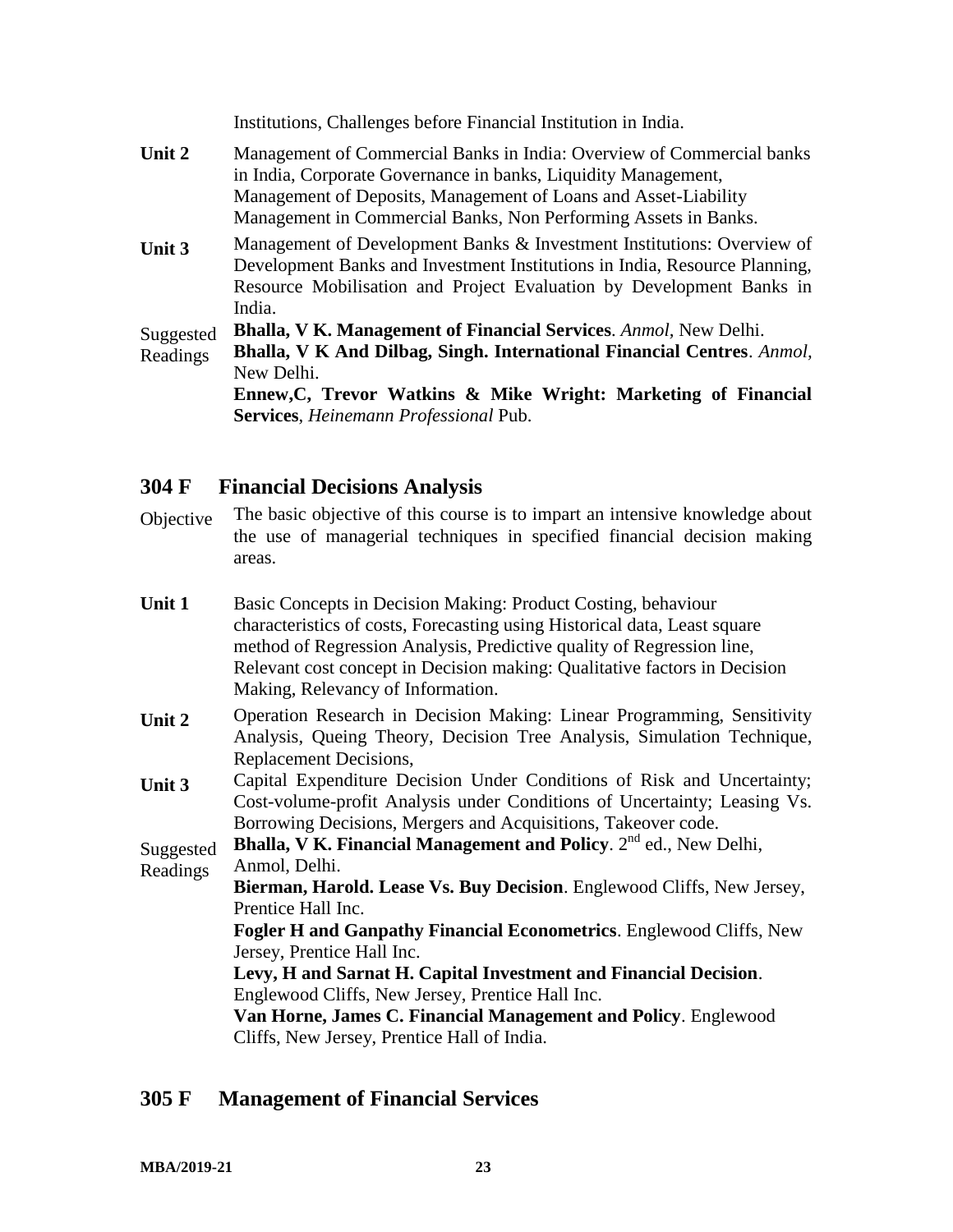| The main objective of this course is to help students to learn the various<br>financial services and their role in the overall financial system.         |
|----------------------------------------------------------------------------------------------------------------------------------------------------------|
| Financial Services: Conceptual Framework, Meaning, Classification, Scope,<br>Characteristics of Users of Financial Services, Providers of Financial      |
| Services, Challenges facing the Financial Services                                                                                                       |
| Financial Services and Trade in financial Services, Factors affecting access<br>to Financial Services, Financial Services and Value Addition, Innovative |
| Financial Services, Financial Service Market and Instruments: Credit                                                                                     |
| An Overview of types of non-bank financial Services, Banking Services for                                                                                |
| Common man: Financial Inclusion, Security Credit Rating, Venture Capital,                                                                                |
| Credit Cards.                                                                                                                                            |
| <b>Bhalla, V K. Management of Financial Services. Anmol, New Delhi</b>                                                                                   |
| <b>Bhalla, V K And Dilbag, Singh. International Financial Centres. New</b><br>Delhi, Anmol.                                                              |
| Ennew, C, Trevor Watkins & Mike Wright: Marketing of Financial                                                                                           |
| <b>Services, Heinemann Professional Publication</b>                                                                                                      |
| Gordan and K.Natrajan Emerging Scenario of Financial Services,                                                                                           |
| Himalaya Publishing House.                                                                                                                               |
| Meiden, Arthur Brennet M. Option Pricing: Theory & Applications.                                                                                         |
| Toronto, Lexington Books.                                                                                                                                |
| Kim, Suk and Kim, Seung. Global Corporate Finance: Text and Cases.,                                                                                      |
| Miami Florida, Kolb.                                                                                                                                     |
|                                                                                                                                                          |

#### **306F: WORKING CAPITAL MANAGEMENT**

- Objective The objective of the course is to acquaint the students with the importance of the working capital and the techniques used for effective working capital management.
- **Unit 1** Working Capital management: Meaning, Concept, Importance, Levels of Working Capital Investment, Working Capital Policies, Cash Management Systems.
- **Unit 2** Managing Corporate Liquidity and Financial Flexibility: Determining the optimum levels of Cash Balance- Baumol Model, Beranek Model, Miller-Orr Model, Stone Model, Receivable Management --Determining the Appropriate Receivable Policy.
- **Unit 3** Inventory Management: Kinds of Inventories, Benefits and Costs of Holding Inventories, Inventory Management and Valuation, Inventory Control Models, Short-term financing, Programming Working Capital Management.

#### Suggested Readings 1. Bhalla, V.K. Working Capital Management: Text and Cases, Delhi, Anmol.

- 2. Hampton J.J. and C.L. Wagner Working Capital Management, John Wiley & Sons.
	- 3. Mannes,T.S. and J.T. Zietiow Short -term Financial Management, West Publication Co.
	- 4. Scherr, F.C. Modern Working Capital Management, Prentice Hall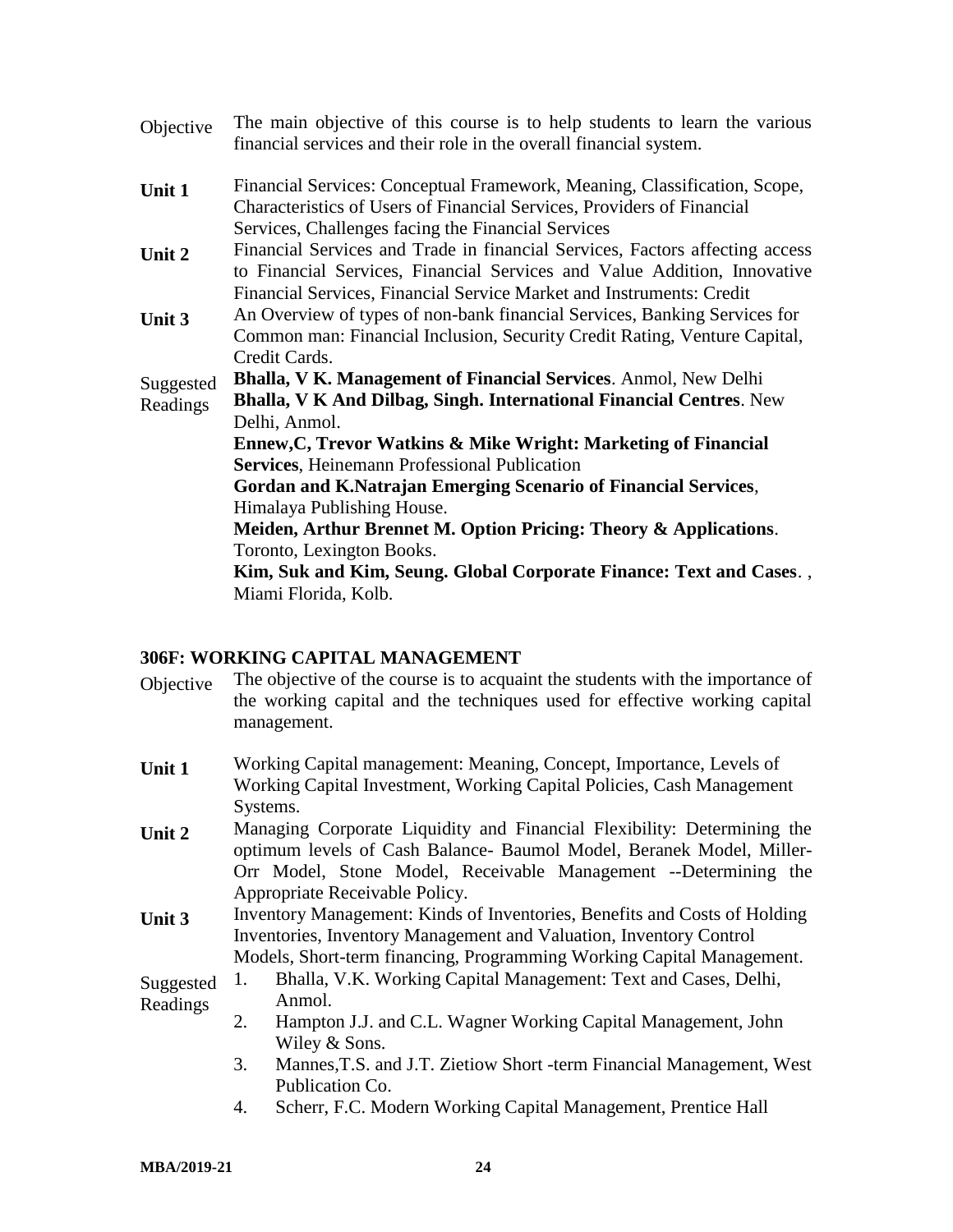5. Smith, Keith V. and G.W. Gallinger Readings on Short-term Financial Managemert, 3rd ed. West Publication Co.

#### **307F: FINANCIAL DERIVATIVES**

- Objective The objective of this course is to give an in depth knowledge of the functioning of derivative securities market.
- **Unit 1** Derivatives: Meaning, Concept, Forward Contracts, Future Contracts, Other Derivative Securities, Types of Traders, Futures Markets and the use of Futures for Hedging.
- **Unit 2** Forward and Futures Prices, Interest Rate Futures, Swaps, Options Markets, Properties of Stock Option Prices, Trading Strategies Involving Options, Black-Scholes Option Model, Binomial Model.
- **Unit 3** Options on Stock Indices, Currencies and Futures Contracts, General Approach to Pricing Derivatives Securities, Interest Rate Derivative Securities, Derivatives Market in India.
- Suggested Readings 1. Bhalla, V K. Investment Management.;Security analysis and Portfolio Management, New Delhi, S. Chand.
	- 3. Brennet, M. Option Pricing: Theory & Applications. Toronto, Lexington Books, 1993.
	- 4. Cox, John C and Rubinstein, Mark Options Markets. Englewood Cliffs, New Jersey, Prentice Hall Inc.
	- 5. Huang, Stanley S C and Randall, Maury R. Investment Analysis and Management. London, Allyn and Bacon.
	- 6. Hull, John C. Options, Futures and Other Derivative Securities. 2nd ed. New Delhi, Prentice Hall of India.
	- 7. Sharpe, William F. etc. Investment. New Delhi, Prentice Hall of India.

#### **308F: INTERNATIONAL FINANCIAL MANAGEMENT**

- Objective The objective of this paper is to give students an overall view of the international financial system and how multinational corporations operate. **Unit 1** International Financial management: An Overview, International Financial System and Capital Flows, European Monetary System, Foreign Exchange Market. **Unit 2** Managing Short Term Assets and Liabilities: Working Capital Management, Financing of International Trade, Instruments of the International Money Market, Euro currency Market. **Unit 3** Managing Long Term Assets and Liabilities: Multinational Capital Budgeting, International Long term Financing, Cost of Capital and Capital Structure of the Multinational Firm, International Mergers, Acquisitions and
- Divestures. Suggested 1. Abdullah, FA. Financial Management for the Multinational Firm. Englewood Cliffs, New Jersey, Prentice Hall Inc.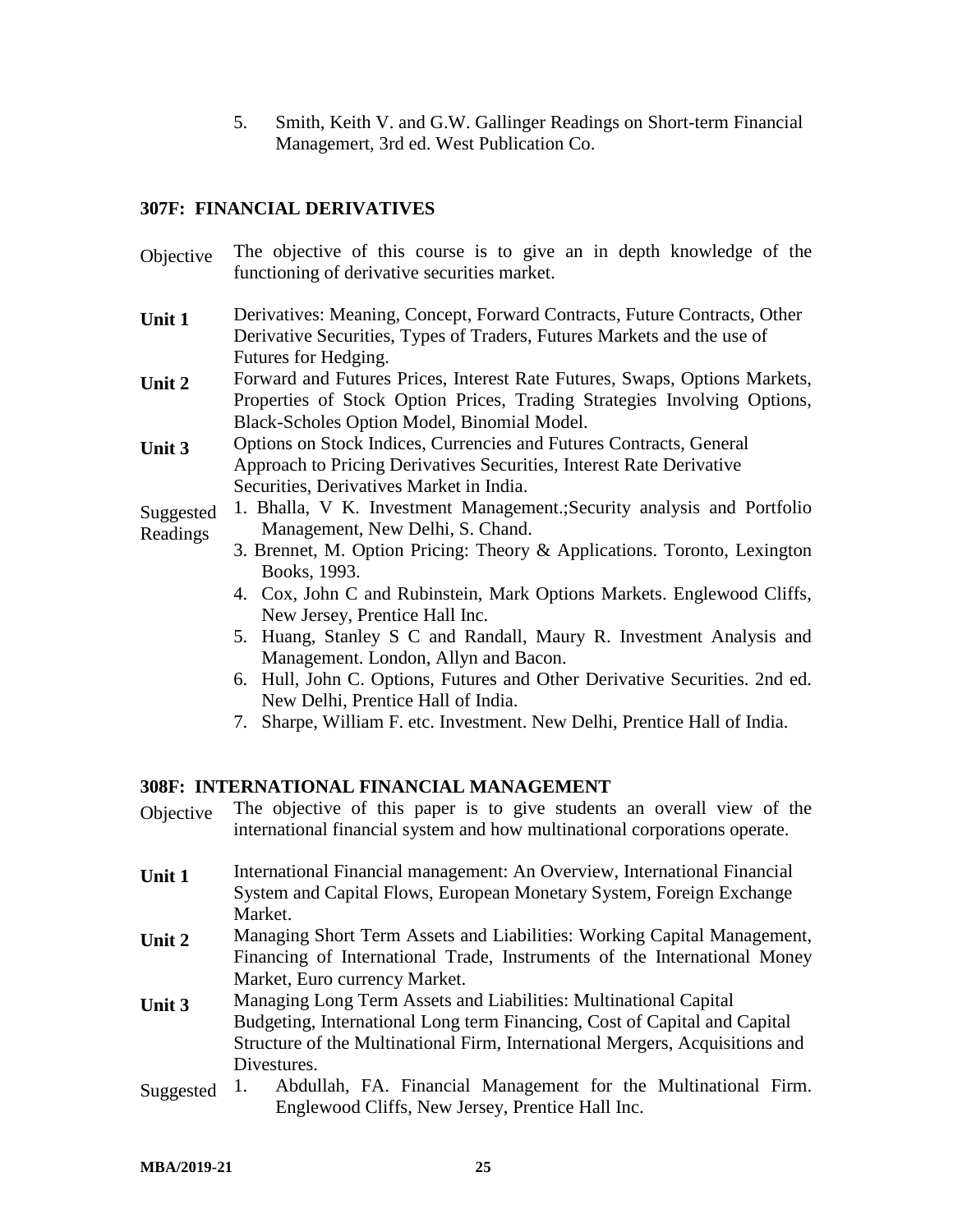- Readings 2. Bhalla, V K. International Financial Management, New Delhi, Anmol, 2001.
	- 3. Buckley, Adrian. Multinational Finance. New York, Prentice Hall Inc.
	- 4. Kim, Suk and Kim, Seung. Global Corporate Finance: Text and Cases. 2nd ed. Miami Florida, Kolb.
	- 5. Shapiro, Alan C. Multinational Financial Management, New Delhi, Prentice Hall.

#### **309F: INTERNATIONAL ACCOUNTING**

- Objective The objective of this course is to acquaint the students with the accounting needs of international financial markets and to analyse the accounting measurement and reporting issues unique to multinational business transactions.
- **Unit 1** International Dimensions of Accounting Conceptual Development and Comparative Development Patterns, Currency Transactions, Financial Accounting among countries and International economic linkages.
- **Unit 2** Managing International Information Systems, International Perspective on Inflation Accounting, Financial Reporting and Disclosure, Analysing Foreign Financial Statements.
- **Unit 3** Financial Management of Multinational Entities, Transfer Pricing and International Accounting - International Standards and Multinational Corporations.
- Suggested Readings 1. Arpon, Jeffrey S and Radebaugh, Lee H. International Accounting and Multinational Enterprises. New York, John Wiley.
	- 2. Choi, Frederick D S and Mueller Gerhard G. International Accounting. Englewood Cliffs, New Jersey, Prentice Hall Inc.
	- 3. Evans, Thomas G. International Accounting & Reporting. London, MacMillan.
	- 4. Gray, S J. International Accounting and Transnational Decisions. London, Butterworth.
	- 5. Holzer, H Peter. International Accounting. New York, Harper & Row.
	- 6. Prodhan, Simal. Multinational Accounting. London, Croom-Helm.
	- 7. Rathore, Shirln. International Accounting. Englewood Cliffs, New Jersey, Prentice Hall Inc.

#### **310F:CORPORATE TAXATION**

- Objective The objective of the course is to acquaint the participant with the implications of tax structure and corporate profit planning in operational as well as strategic terms.
- **Unit 1** Basic Concepts of Income Tax, Residential status of a Company, Computation of Income under Different Heads of Income, Set off and Carry forward of Losses, Deductions and Exemptions in Additional Tax on Undistributed Profits, Companies Profit Surtax Act, Computation of Tax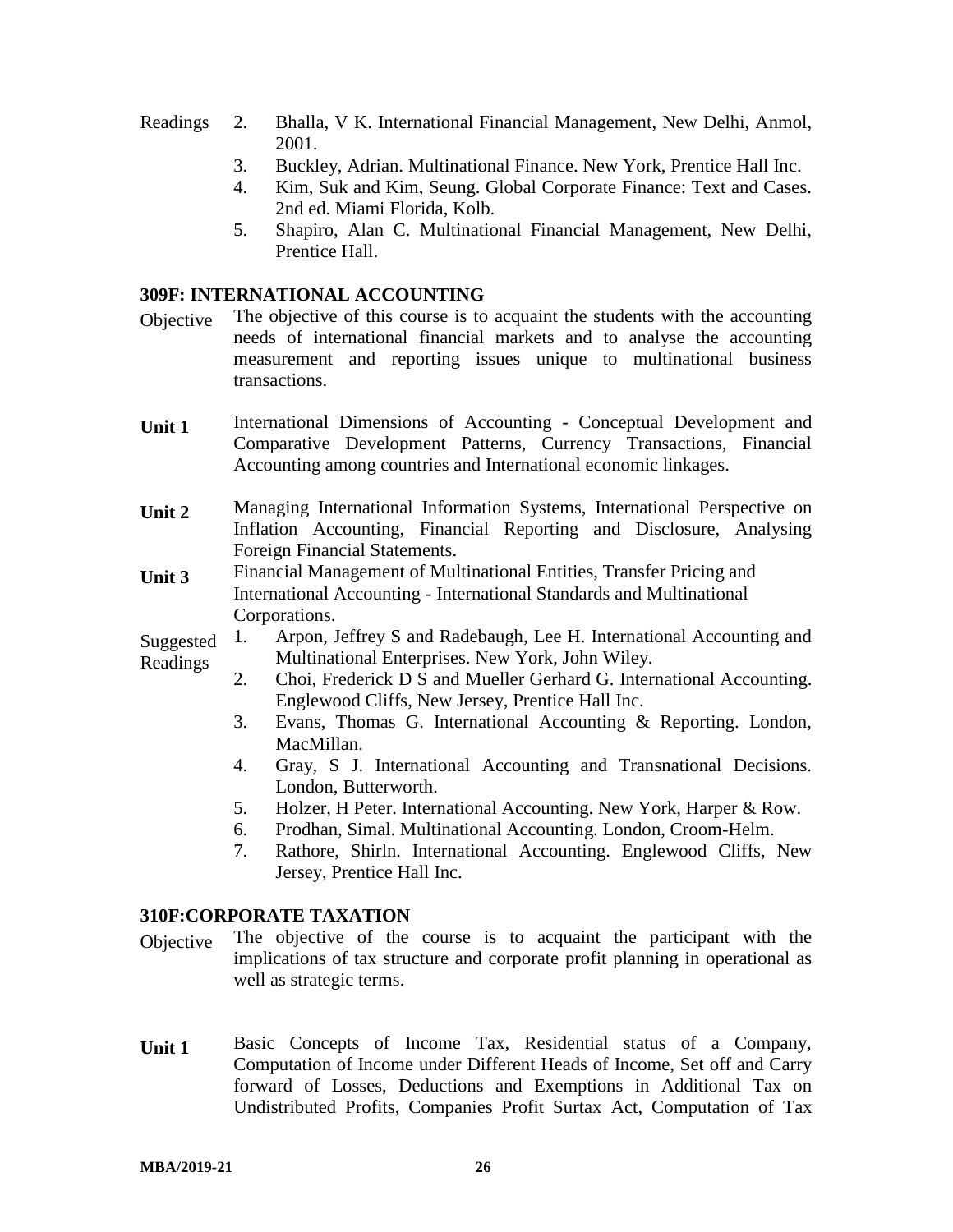Liability.

- **Unit 2** Meaning and Scope of Tax Planning and Location of Undertaking, Type of Activity, Ownership Pattern, Tax Planning Regarding Dividends Policy, Issue of Bonus Shares, Inter Corporate Dividends and Transfers, Tax Planning Relating to Amalgamation and Merger of Companies.
- **Unit 3** Tax Considerations in respect of Specific Managerial Decision like Make or Buy, Own or Lease, Close or Continue, Sale in Domestic Markets or Exports; Replacements and Capital Budgeting Decisions, etc, Tax Planning in respect of Managerial Remuneration, Foreign Collaborations and Joint Ventures, Implications of Avoidance of Double Taxation Agreements.

Suggested Readings 1. Ahuja, G K & Gupta, Ravl Systematic Approach to Income Tax. Allahabad, Bharat Law House.

- 2. Iyengar, A C. Sampat Law of Income Tax. Allahabad, Bharat Law House.
- 3. Kanga, J Band Palkhivala, N A. Income Tax. Bombay, VOI.1-3, N.M. Tripathi.
- 4. Ranina, H P. Corporate Taxation: A Handbook. 2nd ed., New Delhi, Oriental Law House.
- 5. Singhania, V K. Direct Taxes: Law and Practice. Delhi, Taxman.
- 6. Srinivas, E A. Handbook of Corporate Tax Planning. New Delhi, Tata McGraw Hill.

#### **Human Resource Management Electives**

#### **301 H Human Resource Development**

- Objective The main objective of this course is to help students to learn the needs and methods of human resource development in an organization.
- **Unit 1** Introduction to HRD Concepts, Goals, Challenges; HRD system and strategies, HRD Climate;
- **Unit 2** Designing HRD Systems: Development system; Career system; Employee counseling, coaching and mentoring
- **Unit 3** HRD for Workers; HRD Intervention; HRD Approaches for coping with Organisational Changes; Case Studies of HRD in Indian Organizations.
- Suggested Readings **T Deb ,** HRD Theory and Practice, Ane Books, New Delhi **Dayal, Ishwar, Successful Applications of HRD**. *New Concepts*, New Delhi **Dayal, Ishwar. Designing HRD Systems**. *New Concepts*, New Delhi **Kohli, Uddesh & Sinha, Dharni P. HRD - Global Challenges & Strategies in 2000 A.D.**, *ISTD*, New Delhi

#### **302 H : Management Training and Development**

Objective The purpose of this paper is to provide an in-depth understanding of the role of Training in the HRD, and to enable the course participants to manage the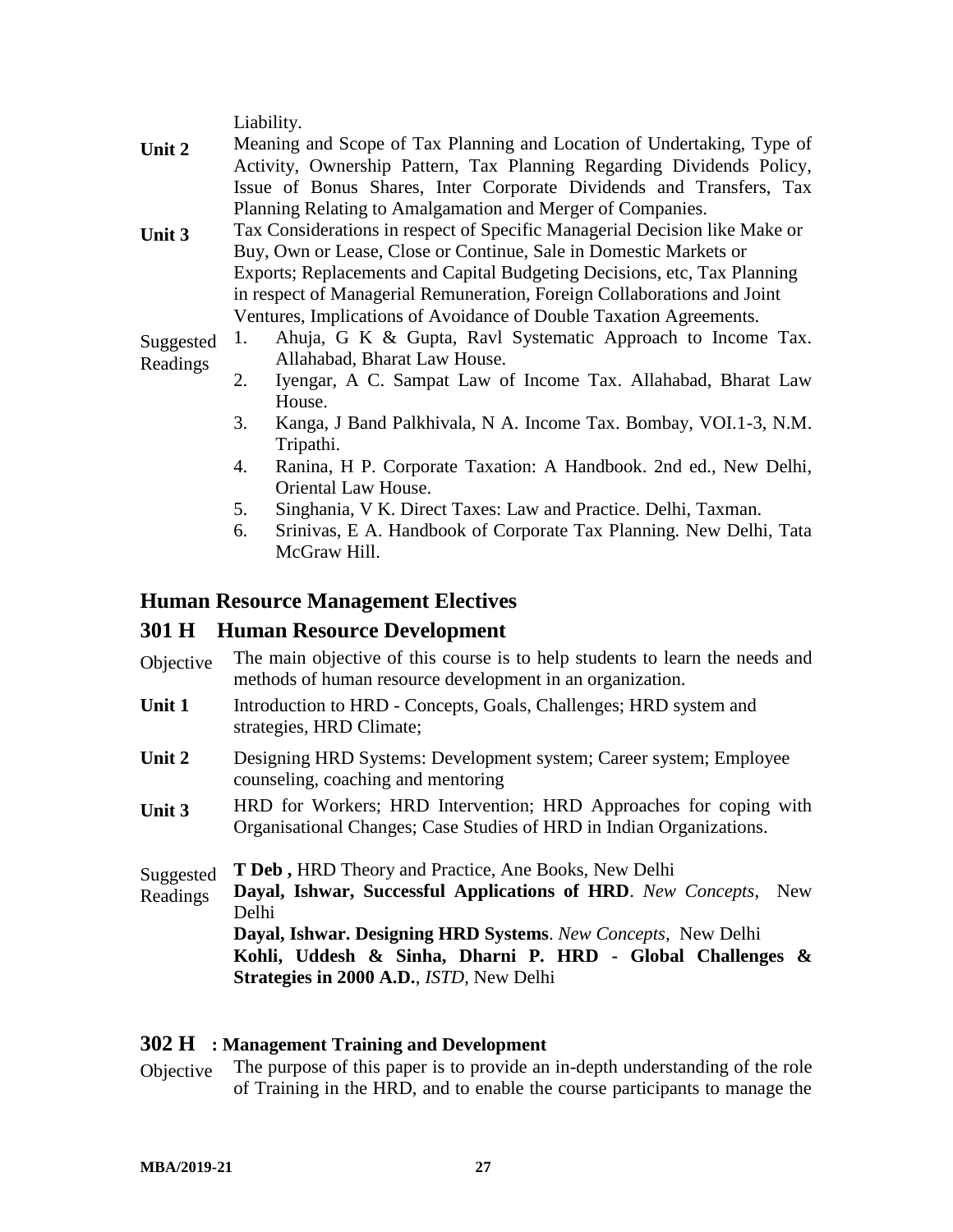Training systems and processes.

- **Unit 1** Training Process an Overview; Role, Responsibilities and Challenges to Training Managers, Organization and Management of Training Function methods of training and development
- **Unit 2** Learning and training, Identification of training needs and Action Research
- **Unit 3** Planning, Designing and conducting training and development programme, , evaluation of training and development programmes, Training and Development in India.

#### Suggested **T Deb , Training and Development, Ane Books, New Delhi**

- Readings **Beunet, Roger ed**. Improving Training Effectiveness. Aldershot, Gower
	- **Buckley R & Caple, Jim.** The Theory & Practice of Training. London, Kogan & Page

**Lynton, R Pareek, U.** Training for Development. 2nd ed. New Delhi, Vistaar

**Pepper, Allan D.** Managing the Training and Development Function. Aldershot, Gower.

**Rae, L.** How to Measure Training Effectiveness. Aldershot, Gower

**Reid, M A. etc**. Training Interventions: Managing Employee Development. London, IPM

**Senge, P.** The Fifth Discipline: The Art and Practice of the Learning Organization. London, Century

#### **303 H Industrial Relations and Legislations**

- Objective The main objective of this course is to help students to learn the multidimensional complexities of trade unions.
- **Unit 1** Industrial Relations Perspectives; Industrial Relations and The Emerging Socio-economic Scenario; Industrial Relations and the State; Legal Framework of Industrial Relations;;
- Unit 2 Role and Future of Trade Unions; Trade Union and the Employee; Trade Union and The Management; Discipline and Grievance Management; Negotiation and Collective Settlements;
- **Unit 3** Participative Management and Go-ownership; Productive Bargaining and Gain Sharing" Employee Empowerment and Quality Management; Industrial Relations and Technological Change.

Suggested Readings **Kochan, T.A. & Katz Henry. Collective Bargaining and Industrial Relations**. *Hornewood,*Illinois,

**Papola, T S & Rodgers, G. Labour Institutions and Economic Development in India.***Geneva, ILO*

**Rarnaswamy, E A. The Rayon Spinners The Strategic Management of Industrial Relations.***OxfordUniversity Press*, New Delhi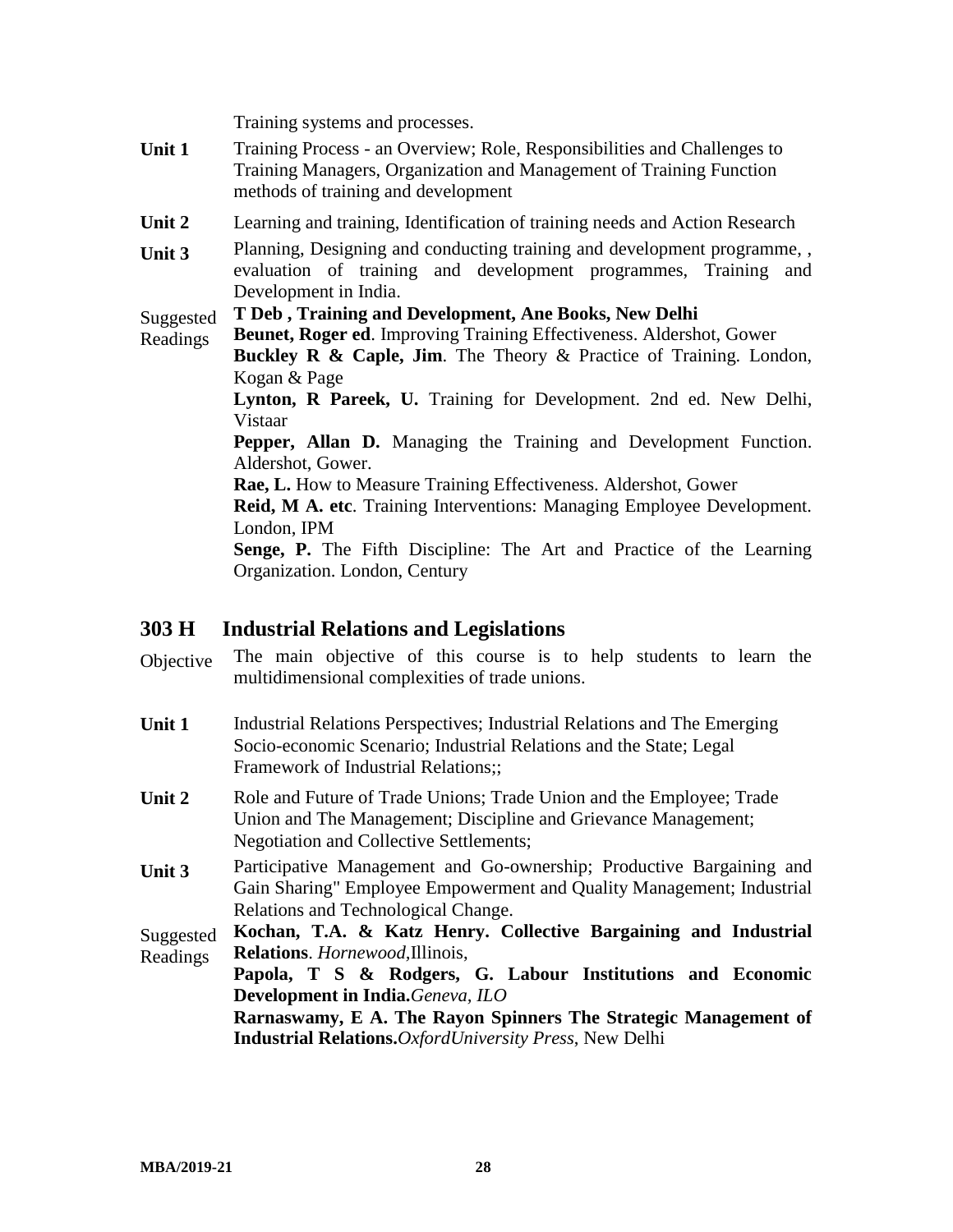### **304 H Human Resource Planning**

| Objective             | The main objective of this course is to help students to learn the needs and<br>methods of human resource planning in an organization.                                                                                                                                                                 |
|-----------------------|--------------------------------------------------------------------------------------------------------------------------------------------------------------------------------------------------------------------------------------------------------------------------------------------------------|
| Unit 1                | Macro Level Manpower Planning and Labour Market Analysis;<br>Organisational Human Resource Planning; Stock Taking; Work Force Flow<br>Mapping; Age and Grade Distribution Mapping;                                                                                                                     |
| Unit 2                | Models and Techniques of Manpower Demand and Supply Forecasting;<br>Behavioural Factors in Human Resource Planning - Wastage Analysis;<br>Retention; Redeployment and Exit Strategies; Career Management and<br>Career Planning; Performance Planning; Potentials Appraisal and Career<br>Development; |
| Unit 3                | HRD Climate; Culture; OWL and Management of Change; TOM and HRD<br>Strategies; HRD in Strategic Organisations; Human Resource Information<br>System; Human Resource Valuation and Accounting.                                                                                                          |
| Suggested<br>Readings | Dayal, Ishwar. Successful Applications of HRD, New Concepts, New<br>Delhi<br>Dayal, Ishwar. Designing HRD Systems. New Concepts, New Delhi.<br>Kohli, Uddesh & Sinha, Dharni P. HRD - Global Challenges &<br>Strategies in 2000A.D., ISTD, New Delhi.                                                  |

#### **305 H Organisation structure and Development**

| Objective             | The main objective of this course is to help students gain an understanding of<br>need and process of organization structure and development.                           |
|-----------------------|-------------------------------------------------------------------------------------------------------------------------------------------------------------------------|
| Unit 1                | Organizational structure and development, meaning and definition, OD in<br>perspective, assumptions and values in OD                                                    |
| Unit 2<br>Unit 3      | Operational component of OD, Characteristics and foundation of OD process<br>OD Interventions, structural and comprehensive intervention.                               |
| Suggested<br>Readings | <b>French and Bell. Organisational Development. PHI, New Delhi</b><br>Chris Arygis. Management and Organization Development: The Path<br>from XA to YB. TMH, New Delhi. |

#### **306 H Organizational Change and Intervention Strategies**

| Objective | The objective of this paper is to prepare students as organizational change<br>facilitators using the knowledge and techniques of behavioural science. |
|-----------|--------------------------------------------------------------------------------------------------------------------------------------------------------|
| Unit 1    | Organization Change - an Overview; Approaches to Problem Diagnosis                                                                                     |
| Unit 2    | Some Major Techniques of Planned Change; Steps in OD, General OD<br>Competencies, OD Skills                                                            |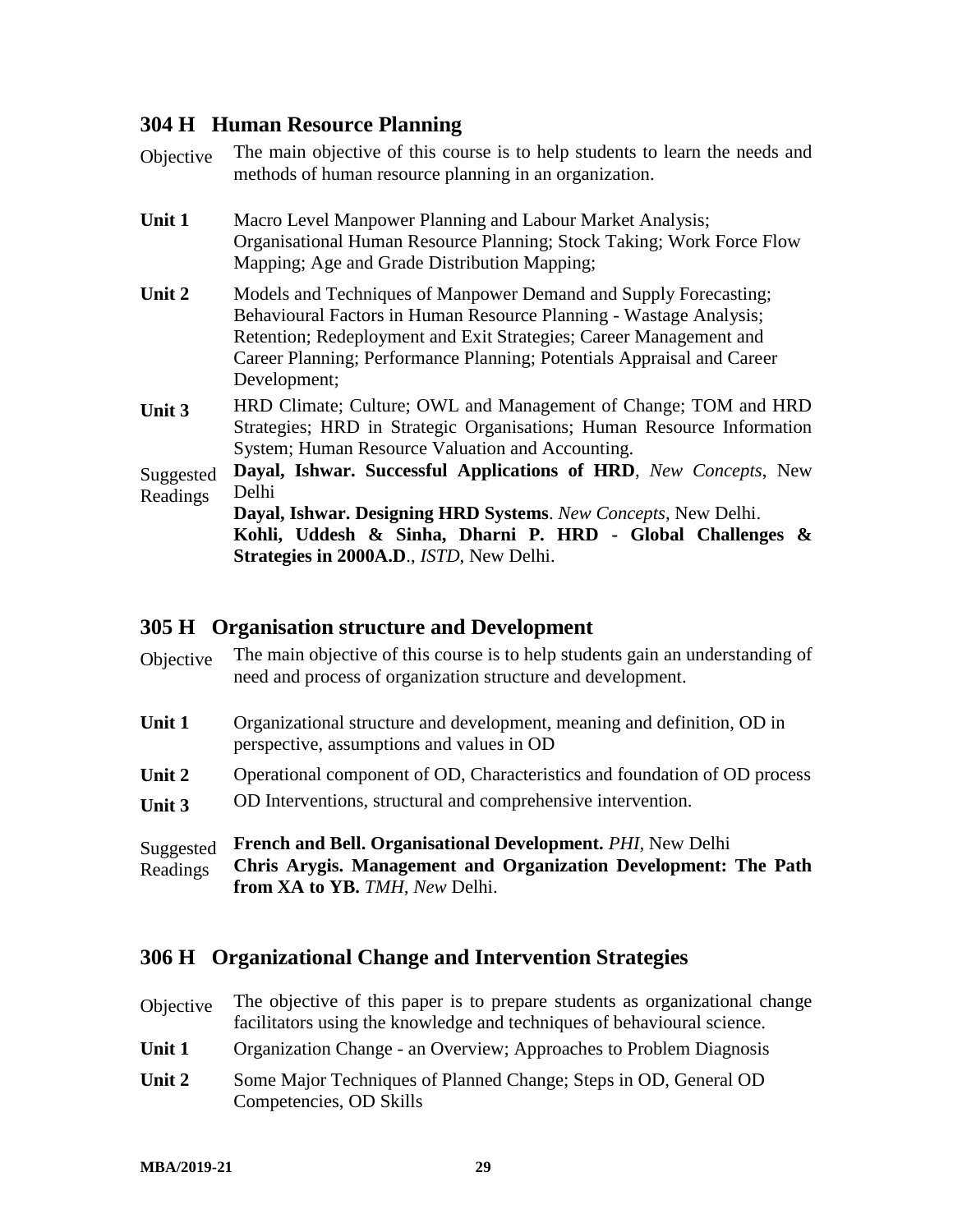**Unit 3** Organization Change - an Overview; Approaches to Problem Diagnosis;, Designing Interventions - Interpersonal, Team, Intergroup and System; Evaluation of OD, Ethics of OD Professional, Future of OD. Suggested Readings **Abad, Ahmad.** etc. Developing Effective Organization. New Delhi, Sri Ram Centre for Industrial Relations, 1980. **De Nitish**. Alternative Designs of Human Organizations. London, Sage. **French, W H. and Bell, CH**. Organisation Development. New Delhi, Prentice Hall of India. French, W L., etc. Organization Development Theory, Practice and Research. 3rd ed. New Delhi, Universal Book Stall. **Harvey, D F. and Brown, D R**. An Experiential Approach to Organization Development. Englewood Cliffs, New Jersey, Prentice Hall Inc. **Huse, FE. and Cummings, T G**. Organization, Development and Change. 3rd ed. New York, West. **Sinha, Dharani**, P. etc. Consultants and Consulting Styles. New Delhi, Vision.

#### **307 H Counselling Skills for Managers**

- Objective To develop basic skills among students to independently handle a wide range of employee counseling and performance counseling.
- Unit 1 Emergence and Growth of Counseling Services; Approaches to Counseling; Counseling Process - Beginning, Developing and Terminating a Counseling Relationship and Follow up
- Unit 2 Counselor's Attitude and Skills of Counseling; Assessing Client's Problems; Selecting Counseling Strategies and Interventions - Changing Behaviour through Counseling;
- **Unit 3** Special Problems in Counseling; Application of Counseling to Organizational Situations with a Focus on Performance Counseling.

Suggested Readings **Cormer, L S. and Hackney, H**. The Professional Counselor's Process Guide to Helping. Englewood Cliffs, New Jersey, Prentice Hall Inc.,

**Maclennan, Nigel.** Councelling for Managers. Aldershot, Grover, **Moursund, J.** The Process of Counseling and Therapy. 2nd ed. Englewood Cliffs, New Jersey, Prentice Hall Inc., **Munro, C A.,** etc. Counseling: A Skills Approach. Methuen,

**Reddy, Michael**. Counseling at Work. British Psychological Society and Methuen, London and New York,

#### **308H Compensation Management**

Objective The course is designed to promote understanding of issues related to the compensation or rewarding human resources in the corporate sector, public services and other forms of organisations and to impart skills in designing,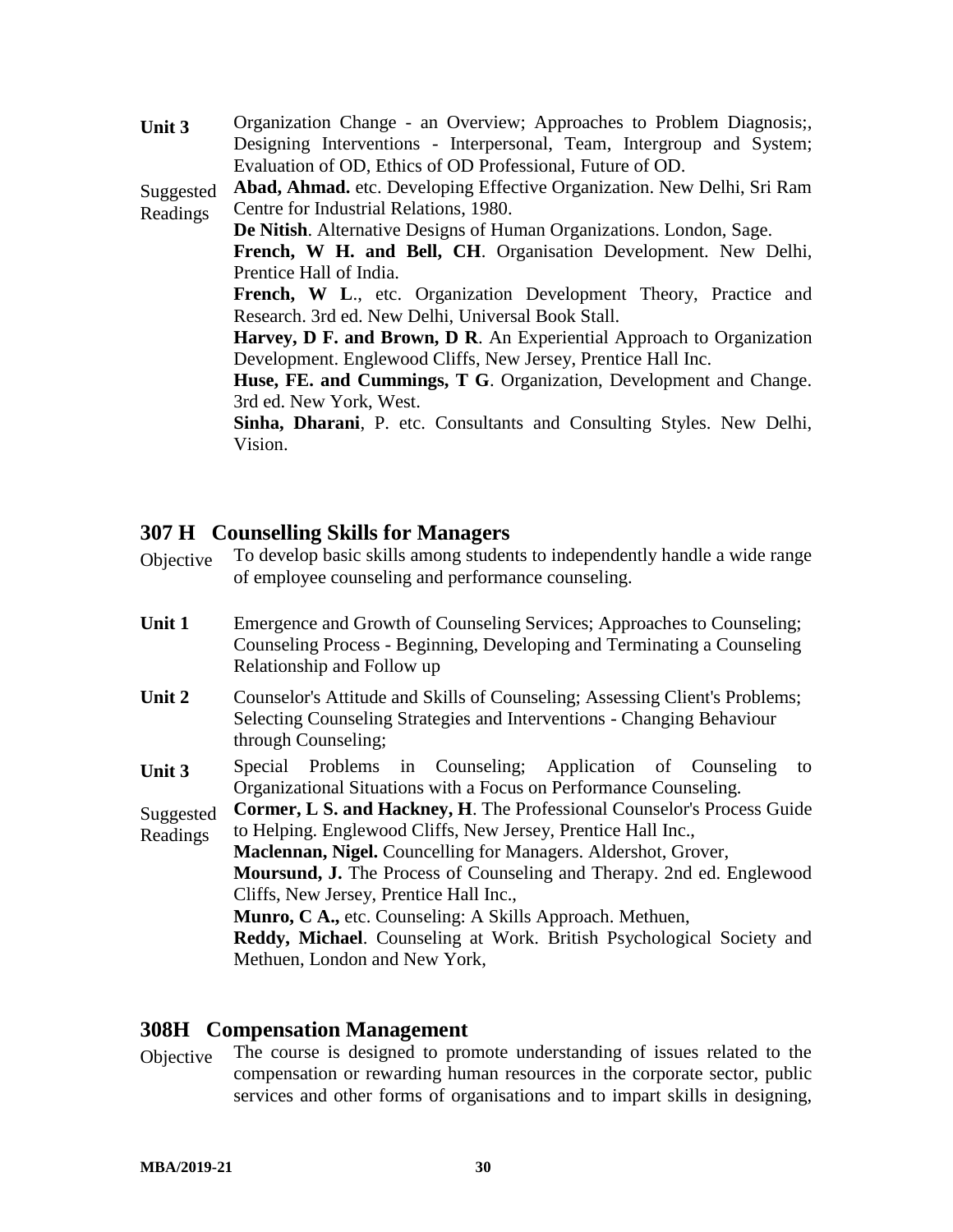analysing and restructuring reward management systems, policies and strategies.

- **Unit 1** Conceptual and Theoretical Understanding of Economic Theory Related to Reward Management; Competitive Imperatives: Productivity, Quality, Service, Speed, Learning; Planning for Improved Competitiveness; Diagnosis and Bench marking, Obtaining Commitment
- **Unit 2** Determination of inter and Intra-industry Compensation Diftrenfialis; Internal and External Equity in Compensation Systems; Understanding Tools Used in Designing, Improving and Implementing Compensation Packages; Compensation Designs for Specific Type of Human Resources like Compensation of Chief Executives, Senior Managers, R&D Staff, etc.;
- **Unit 3** Understanding Different Components of Compensation Packages like Fringe Benefits, Incentives and Retirement Plans; Compensation Practices of Multinational Corporations and Strategic Compensation Systems; Statutory Provisions Governing Different Components of Reward Systems; Working of Different Institutions Related to Reward System Like Wage Boards, Pay Commissions

Suggested Readings **Armstrong, Michel and Murlis, Helen**. Reward Management: A Handbook of Salary Administration. London, Kegan Paul

**Bergess, Lenard R.** Wage and Salaty Administration. London, Charles E-Merril

**Capernan, George.** Employees Share Ownership. New York, Kogan Page Hart, Robert A. Economics of Non-Wage Labour Costs. London, George Aller and Unwin.

**Hendorson, Richard** Compensation Management.- Rewording Performance. 6th ed. Englewood Cliffs, Prentice Hall Inc.

**Micton, Rock**. Handbook of Wage and Salary Administration

#### **Operations/ Systems Management Electives**

#### **301O Total Quality Management**

- Objective To create customer consciousness and concept of organisation wide quality. This course should also introduce learner to common tool of improvement.
- **Unit 1** Defining quality; concept of total quality management; Quality gurus; Malcolm Baldrige National Quality Award (MBNQA) model; elements of total quality management.
- **Unit 2** Seven QC tools; Quality function deployment; benchmarking; business process re-engineering. Introduction to ISO 9000 and ISO 14000.
- **Unit 3** Relationship management- CRM concepts; Relationship marketing and strategy; e-CRM.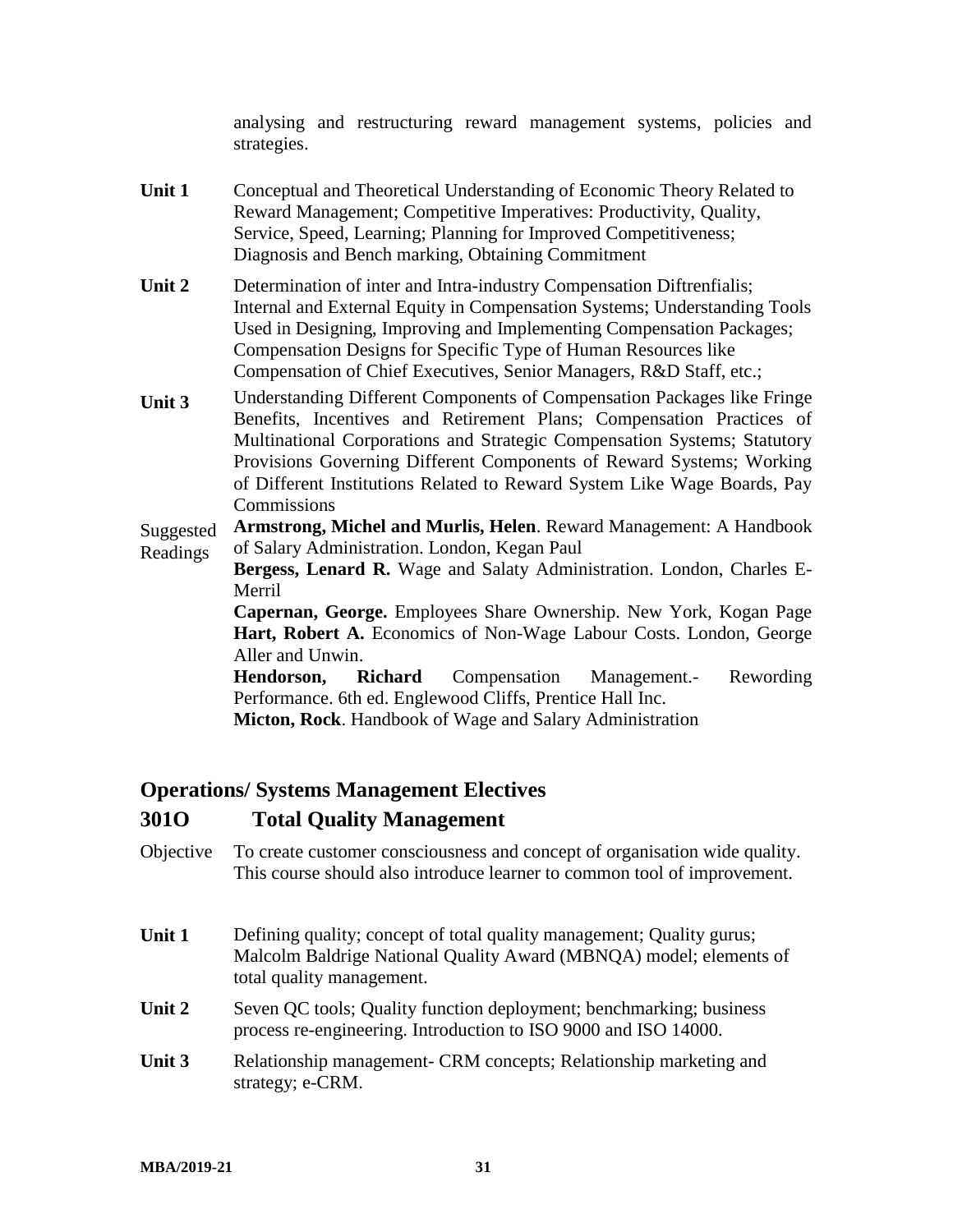Suggested Readings **Sharma, D.D.,Total Quality Management**. *Sultan Chand and Co.*, New Delhi.

> **Ehresman,Small Business Success Through TQM**. *Tata McGraw Hill*, New Delhi.

**Raju, Sundara,Total Quality Management**. *Tata McGraw Hill*, New Delhi.

#### **302O Service Operation Management**

- Objective The key objective of this course is to acquaint the students with decision making in planning, design, delivery, quality and scheduling of service operations. The candidates are also expected to appreciate the role of service quality and operations in emerging services economy of India.
- **Unit 1** Matrix of Service Characteristics; Challenges in Operations Management of Services; Aggregate Capacity Planning for Services; Facility Location and Layout for Services; Job Design - Safety and Physical Environment; Effect of Automation
- **Unit 2** Operations Standards and Work Measurement; Measurement and Control of Quality of Services; Dynamics of Service Delivery System; Scheduling for Services Personnel and Vehicles
- **Unit 3** Waiting Line analysis; Distribution of Services; Product-Support Services; Maintenance of Services; Inventory Control for Services; Case Studies on Professional Services.

**Suggested Bowmen David E. etc. Service Management Effectiveness: Balancing**

Readings **Strategy, Organization and Human Resources, Operations and Marketing**. San Francisco, Jossey, Bass.

> **Collier David A. Service Management: Operating Decisions**. Englewood Cliffs, New Jersey, Prentice Hall Inc.

**Fitzsimmons, James A and Sullivan, Robert S. Service Operations Management**. New York, McGraw Hill.

**Heskett, James L. etc. Service Breakthroughs-Changing the Rules of the Game**. New York, Free Press.

**Murdick, R G. etc. Service Operations management**. Boston, Allyn and Bacon.

**Sharma, J.K. Service Operations Management**, Delhi, Anmol.

**Voss, C. etc. Operations Management in Service Industries and the PublicSector**. Chichester, Wiley.

#### **3030 O Production Planning and Control**

Objective To develop a broad conceptual framework based on the research which has been done in the recent past and to bridge the gap between the theoretical solutions on one hand and the real world problems on the other in production planning and control.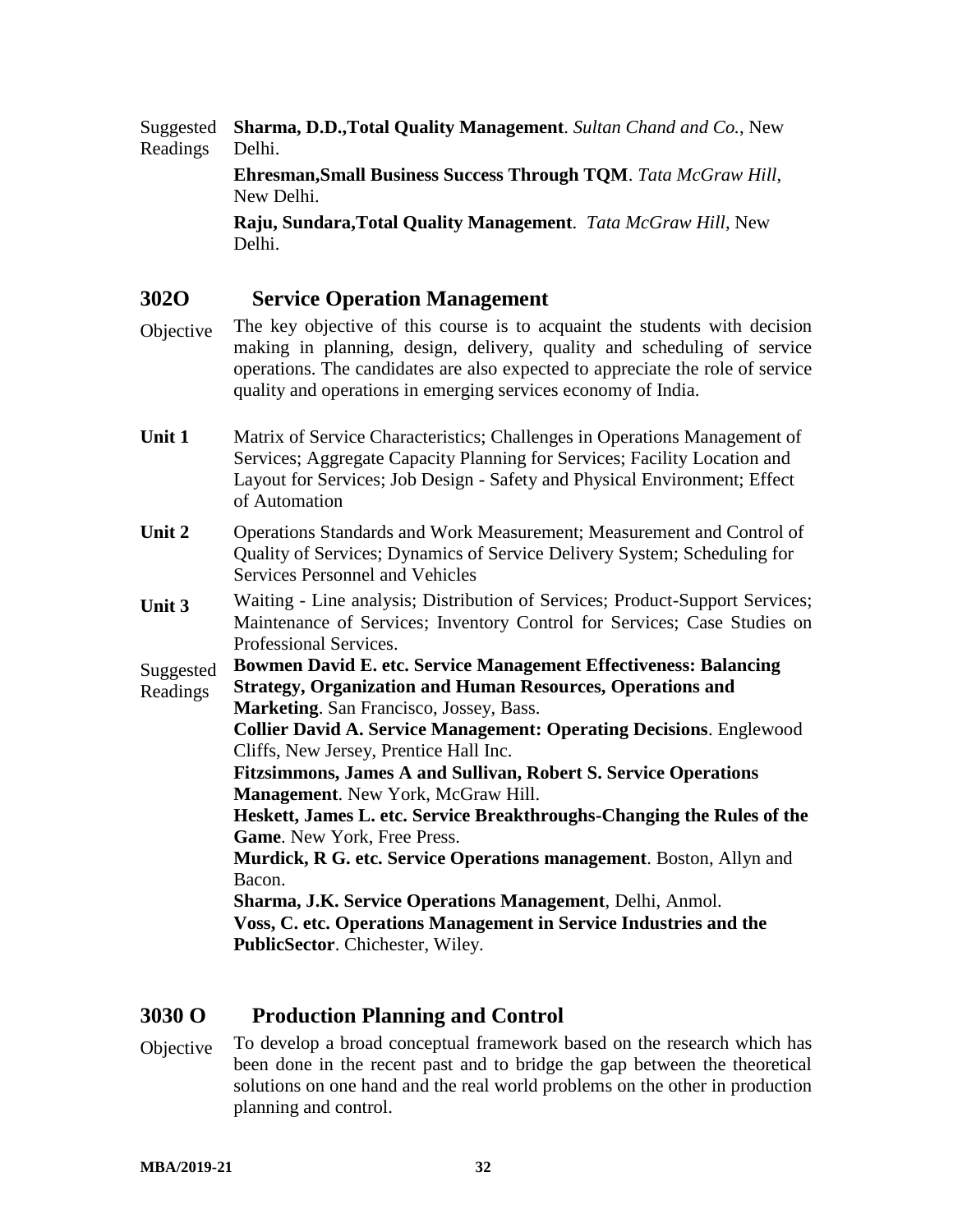| Unit 1    | Production Planning and Control Function; Material Requirement Planning; |
|-----------|--------------------------------------------------------------------------|
|           | Production-Inventory Systems; Forecasting for Inventory and Production   |
|           | Control                                                                  |
| Unit 2    | Aggregate Planning; Job Shop Planning; Scheduling and Control; Just-in-  |
|           | Time Production; Line Balancing                                          |
| Unit 3    | Planning for High Volume Standardized Products; Procedures and           |
|           | Documentation in Production Planning and Control; Application of         |
|           | Computers; ERP                                                           |
| Suggested | Burbidge, John L. Principles of Production Control. London, Donald and   |
| Readings  | Evans                                                                    |
|           | Caubang, Ted C. Readings on Production Planning and Control.             |
|           | Geneva, ILO.                                                             |
|           | Greene, James H. Production and Inventory Control Handbook. New          |
|           | York, McGraw Hill.                                                       |
|           | Mc Leavey, Dennis W and Narasimhan, S L. Production and Inventory        |
|           | <b>Control.</b> Boston, Allyn and Bacon.                                 |
|           | Peterson, R and Silver, E A. Decision Systems for Inventory              |
|           | Management and Production Planning New York, John Wiley.                 |
|           | Vollmann, T E. etc. Manufacturing Planning and Control. Homewood,        |
|           | Illinois, Richard D Irwin.                                               |

#### **Information Technology Management Electives**

#### **301 I Management Support Systems**

- Objective This course has been designed to develop an understanding of the concepts and application of Information Technology based Management Support Systems.
- **Unit 1** Overview of CBIS Applications; Decision Making Concepts A Need for Decision Support; Decision Modeling Exercises; Role of Decision Support Systems in Business; Modeling in Decision Support; Spread Sheet Software Systems as DSS Tool
- **Unit 2** Development of Planning Models in Various Functional Areas; Introduction to Integrated Financial Planning System for Financial Modeling. Group Decision Support Systems; Use of DSS Technology for Marketing, Finance, Production and HRM. Modeling of Multi-objective and Analytic Hierarchy Process.
- **Unit 3** Artificial Intelligence; Need and Application. Al Based Systems; Fuzzy Knowledge in RuleBased Systems; Expert System Shells; Working on an Expert System Shell; Development of a Expert System Model for a Functional Area. PROLOG - A Tool for Al Programming. Executive Information Systems and their Applications.

Suggested Readings **Davis, Michael W. Decision Support**. Englewood Cliffs, New Jersey, Prentice Hall Inc.

**Jayashankar, R. Decision Support Systems**. New Delhi, Tata McGraw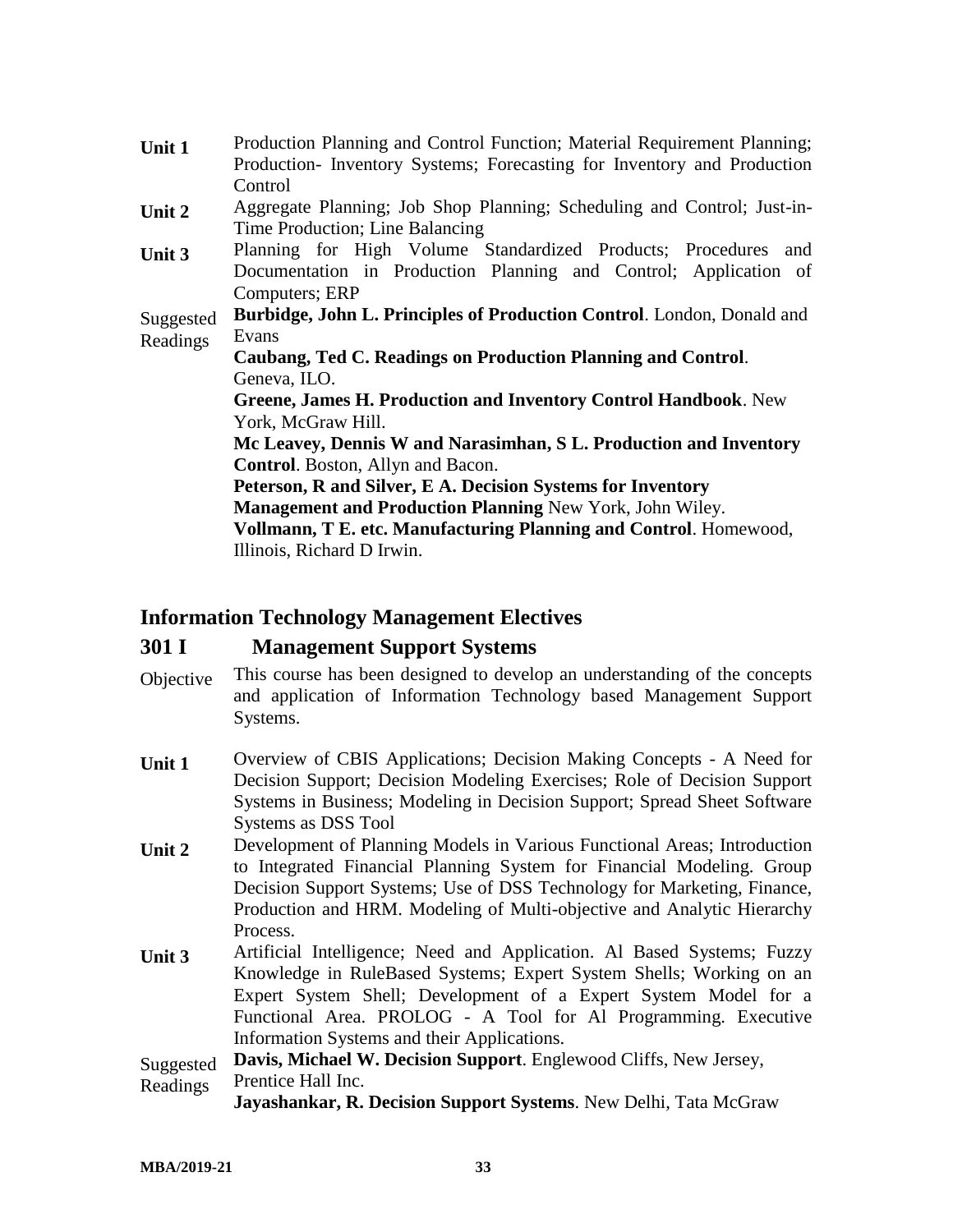Hill.

**Patterson, Dan W. Introduction to Artificial Intelligence and Expert Systems**. Englewood Cliffs, New Jersey, Prentice Hall Inc.

**Rolph, Paul. How to choose and Use an Executive Information System.** New Delhi, Viva Books.

**Sprague, Ralph H. Decision Support for Management**. Englewood Cliffs, New Jersey, Prentice Hall Inc.

**Turban, E. Decision Support & Expert Systems**. 2nd ed., New York, MacMillan.

**Bratko, Ivan. Prolog: Programming for Artificial Intelligence**. 2nd ed. California, Addison-Wesley.

#### **302 I Business Process Re-engineering**

- Objective This course has been designed to develop an appreciation of process view of business and redesign thereof. The participants would be able to develop an understanding of the use of Information Technology for process redesign.
- **Unit 1** Conceptual Foundation of Business Process Re-engineering; Role of Information Technology in BPR; Process Improvement and Process Redesign
- **Unit 2** Process Identification and Mapping; Role/Activity Diagrams; Process Visioning and Benchmarking. Business Process Improvement
- **Unit 3** Business Process Redesign; Man Management for BPR Implementation; Re-organizing People and Managing Change, BPR Experiences in Indian Industry

Suggested Readings **Carr, D K and Johansson, H J. Best Practices in Re-engineering**. New York, McGraw Hill.

**Champy, James. Re-Engineering Management: The Mandate for New Leadership**. London, Harper Collins.

**Coulson-Thomas, C. Business Process Re-engineering: Myth & Reality**. London, Kogan Page.

**Davenport, T H. Process Innovation: Re-engineering Work through InformationTechnology**. Boston, Harvard Business School Press. **Hammer, Michael. Re-engineering the Corporation: A Menifesto for** 

**BusinessRevolution**. London, Nicholas Brealey.

**Jayaraman, M S. etc. Business Process Re-engineering**. New Delhi, Tata Mc-Graw Hill.

**Pepppard, J and Rowland P. The Essence of Business Process Re-Engineering**. New York, Prentice Hall Inc.

#### **303 I System Analysis and Design**

Objective This course is aimed at developing an appreciation of Analysis and Design of computer based commercial data processing systems.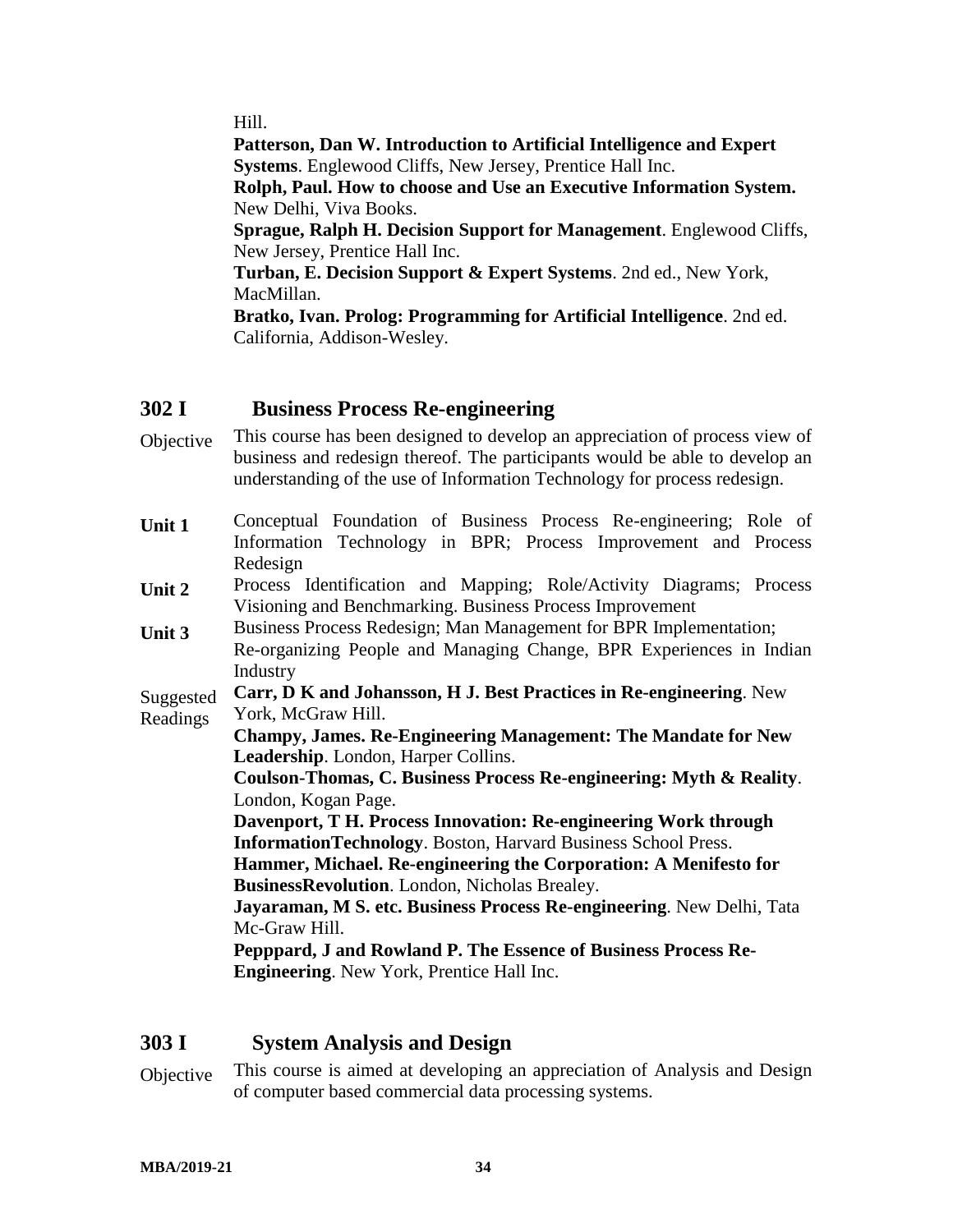- **Unit 1** Overview of Systems Analysis and Design; Software applications today- the changing scenarios- Introduction to different methodologies and Structured System Analysis- Problem identification- requirement analysis: tools and techniques-feasibility analysis- Operational, Technical and Economical Feasibility--details of SDLC approach. Business Systems Concept-, Systems Development Life Cycle; Project Selection; Feasibility Study.
- **Unit 2** Tools for Analysis and Design of Business Systems; Methodologies Available; Need for Structured Techniques; Structured Techniques Available. System Requirement Specification and Analysis; Data Flow Diagrams-, Data Dictionaries; Process Organisation and Intersections; Decision Analysis; Decision Trees and Tables; Expansion, Explosion and Normalization. Detailed Design; Modulation; Module Specification; File Design
- **Unit 3** Data Base Design.System Control and Quality Assurance; Documentation Tools; Testing Techniques Available; System Controls and Audit Trails; System Administration and Training; Conversion and Operations Plan.Hardware and Software Selection; Hardware Acquisition; Benchmarking, Vendor Selection, Operating System Selection, Language Processors, Performance and Acceptance Testing Criteria. Managing Data Processing in an Organisation; Data Processing Setup; Project Management Techniques for Managing Software Projects

Suggested **Awad. Elias M. Systems Analysis and Design**, New Delhi,

Readings Prentice Hall of India.

**Coad, Peter and Edward, Yourdon. Object-Oriented Analysis**, Englewood Cliff, New Jersey, Yourclon Press.

**Hawryszkiewyez, I T. Introduction to Systems Analysis and Design**, New Delhi, Prentice Hall of India

**Marco,T.D. Structurted Analysis & System Specification**, New Delhi, Yourclon Press

**Rajaraman, V. Analysis and Design of Information Systems**. New Delhi, Prentice Hall of India.

**Van Over, David. Foundations of Business Systems**. Fort Worth, Dryden Press.

**Whitten, J L. etc. System Analysis and Design Methods**. New Delhi, Galgotia.

#### **304 I Data Base Management Systems**

- Objective This course has been designed to introduce the participants with the applications of systems designed to manage the data resources of organizations. It provides the participants an opportunity to study the handson implementation of a database in corporate environment.
- **Unit 1** Data Processing Concepts, Data Structures; File Processing and Access Methods; Taxonomy of Data Management Systems-, Various Data Base Management Models. Evaluation of Commercially Available Software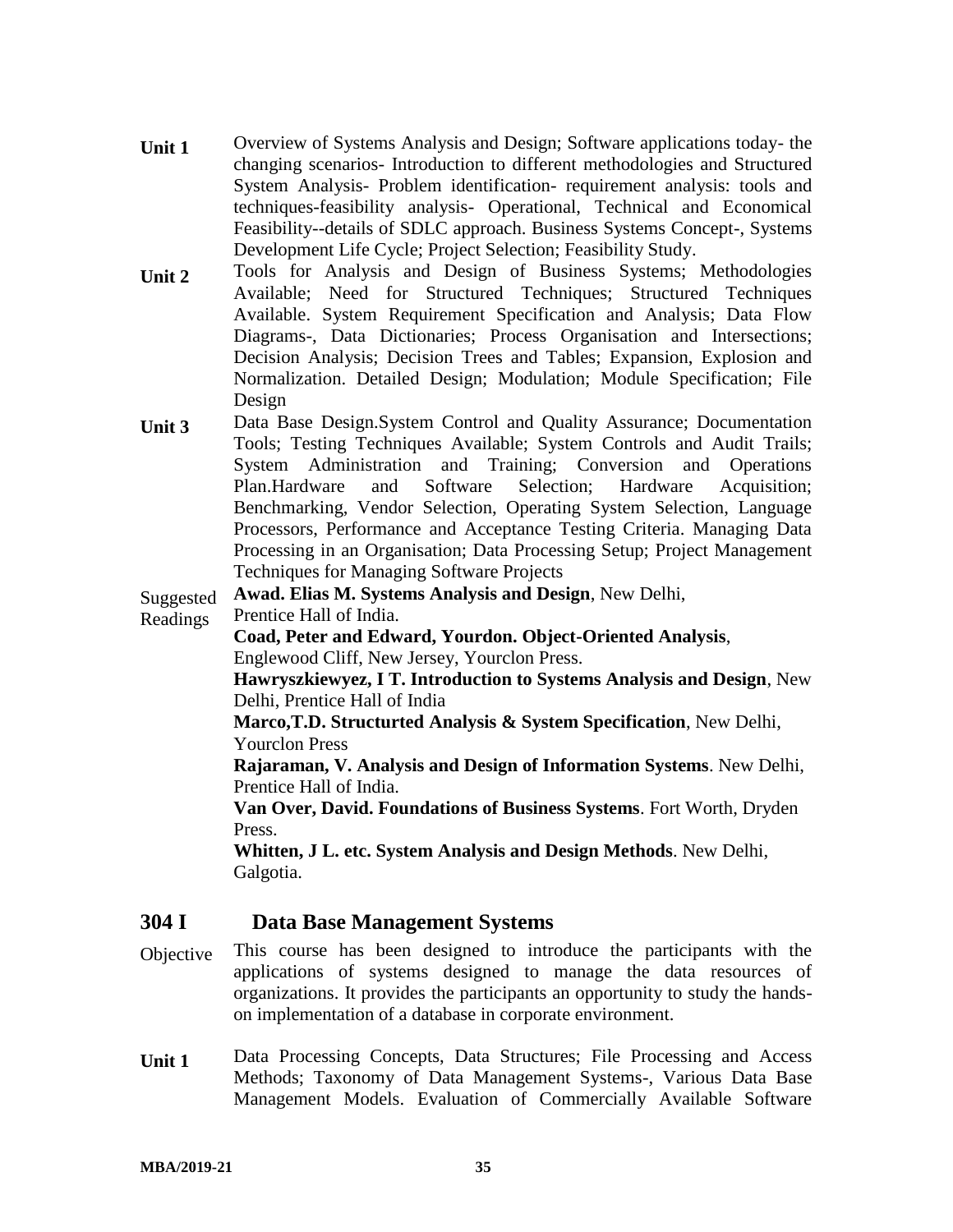Systems with Managerial Emphasis on Tradeoffs Among Cost, Capacity, and Responsiveness

- **Unit 2** Functions of Transaction Processes and their Communications Interface with Database Management Systems; Distributed Data Processing Systems and a Need for Database Environment for such a System. Physical Database Structures; Normalization and Logical Design; Query Languages for Relational Database Management Systems
- **Unit 3** Study of a Relational Database Management Systems for Successful Implementation of Distributed Systems Structured Query Language. Distributed Data Base Systems; On-line Data Bases; Object Oriented Data Bases. Managerial Issues Related to Data Base Management; Evaluation Criteria; Performance Analysis; Recovery Issues; Reorganisation Problems; Implementation and Maintenance Issues; Database Administration.

Suggested Coad, Peter and Edward, Yourdon. Object-Oriented Analysis. 2<sup>nd</sup> ed.,

Readings EnglewoodCliff, New Jersey, Yourdon Press, 1991. **Kroenke, David M. Database Processing: Fundamentals, Design, Implementation.** 41<sup>st</sup> ed., New York, McMillan, 1992. **McFadden, Fred R and Hoffer, Jeffrey, A. Database Management**. 3rd ed., Redwood City, Benjamin-Cummings, 1991. **Pratt, Philip J. A Guide to SOL**. Boston, Boyd and Fraser, 1990. **Salemi, Joe. Client / Server Data Bases**. Emeryville, California, Ziff-Davis Press, 1993. **Systems and Developers Manuals for an RDBMS such as Oracle**.

#### **307 Training Project Report**

At the end of second semester, all the students will have to undergo Summer Training of continuous period of 45 working days excluding holidays/ Sundays with an industrial, business or service organization by taking up a project.The student will undergo on the job training under the close supervision of a supervisor in the business organization. This training should help her/him develop a perspective of wholesome management of business activities. This would enable her/him to appreciate the importance of different business activities and see how different business activities are interrelated. She/He will have to submit a report on the organization she/he has undergo training and make a presentation before a panel of faculty members. A seminar on Summer Training Project Report has to be delivered by the students during Semester III of Part II.

The Summer Training Report shall comprise of two parts- Part one, a general understanding of the industry and the firm and part two- a specific real time project with the consent of both the organization and the Department's Training and Placement Advisor/Officer.

The students who undergo this training are compulsorily required to arrange to deliver the confidential report of the training supervisor directly to the Training & Placement Officer/Advisor of the Department in the absence of which the student will not be allowed to join back at the Department and any Summer Training Report will not be allowed to be submitted and no viva-voce or presentations taken.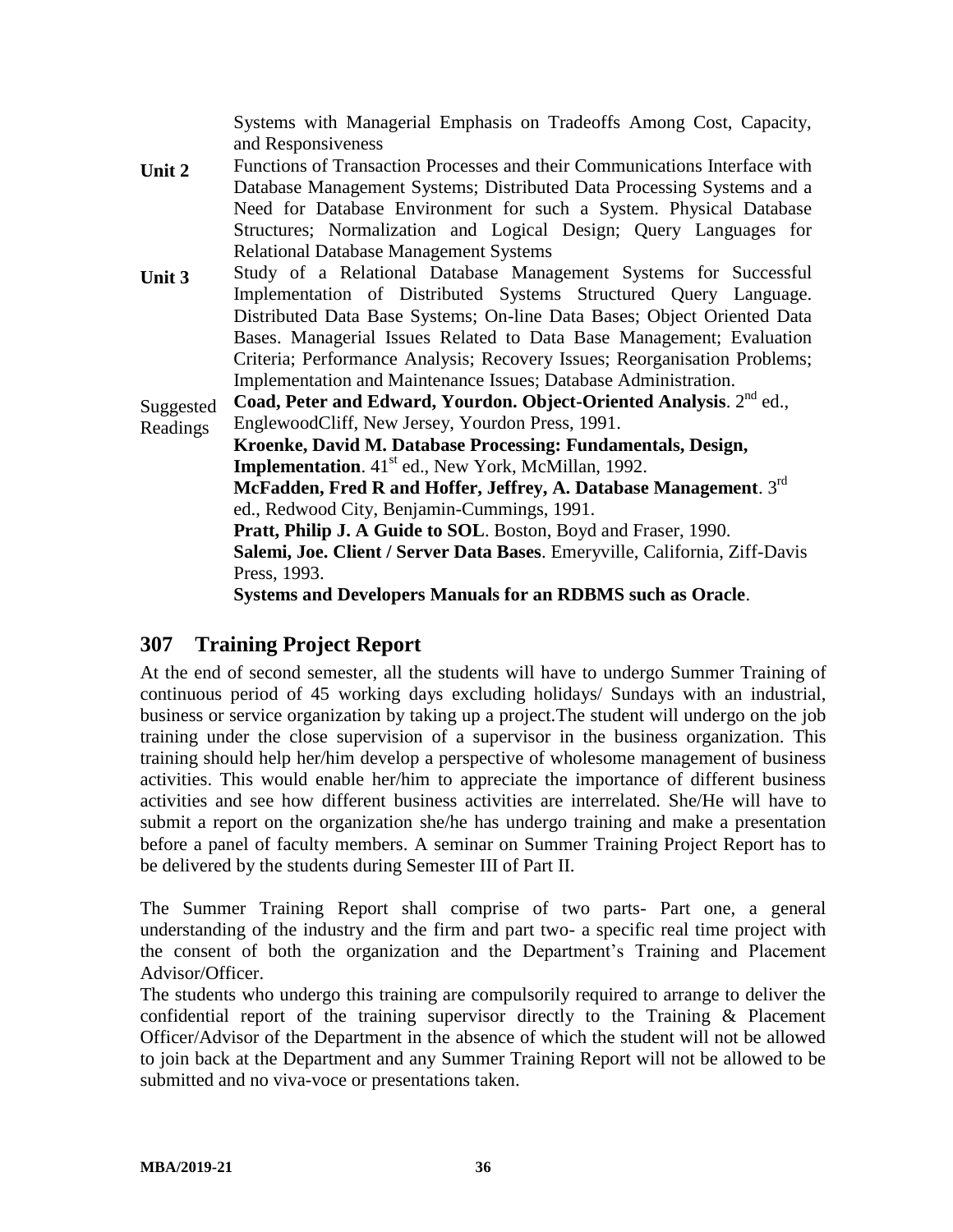Training Project Evaluation shall be done as follows: 50 marks for Training Project Report to be evaluated by External Examiner based upon Viva-Voce, 50 marks for internal evaluation, 25 of which would be based on student presentation before the faculty members of the Department and the other 25 marks on the Summer Training Project Report submitted by the student.

Depending upon the needs of this student training, the Head of the Department may depute the Faculty Members to visit the organizations outside Ajmer where the students may be undergoing training to ensure the effectiveness of training and to sort out any of the training related issues on the spot, this would also be used as an opportunity to guide the students on the spot for training/project report.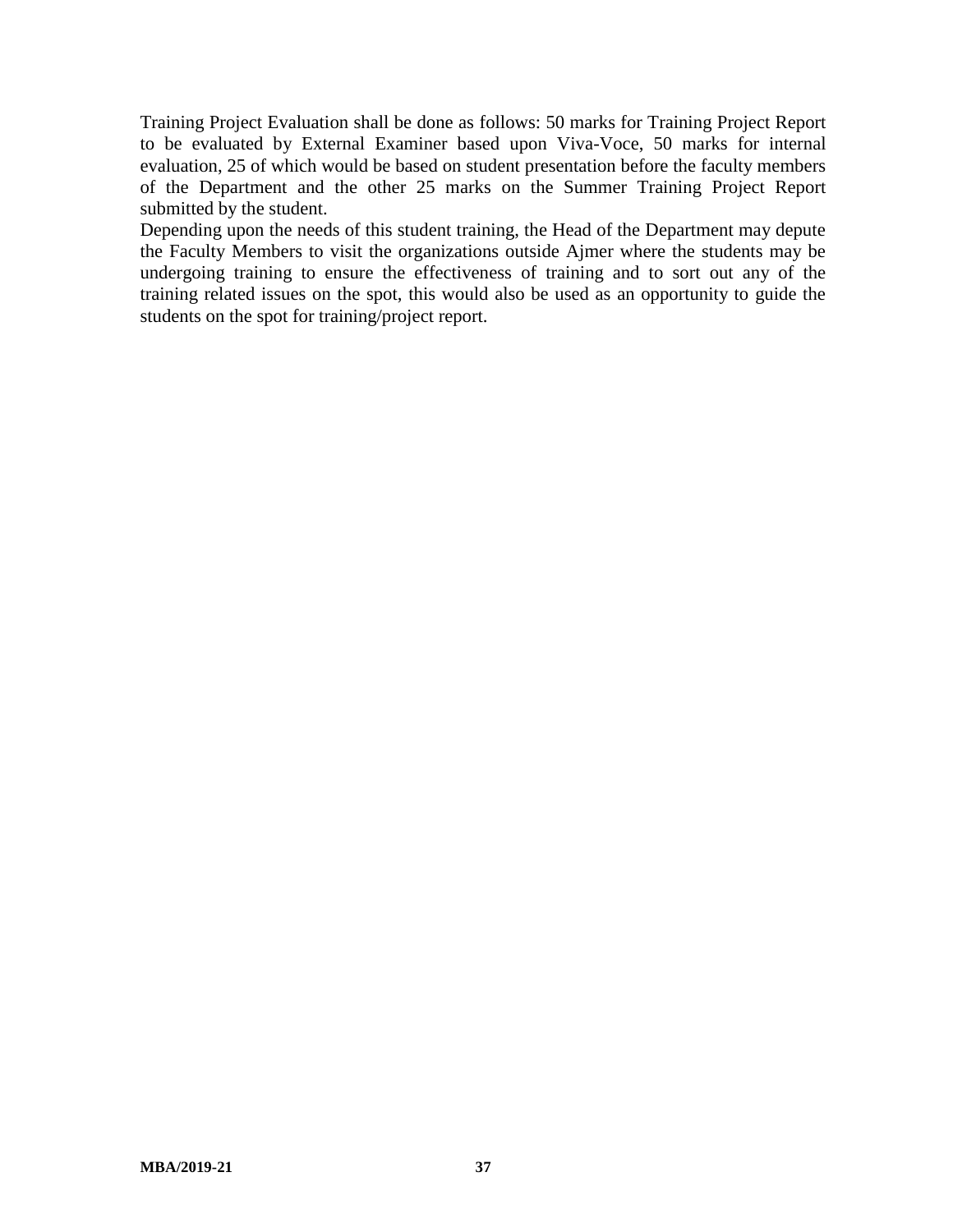#### **Semester IV**

#### **401 Business Policy and Strategic Management**

- Objective This course should help learner develop understanding of process of developing and implementing strategy.
- Unit 1 Nature, importance and concept of strategy; process of strategic management; vision, mission, objectives and goals; components of environmental scanning- SWOT analysis
- Unit 2 Grand strategies, different types of strategies; choice of strategy and tools for choosing the right strategy
- Unit 3 Strategy Implementation organizational structure, management policies, leadership implementation and resource allocation, strategic appraisal
- Suggested **Jauch Lawrence R., Gupta Rajiv, Glueck William F.**
- Readings **Kazmi, A.,Business Policy and Strategic Management**. *Tata Mcgraw Hill*, New Delhi.

**Wheelen, T.L.** and **Hunger, J.D.,Strategic Management and Business Policy**. *Pearson Education*, (LPE), New Delhi.

#### **402 Management Information System**

- **Unit 1** Introduction to Management information System: definition, components, types; informational needs; systems concept; application of information systems in business organisation;
- Unit 2 Introduction to information system technology: hardware and software resources, database management systems, telecommunication and networking systems.
- **Unit 3** Building information systems: Life cycle and prototype approach; Decision support system and enterprise information system; information system security and control

Suggested Readings **Laudon and Laudon, Management information System**, Pearson Education , new Delhi **O Brain, Management Information System**, *PHI,*New Delhi **Jaiswal Mittal, Management information System,** *Oxford***, New Delhi Jawadekar, Management information System**, *Tata McGraw*, New Delhi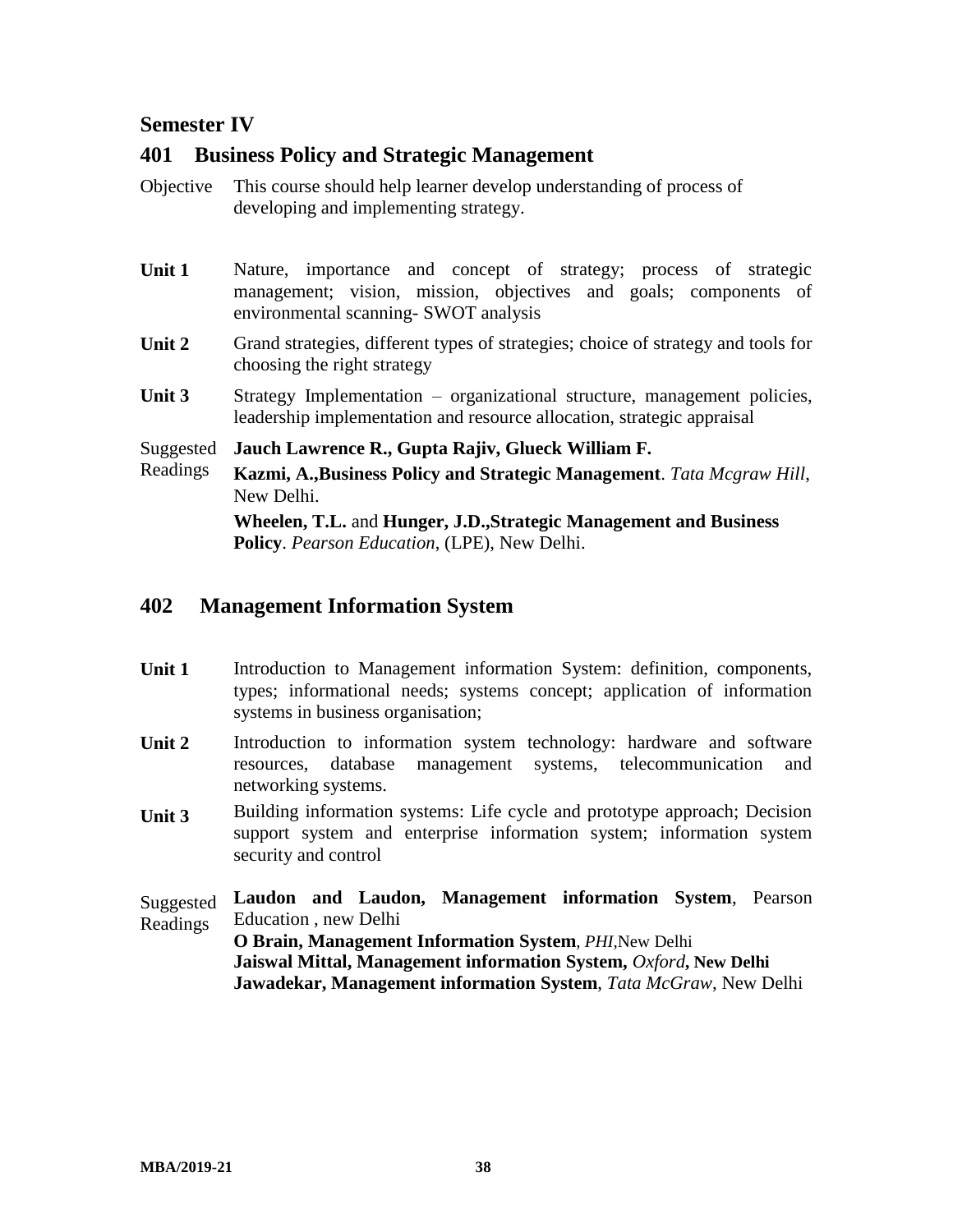#### **403 International Business Management**

- Objective To help the learner in developing the ability to analyse the competitive international business environment
- **Unit 1** International Business: An overview Types of International Business; The External Environment; The Economic and Political Environment, The Human Cultural Environment; Influence on Trade and Investment Patterns; Recent World Trade and Foreign Investment Trends;
- **Unit 2** Balance of Payments Accounts and Macroeconomic Management; Theories and Institutions: Trade and Investment - Government Influence on Trade Investment; Determination of Trading Partner's Independence, Interdependence and Dependence; World Financial Environment Crossnational Cooperation and Agreements; Tariff and Non-Tariff Barriers
- **Unit 3** WTO, Regional Blocks; International production; Internationalisation of Service Firms; Operation Management in International Firms; World Financial Environment: Foreign Exchange Market Mechanism;

Suggested **Justin Paul. International Business.** Prentice Hall India, New Delhi

Readings **Francis Cherunilam. International Business: Text & Cases** Prentice Hall India, New Delhi

#### **404 Project Management**

- Objective The objective of the course is to familiarise the learner with management and techniques of Project Management.
- **Unit 1** Concept, Characteristics and types of Project, Project Management: Concept, Meaning, Objectives, Participants in Project Management, Project Life Cycle.
- **Unit 2** Project Planning, Project Organisation, Project Report, Project Design and Network Analysis: PERT, CPM, crashing, levelling and smoothening
- Unit 3 Social Cost benefit Analysis, Project Financing, Incentives and Subsidies, Project Monitoring and Control.

Suggested **Maylor, Harvey**, **Project Management**, Pearson Education, New Delhi. Readings